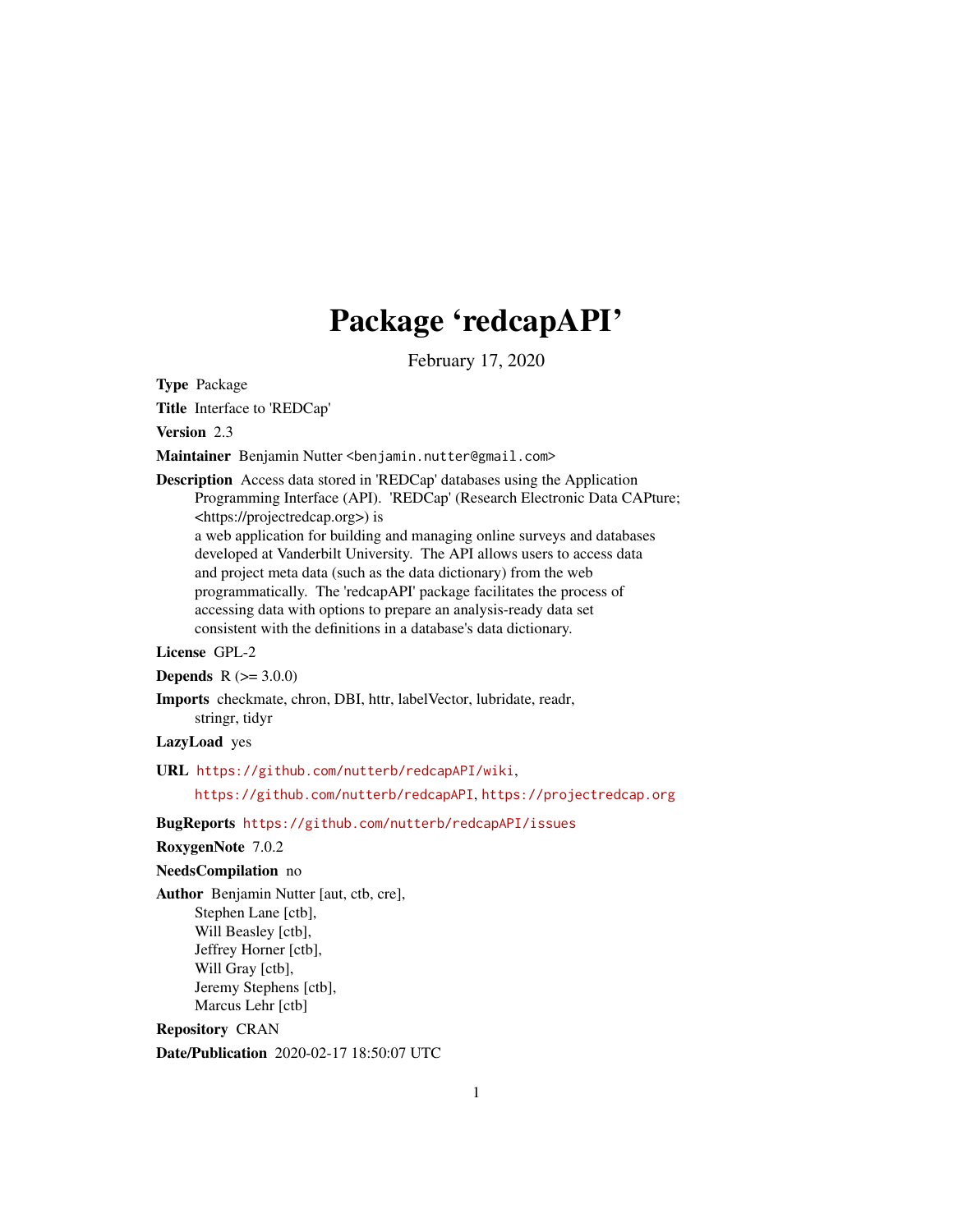# R topics documented:

| $\overline{3}$ |
|----------------|
| 6              |
| $\overline{7}$ |
| 7              |
| 8              |
| 9              |
| 10             |
| 11             |
| 13             |
| 14             |
| 16             |
| 18             |
| 20             |
| 22             |
| 23             |
| 24             |
| 26             |
| 27             |
| 29             |
| 30             |
| 35             |
| 37             |
| 38             |
| 40             |
| 41             |
| 41             |
| 42             |
| 43             |
| 44             |
| 46             |
| 48             |
| 49             |
| 50             |
| 51             |
| 52             |
| 53             |
| 54             |
|                |
|                |
|                |

**Index**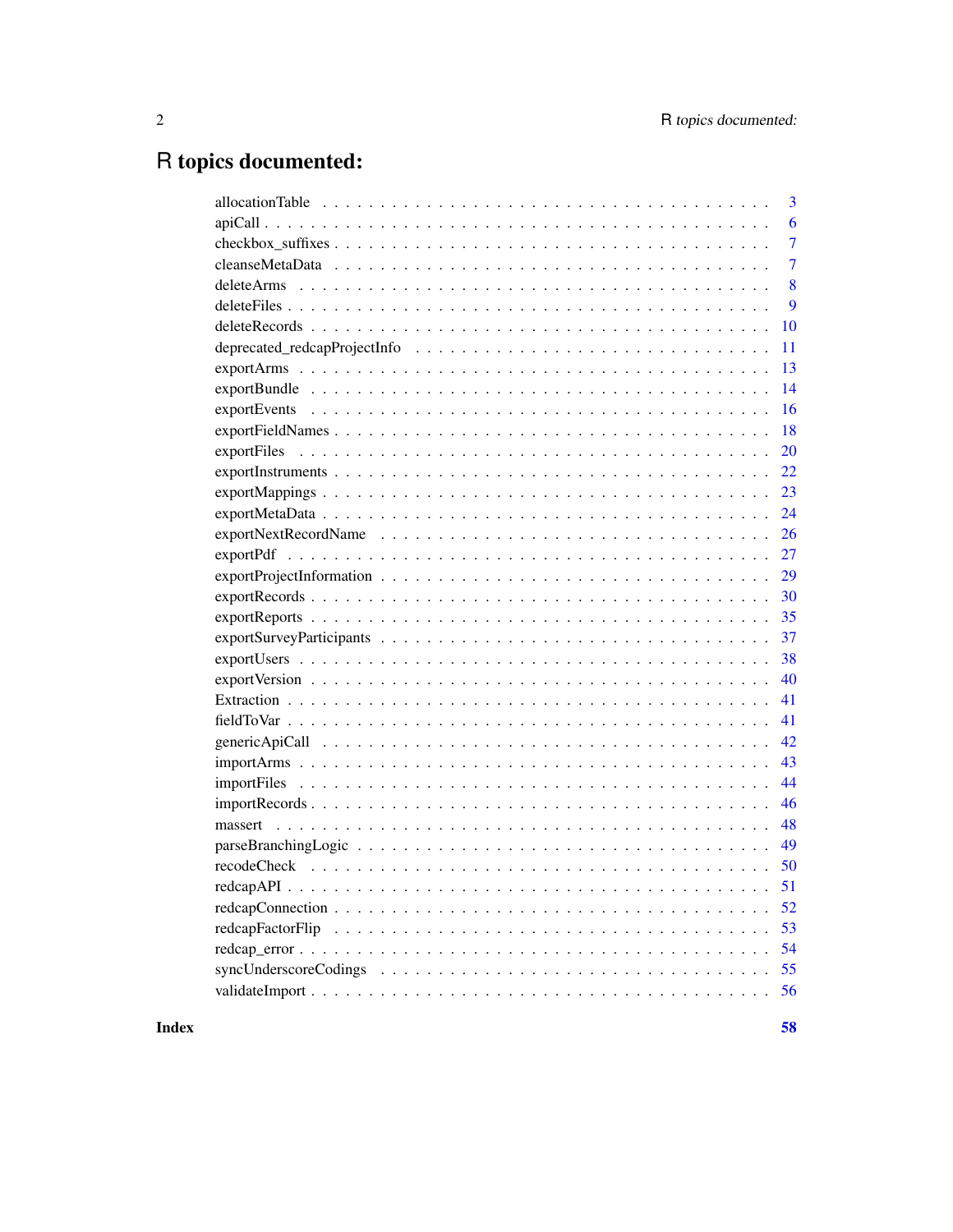<span id="page-2-0"></span>

#### Description

Generate allocation table for the REDCap randomization module. Randomization may be stratified by other (categorical) variables in the data set as well as by data access group. Additionally, randomization may be blocked to ensure balanced groups throughout the allocation

```
allocationTable(
  rcon,
  random,
  strata = NULL,
  group = NULL,dag.id = NULL,replicates,
 block.size,
 block.size.shift = 0,
  seed.dev = NULL,seed.prod = NULL,
  bundle = NULL,
 weights = NULL,...
\mathcal{L}## S3 method for class 'redcapDbConnection'
allocationTable(
  rcon,
  random,
  strata = NULL,
  group = NULL,dag.id = NULL,replicates,
 block.size,
 block.size.shift = 0,
  seed.dev = NULL,
  seed.prod = NULL,
 bundle = NULL,
  weights = c(1, 1),
  ...
)
## S3 method for class 'redcapApiConnection'
allocationTable(
  rcon,
```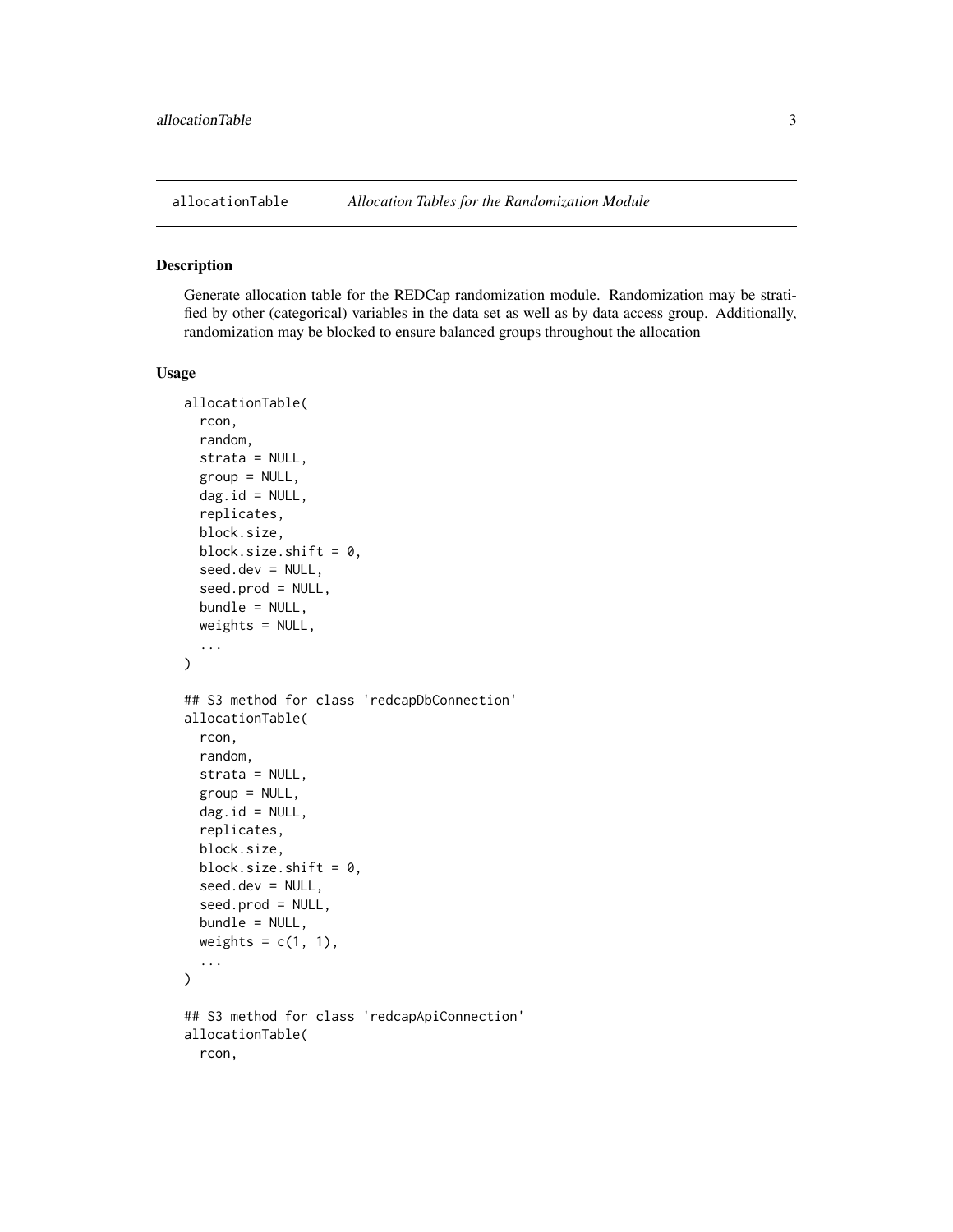```
random,
 strata = NULL,
 group = NULL,dag.id = NULL,replicates,
 block.size,
 block.size.shift = 0,
  seed.dev = NULL,
  seed.prod = NULL,
 bundle = NULL,
 weights = c(1, 1),
  ...
)
makeChoices(random_levels, block.size, weights)
allocationTable_offline(
 meta_data,
 random,
 strata = NULL,
 group = NULL,dag.id = NULL,replicates,
 block.size,
 block.size.shift = 0,
 seed.dev = NULL,
  seed.prod = NULL,
 bundle = NULL,
 weights = c(1, 1),
  ...
```

```
)
```
### Arguments

| rcon       | A REDCap connection object as generated by redcapConnection                                                                                                                                                 |
|------------|-------------------------------------------------------------------------------------------------------------------------------------------------------------------------------------------------------------|
| random     | The field name to be randomized.                                                                                                                                                                            |
| strata     | Field names by which to stratify the randomization.                                                                                                                                                         |
| group      | A field name giving a group by which randomization should be stratified. This<br>could also be listed in strata, but the argument is provided to remain consistent<br>with the REDCap user interface.       |
| dag.id     | Data Access Group IDs. See the package wiki for instructions on how to get the<br>ID's. (They cannot currently be accessed via the API)                                                                     |
| replicates | The number of randomizations to perform within each stratum                                                                                                                                                 |
| block.size | Block size for the randomization. Blocking is recommended to ensure balanced<br>groups throughout the randomization. This may be a vector to indicate variable<br>block sizes throughout the randomization. |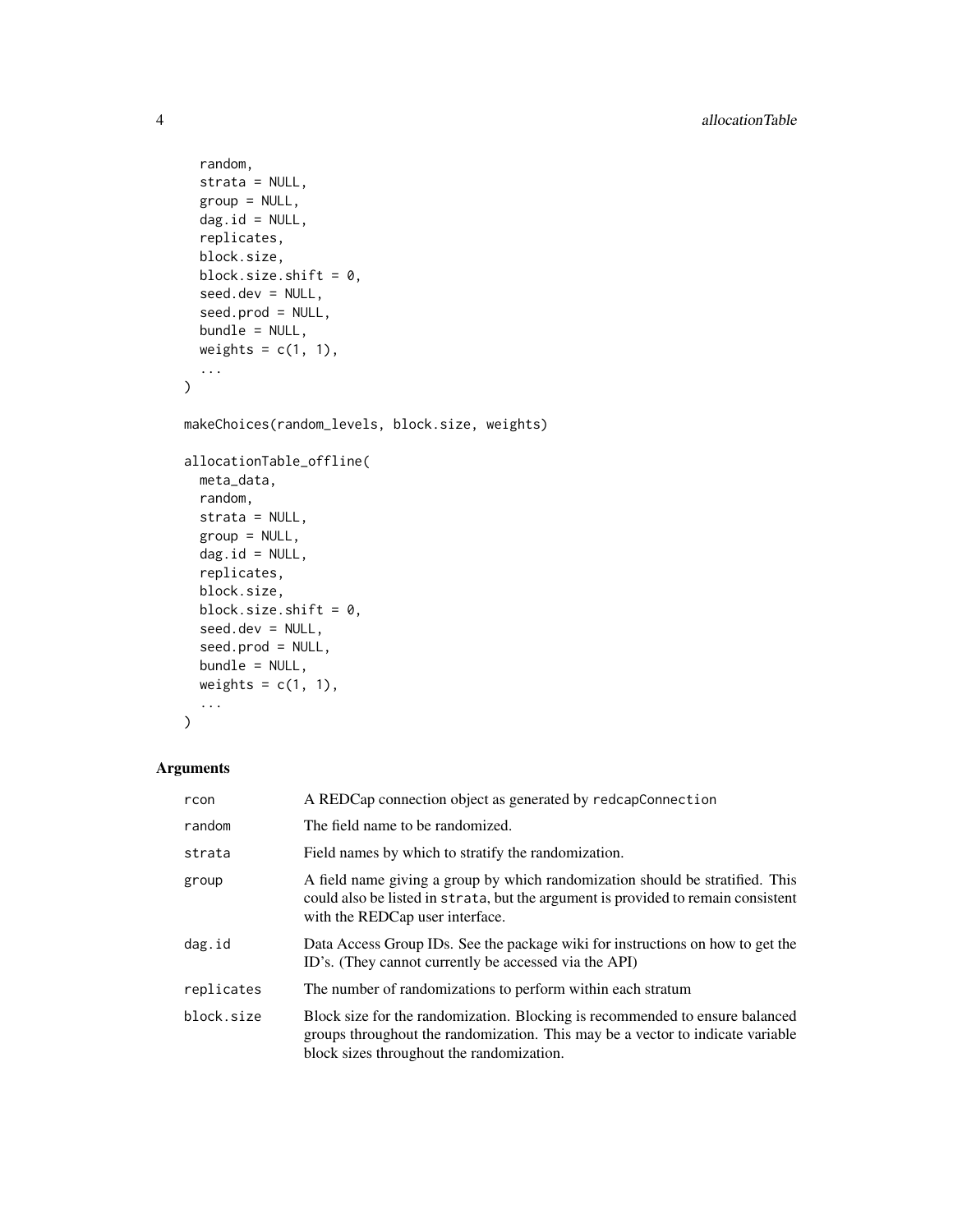| block.size.shift |                                                                                                                                                                                                                                                                                                                                                                                                                                                                            |
|------------------|----------------------------------------------------------------------------------------------------------------------------------------------------------------------------------------------------------------------------------------------------------------------------------------------------------------------------------------------------------------------------------------------------------------------------------------------------------------------------|
|                  | A vector the same length as block, size where the first element is 0. This<br>controls when the block size changes as a proportion of the total sample size.<br>When block.size= $c(8, 4, 2)$ and block.size.shift = $c(0, .5, .9)$ , the first<br>half of the randomization is performed in blocks of 8, then the next 40 percent of<br>the randomization is performed in blocks of 4, with the last 10 percent performed<br>in blocks of 2.                              |
| seed.dev         | At least one value is required. If only one value is given, it will be converted to<br>a vector with length equal to the number of strata. Values will be incremented<br>by 100 to provide independent randomizations. This may also have length equal<br>to the number of strata.                                                                                                                                                                                         |
| seed.prod        | Same as seed.prod, but used to seed the production allocation. No pairwise<br>elements of seed dev and seed prod may be equal. This guarantees that the<br>two randomization schemes are unique.                                                                                                                                                                                                                                                                           |
| bundle           | A redcapBundle object.                                                                                                                                                                                                                                                                                                                                                                                                                                                     |
| weights          | An optional vector giving the sampling weights for each of the randomization<br>groups. There must be one number for each level of the randomization variable.<br>If named, the names must match the group labels. If unnamed, the group la-<br>bels will be assigned in the same order they appear in the data dictionary. The<br>weights will be normalized, so they do not need to sum to 1.0. In other words,<br>weights= $c(3, 1)$ can indicate a 3:1 sampling ratio. |
|                  | Arguments to be passed to other methods                                                                                                                                                                                                                                                                                                                                                                                                                                    |
| random_levels    | A vector of the randomization group level names. Determined from the data<br>dictionary.                                                                                                                                                                                                                                                                                                                                                                                   |
| meta_data        | A text string giving the location of the data dictionary downloaded from RED-<br>Cap.                                                                                                                                                                                                                                                                                                                                                                                      |
|                  |                                                                                                                                                                                                                                                                                                                                                                                                                                                                            |

### Details

Each element in block.size must be a multiple of the number of groups in the randomized variable.

The 'offline' version of the function operates on the data dictionary file downloaded from REDCap. This is made available for instances where the API can not be accessed for some reason (such as waiting for API approval from the REDCap administrator).

The value of replicates controls how many allocations are generated. It is possible to get slightly more replicates than requested if your blocking design cannot exactly match replicates. For example, if you as for 30 replicates in blocks of 8, a warning will be printed and you will receive 32 replicates in the randomization table.

### Author(s)

Benjamin Nutter

#### References

More instruction on using redcapAPI to produce allocation tables is on the package wiki: [https:](https://github.com/nutterb/redcapAPI/wiki/Randomization-Module) [//github.com/nutterb/redcapAPI/wiki/Randomization-Module](https://github.com/nutterb/redcapAPI/wiki/Randomization-Module)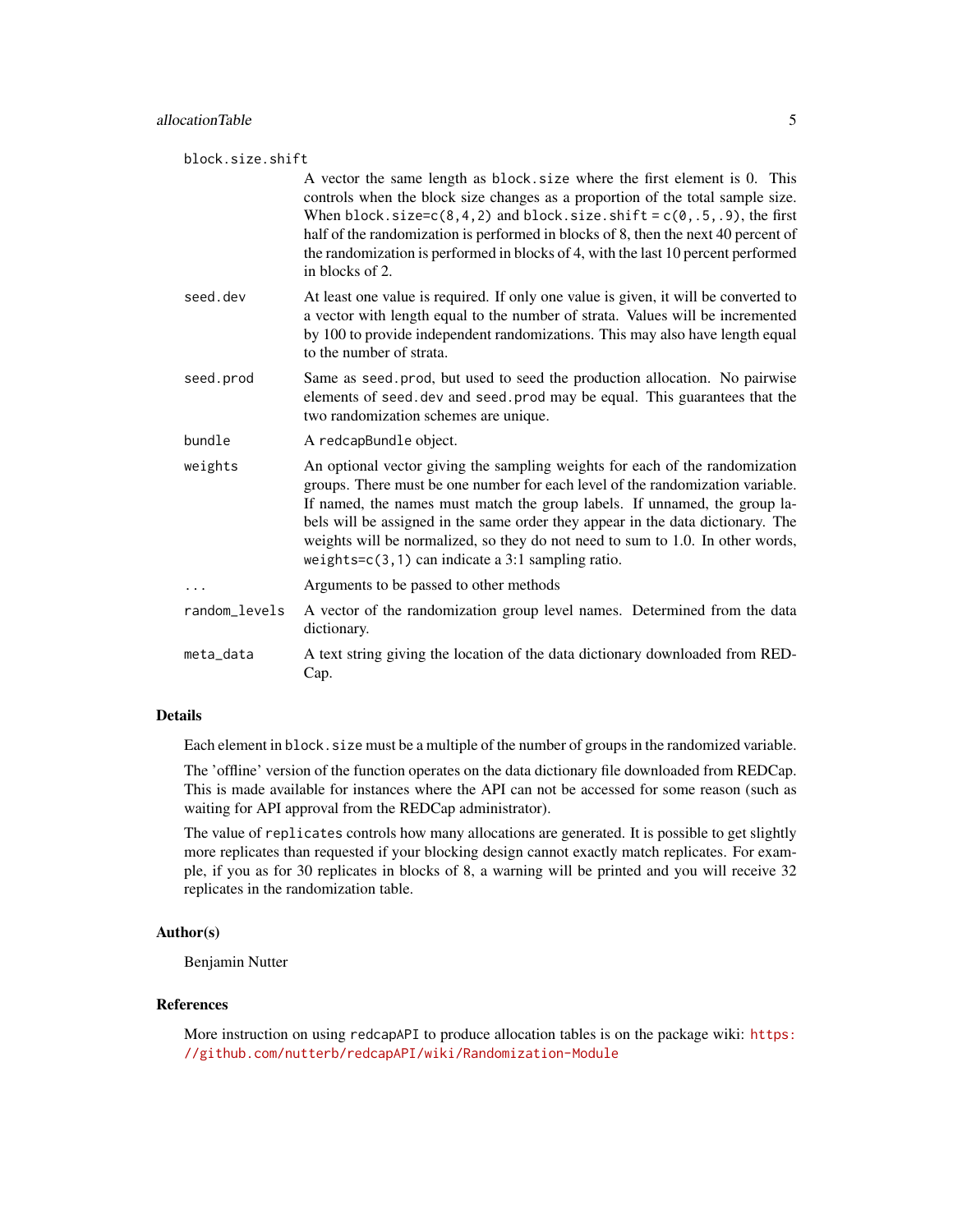<span id="page-5-0"></span>Please refer to your institution's API documentation.

Additional details on API parameters are found on the package wiki at [https://github.com/](https://github.com/nutterb/redcapAPI/wiki/REDCap-API-Parameters) [nutterb/redcapAPI/wiki/REDCap-API-Parameters](https://github.com/nutterb/redcapAPI/wiki/REDCap-API-Parameters)

apiCall *Execute a Call to the REDCap API*

#### Description

apiCall is a wrapper for attempting to access the API via httr:: POST, and then via RCurl:: postForm if a particular error occurs. This prevents a particular kind of error for which I haven't found a proper solution, but at least allows the expected behavior of the package. Since writing this, I have found a solution to set the config option encoding='identity'. I may remove this function at some point in the future.

#### Usage

apiCall(url, body, config)

#### **Arguments**

| url    | URL of the REDCap API                                                                                     |
|--------|-----------------------------------------------------------------------------------------------------------|
| body   | List of parameters to be passed to httr:: POST's body argument or RCurl:: postForm's<br>. param argument. |
| config | A list of options to be passed to httr:: POST's config argument or RCurl:: postForm's<br>. opts argument. |

#### Details

Somewhere in the middle of an upgrade to RStudio, R 3.1.1, and various other system changes, I began seeing the error 'GnuTLS recv error (-9): A TLS packet with unexpected length was received.' I still don't know what this error means, but it only occurs when using httr on Linux. The RCurl equivalents appear to work just fine.

In order to prevent this error from occurring, and making the package rather useless, apiCall wraps httr::POST into a tryCatch call. If the GnuTLS error is thrown, apiCall then resorts to using the RCurl equivalent call.

Since originally writing this function, I've determined that the problem occurs due to weird characters being exported from REDCap that cannot be properly escaped in R. It can be resolved by using the config option encoding = 'identity'. Making this a default could make this function unnecessary.

### Author(s)

Benjamin Nutter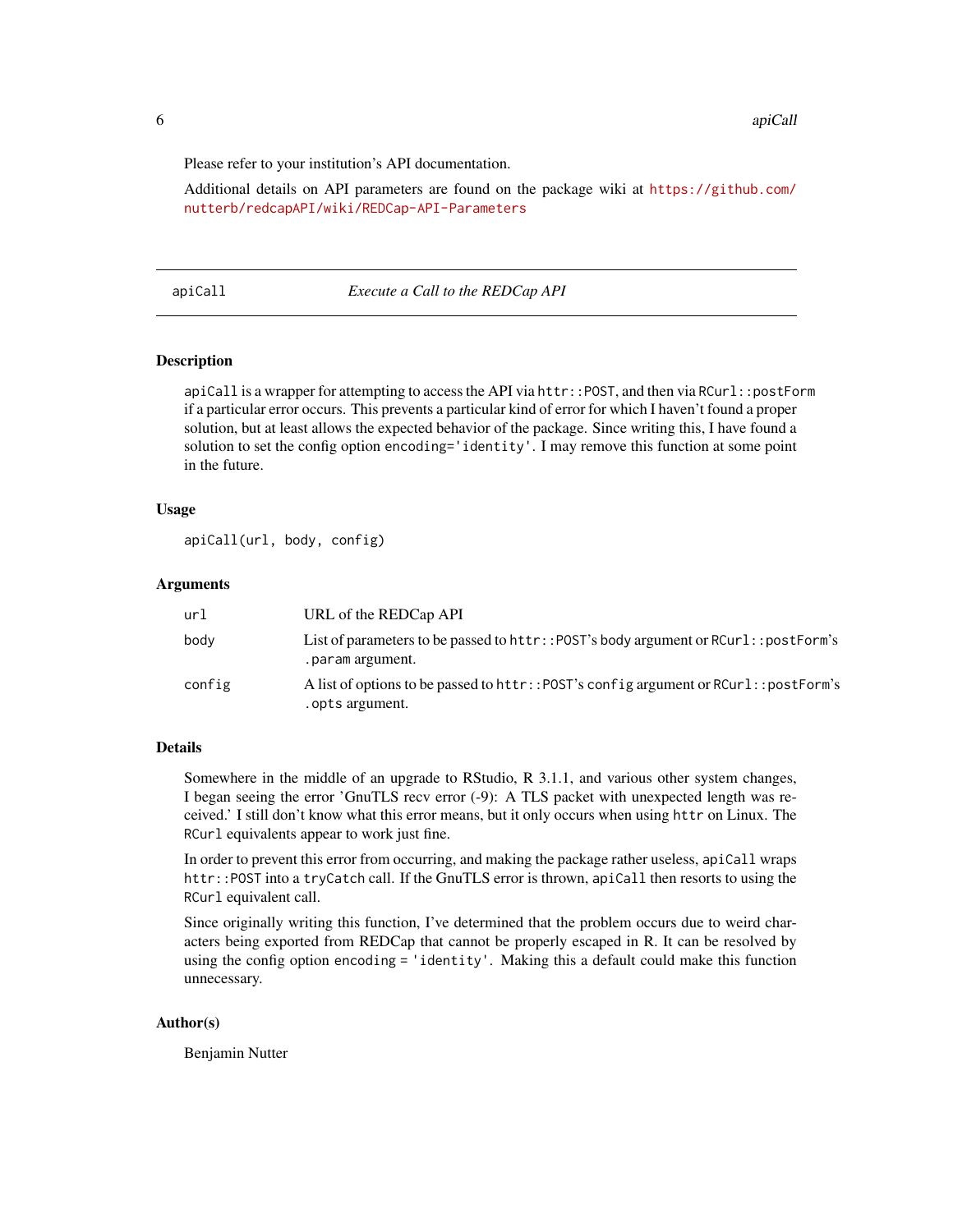### <span id="page-6-0"></span>checkbox\_suffixes 7

#### References

Please refer to your institution's API documentation.

Additional details on API parameters are found on the package wiki at [https://github.com/](https://github.com/nutterb/redcapAPI/wiki/REDCap-API-Parameters) [nutterb/redcapAPI/wiki/REDCap-API-Parameters](https://github.com/nutterb/redcapAPI/wiki/REDCap-API-Parameters)

checkbox\_suffixes *Checkbox Suffixes*

#### Description

Checkbox variables return one vector of data for each option defined in the variable. The variables are returned with the suffix \_\_\_[option]. exportRecords needs these suffixes in order to retrieve all of the variables and to apply the correct labels.

#### Usage

checkbox\_suffixes(fields, meta\_data, version)

### Arguments

| fields    | The current field names of interest |
|-----------|-------------------------------------|
| meta data | The meta data data frame.           |
| version   | The REDCap version number.          |

cleanseMetaData *Clean Meta Data of UTF Characters*

#### **Description**

There have been isolated cases observed where certain characters in the data dictionary prevent it from being downloaded correctly. In one case, the data dictionary could not be downloaded at all through the API. It is suspected that these problematic characters are a result of copying and pasting text out of word processing programs. The problematic characters are not necessarily visible and their exact location can be difficult to identify. As a last resort, cleanseMetaData can read a meta data file downloaded through the user interface, purge it of any UTF-8 characters, and write an alternate data dictionary that contains only ASCII characters.

```
cleanseMetaData(meta_data_file, meta_data_clean, overwrite = FALSE)
```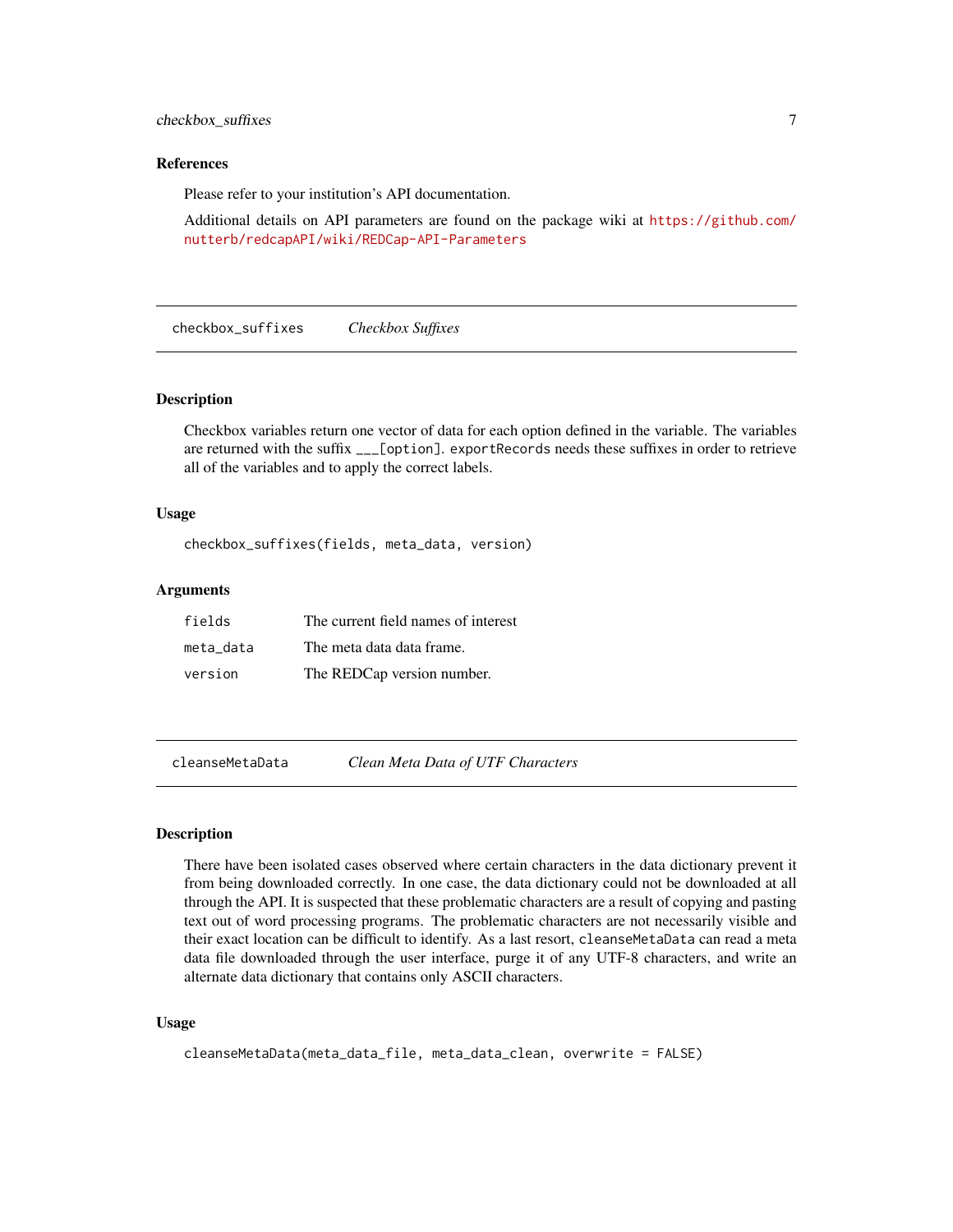### <span id="page-7-0"></span>Arguments

|                 | meta_data_file character(1) the path to a meta data file that has been downloaded using the<br>REDCap user interface. |
|-----------------|-----------------------------------------------------------------------------------------------------------------------|
| meta_data_clean |                                                                                                                       |
|                 | character (1) the path of the file to which the cleaned meta data will be written.                                    |
| overwrite       | logical (1) Permit the new file to overwrite an existing file                                                         |

deleteArms *Delete Arms From a Project*

### Description

Delete arms from a project. This is a destructive action that will result in deletion of any events and data associated with the arm. Due to its destructive nature, it may only be performed on databases in development status. Data loss is non-reversible.

### Usage

```
deleteArms(rcon, arms, ...)
## S3 method for class 'redcapDbConnection'
deleteArms(rcon, arms, ...)
## S3 method for class 'redcapApiConnection'
deleteArms(
 rcon,
 arms,
  ...,
 error_handling = getOption("redcap_error_handling")
\mathcal{L}
```
### Arguments

| rcon      | A REDCap connection object as generated by redcapConnection.                            |
|-----------|-----------------------------------------------------------------------------------------|
| arms      | integerish, a vector of arm numbers that will be deleted.                               |
| $\ddotsc$ | Additional arguments to pass to other methods.                                          |
|           | error_handling An option for how to handle errors returned by the API, see redcap_error |

### Value

None.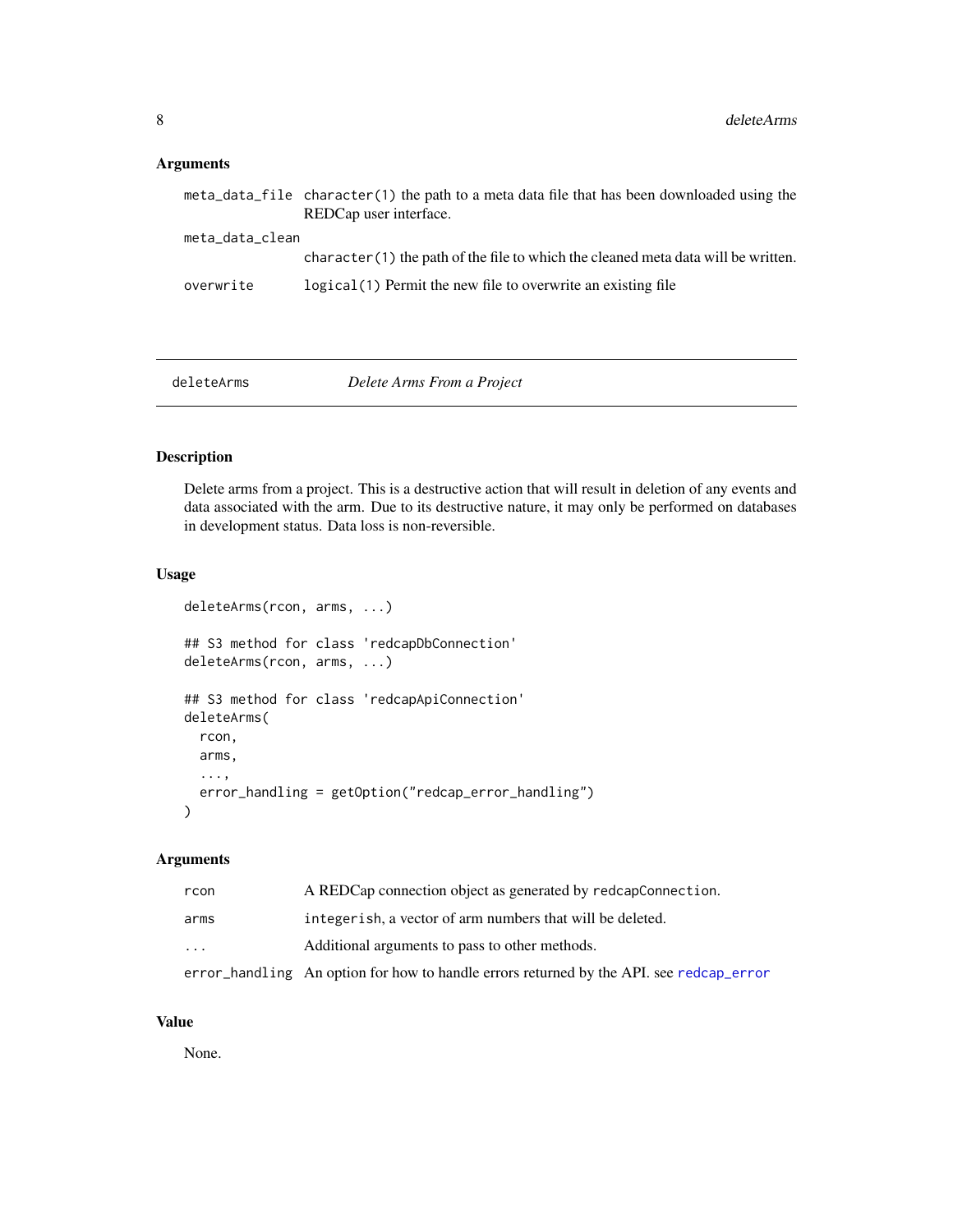#### <span id="page-8-0"></span>deleteFiles **9**9

### REDCap API Documentation

This method allows you to delete Arms from a project. Notice: Because of this method's destructive nature, it is only available for use for projects in Development status. Additionally, please be aware that deleting an arm also automatically deletes all events that belong to that arm, and will also automatically delete any records/data that have been collected under that arm (this is non-reversible data loss).

NOTE: This only works for longitudinal projects.

### REDCap Version

At least 8.1.17+ (and likely some earlier versions)

### References

Please refer to your institution's API documentation.

deleteFiles *Delete a File attached to a Record*

### Description

This function allows you to remove a document that has been attached to an individual record

### Usage

```
deleteFiles(rcon, record, field, event, ...)
## S3 method for class 'redcapDbConnection'
deleteFiles(rcon, record, field, event, ...)
## S3 method for class 'redcapApiConnection'
deleteFiles(
  rcon,
  record = NULL,
 field = NULL,
 event = NULL,...,
 bundle = getOption("redcap_bundle"),
  error_handling = getOption("redcap_error_handling")
\lambda
```
### Arguments

| rcon   | A REDCap connection object as generated by redcapConnection          |
|--------|----------------------------------------------------------------------|
| record | The record ID in which the desired file is stored. Must be length 1. |
| field  | The field name in which the file is stored. Must be length 1.        |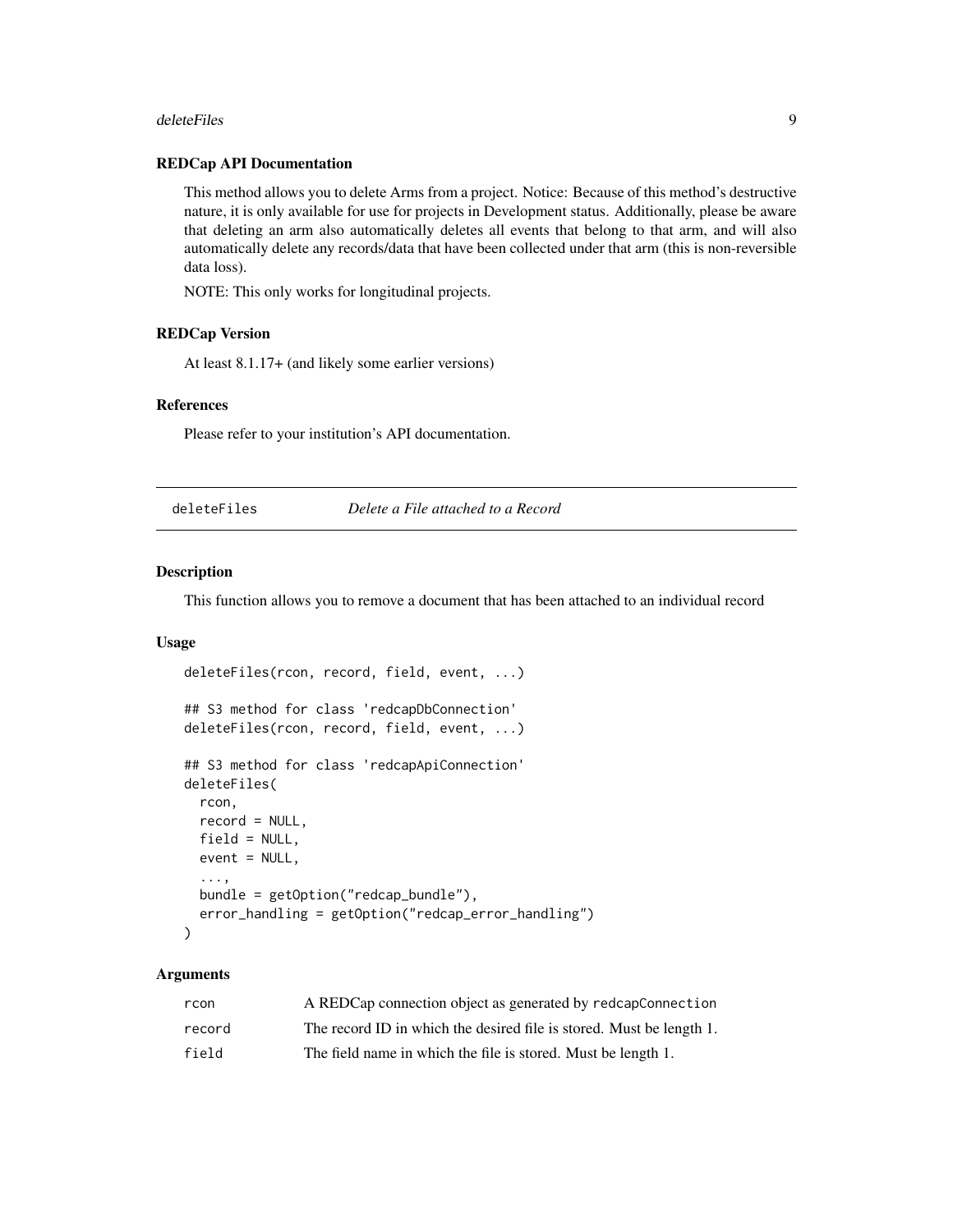<span id="page-9-0"></span>

| event    | The event name for the file. Must be length 1. This applies only to longitudinal<br>projects. If the event is not supplied for a longitudinal project, the API will<br>return an error message. |
|----------|-------------------------------------------------------------------------------------------------------------------------------------------------------------------------------------------------|
| $\cdots$ | Arguments to be passed to other methods                                                                                                                                                         |
| bundle   | A redcapBundle object as created by exportBundle.                                                                                                                                               |
|          | error_handling An option for how to handle errors returned by the API. see redcap_error                                                                                                         |

#### Author(s)

Benjamin Nutter

### References

Please refer to your institution's API documentation.

Additional details on API parameters are found on the package wiki at [https://github.com/](https://github.com/nutterb/redcapAPI/wiki/REDCap-API-Parameters) [nutterb/redcapAPI/wiki/REDCap-API-Parameters](https://github.com/nutterb/redcapAPI/wiki/REDCap-API-Parameters)

deleteRecords *Delete Records From a Project*

### Description

Delete records from a project. This is a destructive action that will result in deletion of any events and data associated with the arm. Data loss is non-reversible. The user must have 'Delete Record' privileges in the database.

```
deleteRecords(rcon, records, arms = NULL, ...)
## S3 method for class 'redcapDbConnection'
deleteRecords(rcon, records, arms = NULL, ...)
## S3 method for class 'redcapApiConnection'
deleteRecords(
  rcon,
 records,
 arms = NULL,
  ...,
  error_handling = getOption("redcap_error_handling")
)
```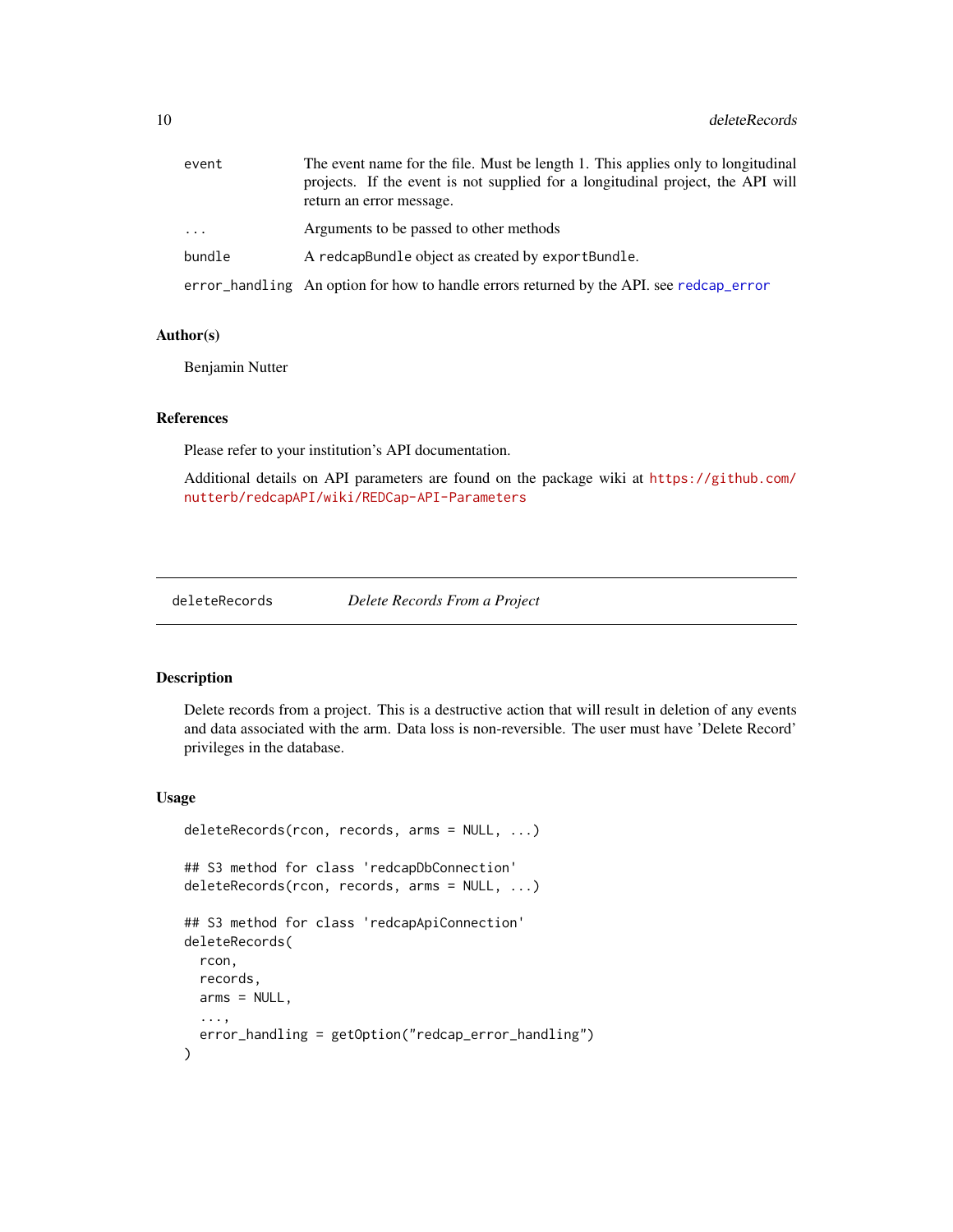### <span id="page-10-0"></span>Arguments

| rcon     | A REDCap connection object as generated by redcapConnection.                                                                                                                                                                                                                                                                                                                    |
|----------|---------------------------------------------------------------------------------------------------------------------------------------------------------------------------------------------------------------------------------------------------------------------------------------------------------------------------------------------------------------------------------|
| records  | a vector of record names to be deleted.                                                                                                                                                                                                                                                                                                                                         |
| arms     | integer ish, the arm number of the arm in which the record(s) should be deleted.<br>(This can only be used if the project is longitudinal with more than one arm.)<br>NOTE: If the arm parameter is not provided, the specified records will be deleted<br>from all arms in which they exist. Whereas, if arm is provided, they will only<br>be deleted from the specified arm. |
| $\cdots$ | Additional arguments to pass to other methods.                                                                                                                                                                                                                                                                                                                                  |
|          | error_handling An option for how to handle errors returned by the API, see redcap_error                                                                                                                                                                                                                                                                                         |

#### Value

The number of deleted records.

### REDCap API Documentation

This method allows you to delete one or more records from a project in a single API request.

### REDCap Version

At least 8.1.17+ (and likely some earlier versions)

### References

Please refer to your institution's API documentation.

deprecated\_redcapProjectInfo

*Deprecated Functions*

### Description

The redcapProjectInfo function has been deprecated to avoid confusion with the API method now executed by exportProjectInformation. The replacement function is [exportBundle](#page-13-1).

```
redcapProjectInfo(
 rcon,
 date = TRUE,label = TRUE,meta_data = TRUE,
 users = TRUE,
 instruments = TRUE,
 events = TRUE,
```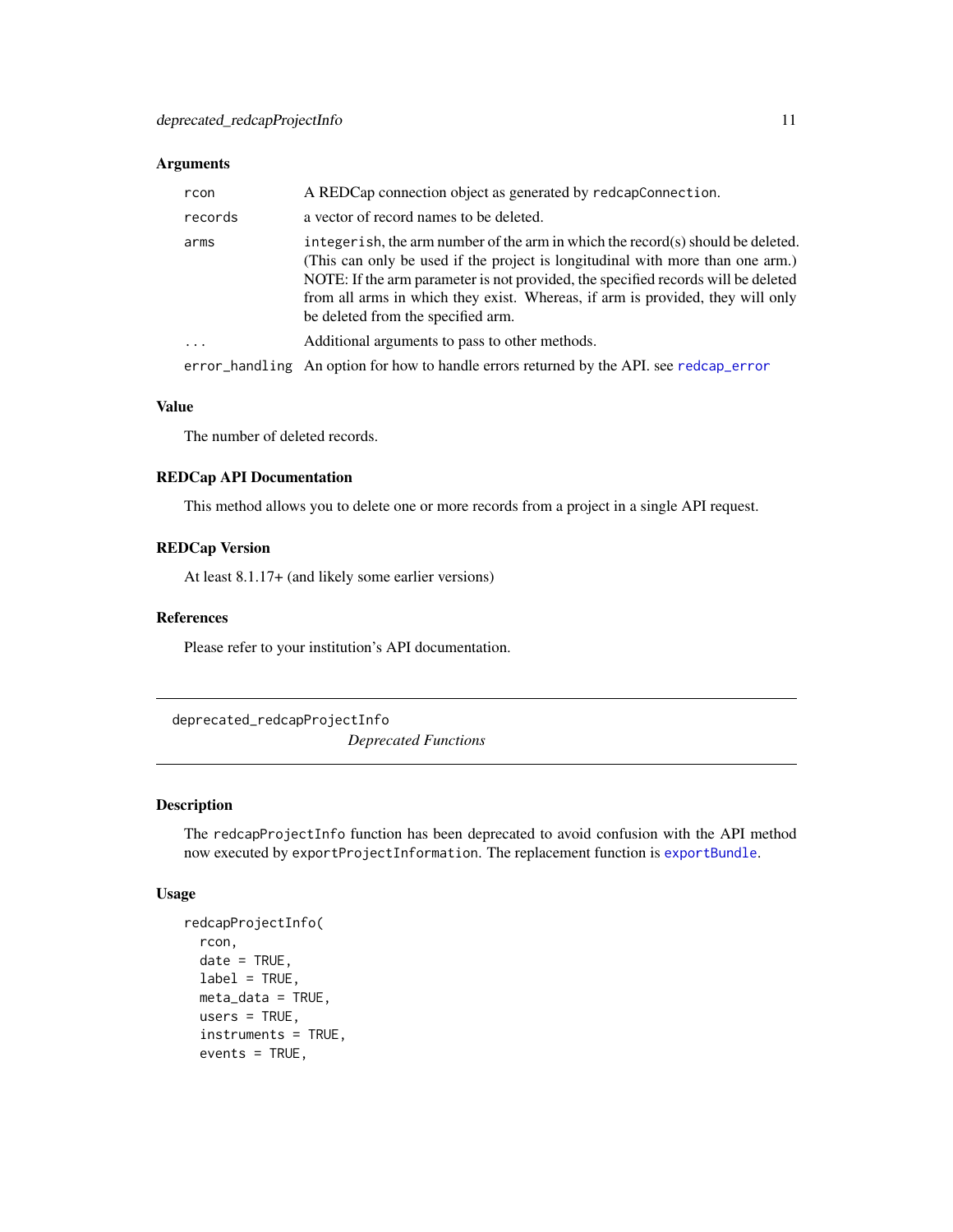```
arms = TRUE,mappings = TRUE,
 version = TRUE,
  ...
\mathcal{L}## S3 method for class 'redcapDbConnection'
redcapProjectInfo(
 rcon,
 date = TRUE,label = TRUE,meta_data = TRUE,
 users = TRUE,
 instruments = TRUE,
 events = TRUE,
  arms = TRUE,mappings = TRUE,
 version = TRUE,
  ...
\mathcal{L}## S3 method for class 'redcapApiConnection'
redcapProjectInfo(
 rcon,
 date = TRUE,label = TRUE,meta_data = TRUE,
 users = TRUE,
  instruments = TRUE,
 events = TRUE,arms = TRUE,mappings = TRUE,
 version = TRUE,...,
  v.number = ""
\mathcal{L}
```
### Arguments

| rcon        | A REDCap connection object as generated by redcapConnection                    |
|-------------|--------------------------------------------------------------------------------|
| date        | Logical. If TRUE, user expiration dates are converted to POSIXct objects.      |
| label       | Logical. If TRUE, the user form permissions are converted to labelled factors. |
| meta_data   | Logical. Indicates if the meta data (data dictionary) should be exported.      |
| users       | Logical. Indicates if the users table should be exported.                      |
| instruments | Logical. Indicates if the instruments table should be exported.                |
| events      | Logical. Indicates if the event names should be exported.                      |
| arms        | Logical. Indicates if the arms table should be exported.                       |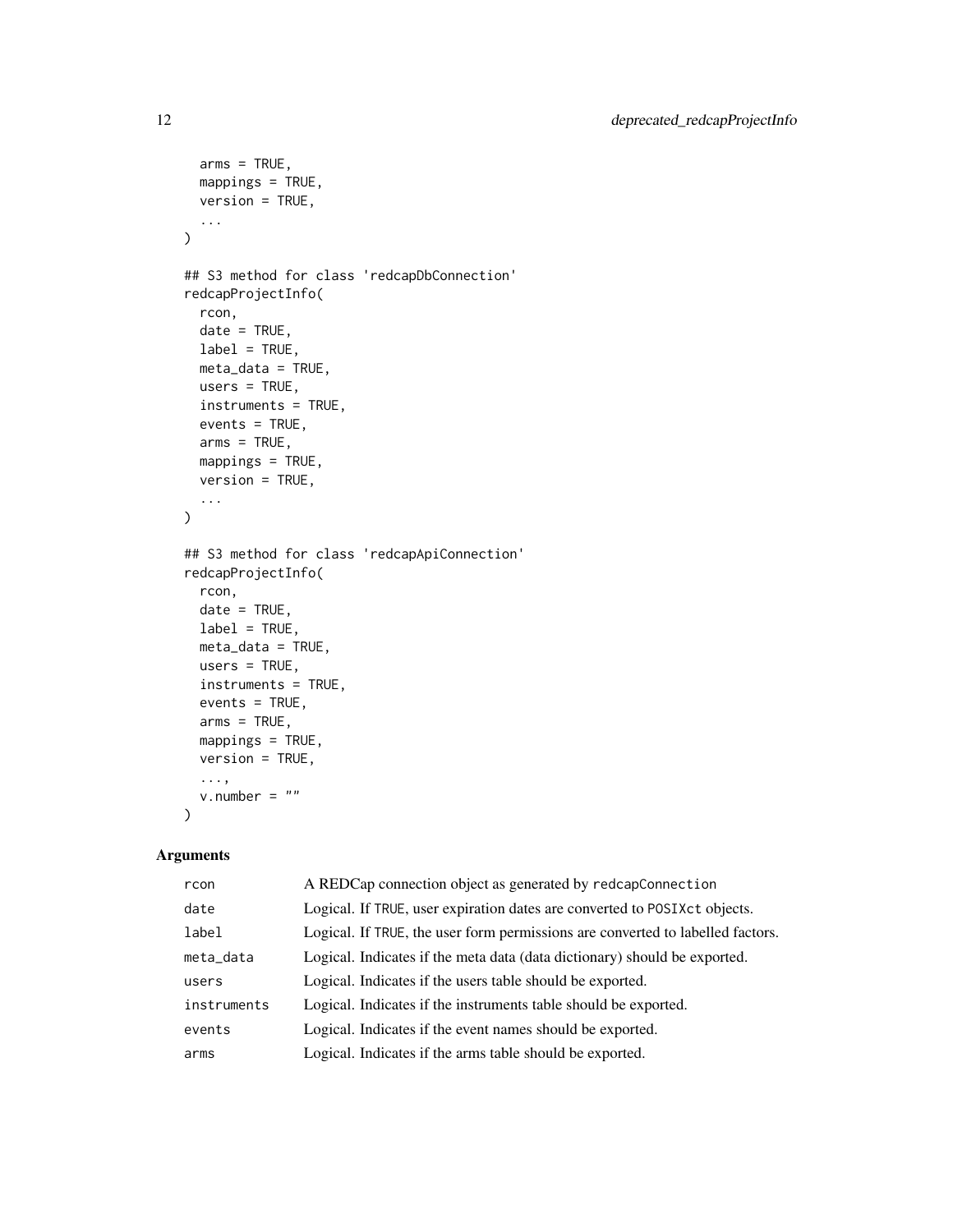### <span id="page-12-0"></span>exportArms 13

| mappings                | Logical. Indicates if the form-event mappings should be exported.                                         |
|-------------------------|-----------------------------------------------------------------------------------------------------------|
| version                 | Indicates if the REDCap version number should be exported. Only applicable<br>in REDCap 6.0.0 and higher. |
| $\cdot$ $\cdot$ $\cdot$ | Arguments to be passed to other methods                                                                   |
| v.number                | A character string given the desired version number should the API method not<br>be available.            |

exportArms *Export the Arms for a Project*

### Description

This function allows you to export the Arms for a project Note: this only works for longitudinal projects

#### Usage

```
exportArms(rcon, ...)
## S3 method for class 'redcapDbConnection'
exportArms(rcon, ...)
## S3 method for class 'redcapApiConnection'
exportArms(
  rcon,
  arms = NULL,...,
  error_handling = getOption("redcap_error_handling")
)
```
### Arguments

| rcon                    | A REDCap connection object as generated by redcapConnection.                                                                        |
|-------------------------|-------------------------------------------------------------------------------------------------------------------------------------|
| $\cdot$ $\cdot$ $\cdot$ | Arguments to be passed to other methods.                                                                                            |
| arms                    | A numeric vector or arm numbers to retrieve. In REDCap 6.5.0, using this<br>argument results in an empty data frame being returned. |
|                         | error_handling An option for how to handle errors returned by the API, see redcap_error                                             |

### Details

It is not sufficient to make the project a longitudinal project. The project must satisfy one of two conditions: 1) have at least two arms and one event defined in each arm; or 2) have one arm and at least two events defined. If neither of these conditions are satisfied, the API will return a message such as ERROR: You cannot export arms for classic projects, an error message that isn't as descriptive of the nature of the problem as we might like.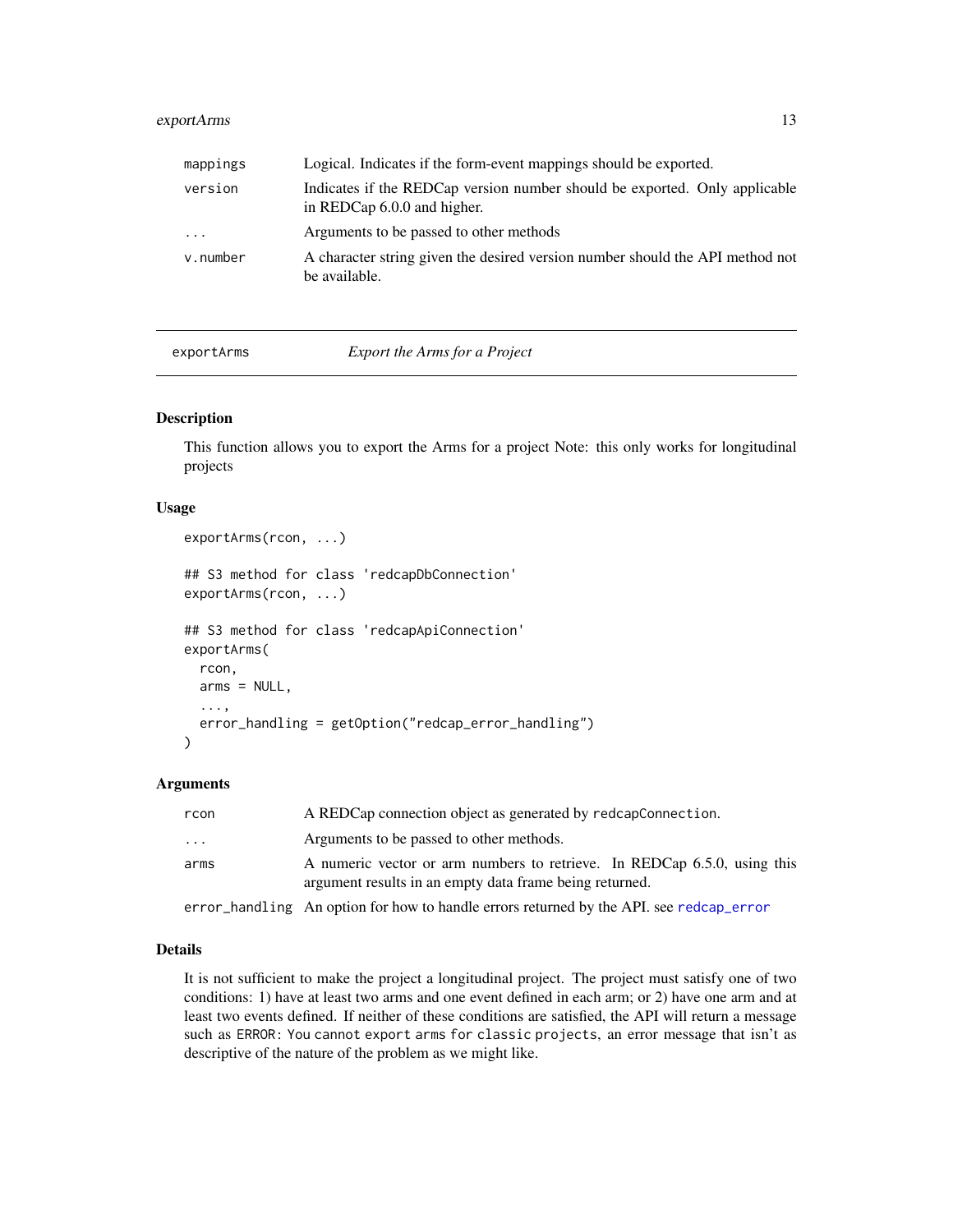### <span id="page-13-0"></span>Value

Returns a data frame with two columns

- arm\_num The arm number
- name The arm's descriptive name

#### REDCap API Documentation

This function allows you to export the Arms for a project NOTE: this only works for longitudinal projects.

#### REDCap Version

5.8.2+

#### Known REDCap Limitations

In versions earlier than 5.9.15, providing a value to the arms argument had no effect and the entire data frame of arms is returned.

This was fixed in version 5.9.15. Sometime before 6.5.0, using the arms argument resulted in empty data frames being returned.

In most cases, the number or arms is fairly small, so there is no real performance benefit to only selecting a subset of the arms. The safest course of action is to export all of the arms (the default behavior)

#### Author(s)

Benjamin Nutter

#### References

Please refer to your institution's API documentation.

Additional details on API parameters are found on the package wiki at [https://github.com/](https://github.com/nutterb/redcapAPI/wiki/REDCap-API-Parameters) [nutterb/redcapAPI/wiki/REDCap-API-Parameters](https://github.com/nutterb/redcapAPI/wiki/REDCap-API-Parameters)

<span id="page-13-1"></span>exportBundle *Perform a bundle of API calls.*

### Description

Several of the API calls return objects that can be used to perform various validations in exportRecords, exportReports, and other methods. Using an export bundle allows you to call these methods once and store the result instead of issuing an additional call to the API each time a method is invoked.

For example, if you are uploading several files to the API, without an export bundle, importFiles will utilize the exportMetaData on each call in order to perform validations. Using a bundle allows you to download the meta data once and refer to it on every subsequent call that requires the data dictionary.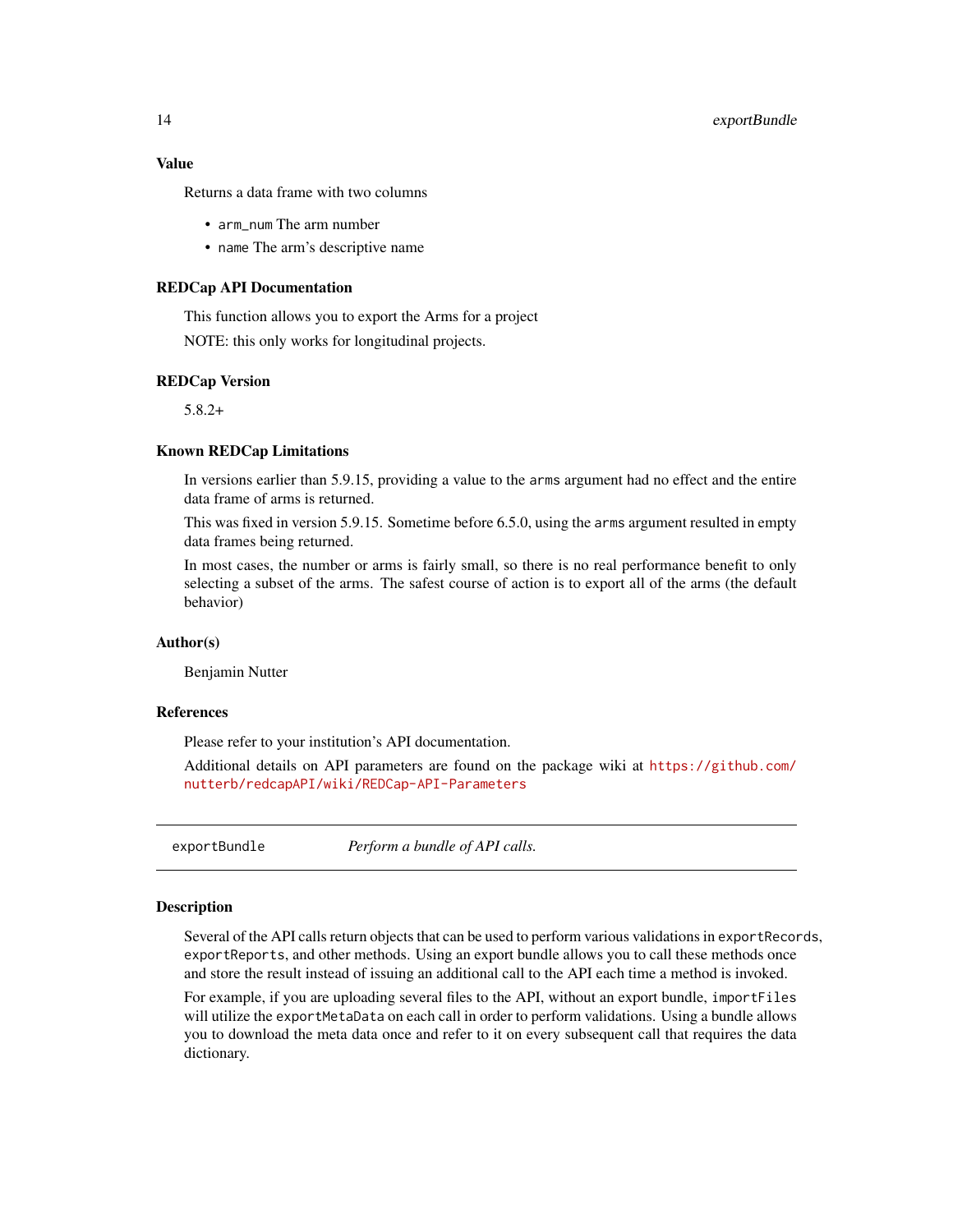### exportBundle 15

```
exportBundle(
  rcon,
  date = TRUE,
 label = TRUE,meta_data = TRUE,
 users = TRUE,
  instruments = TRUE,
  events = TRUE,
  arms = TRUE,mappings = TRUE,
 version = TRUE,
  ...
\mathcal{L}## S3 method for class 'redcapDbConnection'
exportBundle(
  rcon,
  date = TRUE,label = TRUE,
 meta_data = TRUE,
 users = TRUE,
  instruments = TRUE,
 events = TRUE,
  arms = TRUE,
 mappings = TRUE,version = TRUE,...
\mathcal{L}## S3 method for class 'redcapApiConnection'
exportBundle(
  rcon,
 date = TRUE,
 label = TRUE,meta_data = TRUE,
 users = TRUE,
  instruments = TRUE,
 events = TRUE,
  arms = TRUE,
 mappings = TRUE,version = TRUE,
  ...,
  return_object = TRUE
\mathcal{L}
```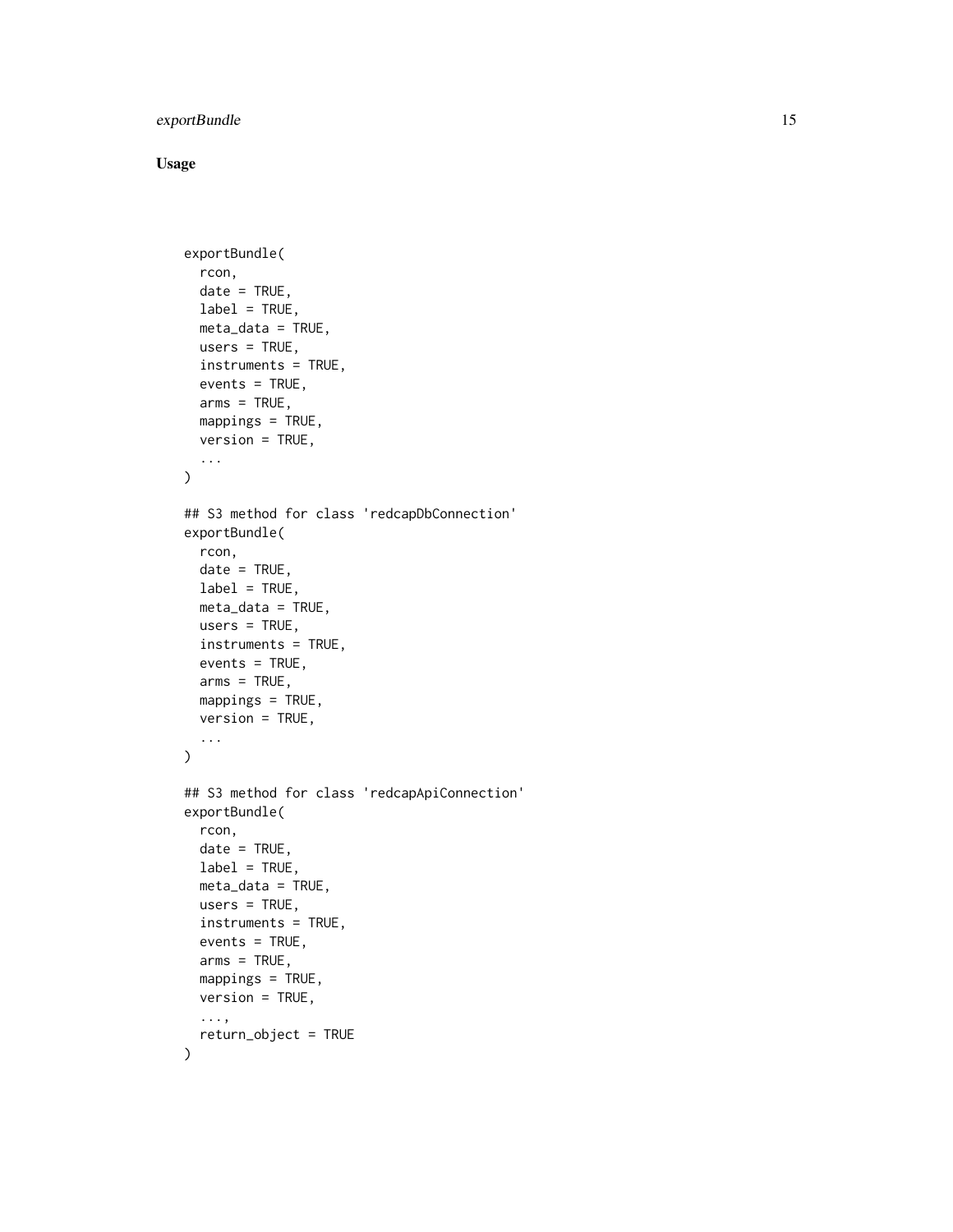### <span id="page-15-0"></span>Arguments

| rcon          | A REDCap connection object as generated by redcapConnection                                               |
|---------------|-----------------------------------------------------------------------------------------------------------|
| date          | Logical. If TRUE, user expiration dates are converted to POSIXct objects.                                 |
| label         | Logical. If TRUE, the user form permissions are converted to labelled factors.                            |
| meta_data     | Logical. Indicates if the meta data (data dictionary) should be exported.                                 |
| users         | Logical. Indicates if the users table should be exported.                                                 |
| instruments   | Logical. Indicates if the instruments table should be exported.                                           |
| events        | Logical. Indicates if the event names should be exported.                                                 |
| arms          | Logical. Indicates if the arms table should be exported.                                                  |
| mappings      | Logical. Indicates if the form-event mappings should be exported.                                         |
| version       | Indicates if the REDCap version number should be exported. Only applicable<br>in REDCap 6.0.0 and higher. |
| $\ddotsc$     | Arguments to be passed to other methods                                                                   |
| return_object | Logical. When TRUE, the exportBundle object is returned to the workspace.                                 |

### Details

The project information is stored in the option redcap\_project\_info. If the project is not longitudinal, the events, arms, and event-form mappings elements will be assigned character vectors instead of data frames.

### Author(s)

Benjamin Nutter

exportEvents *Export the Events for a Project*

### Description

Retrieve a data frame giving the users, expiration dates, and data access privileges for each user.

```
exportEvents(rcon, ...)
## S3 method for class 'redcapDbConnection'
exportEvents(rcon, arms = NULL, ...)
## S3 method for class 'redcapApiConnection'
exportEvents(
  rcon,
  arms = NULL,
  ...,
  error_handling = getOption("redcap_error_handling")
)
```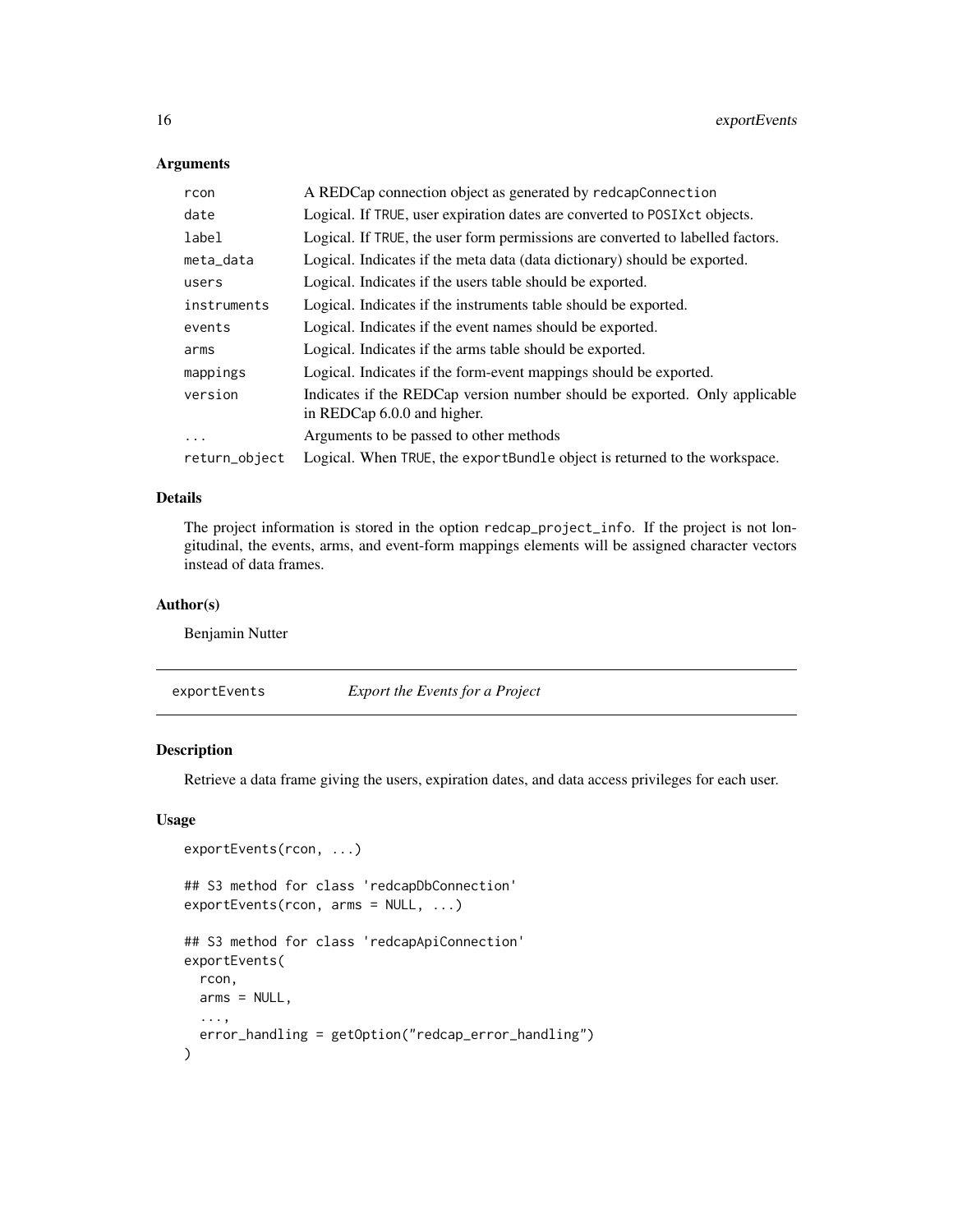### <span id="page-16-0"></span>exportEvents 17

#### **Arguments**

| rcon     | A REDCap connection object as generated by redcapConnection.                            |
|----------|-----------------------------------------------------------------------------------------|
| $\cdots$ | Arguments to be passed to other methods.                                                |
| arms     | A numeric vector or arm numbers to retrieve.                                            |
|          | error_handling An option for how to handle errors returned by the API, see redcap_error |

### Details

It is not sufficient to make the project a longitudinal project. The project must satisfy one of two conditions: 1) have at least two arms and one event defined; or 2) have one arm and at least two events defined. If neither of these conditions are satisfied, the API will return a message such as ERROR: You cannot export arms for classic projects, an error message that isn't as descriptive of the nature of the problem as we might like.

#### Value

Returns a data frame with six columns

- event\_name The desciptive name of the event.
- arm\_num The arm number in which the event occurs.
- day\_offset The days offset from the first event.
- offset\_min The minimum offset value.
- offset\_max The maximium offset value.
- unique\_event\_name A unique event identifying name.

#### REDCap API Documentation

This function allows you to export the events for a project NOTE: this only works for longitudinal projects.

#### REDCap Version

5.8.2+

#### Known REDCap Limitations

None

### Author(s)

Benjamin Nutter

### References

Please refer to your institution's API documentation.

Additional details on API parameters are found on the package wiki at [https://github.com/](https://github.com/nutterb/redcapAPI/wiki/REDCap-API-Parameters) [nutterb/redcapAPI/wiki/REDCap-API-Parameters](https://github.com/nutterb/redcapAPI/wiki/REDCap-API-Parameters)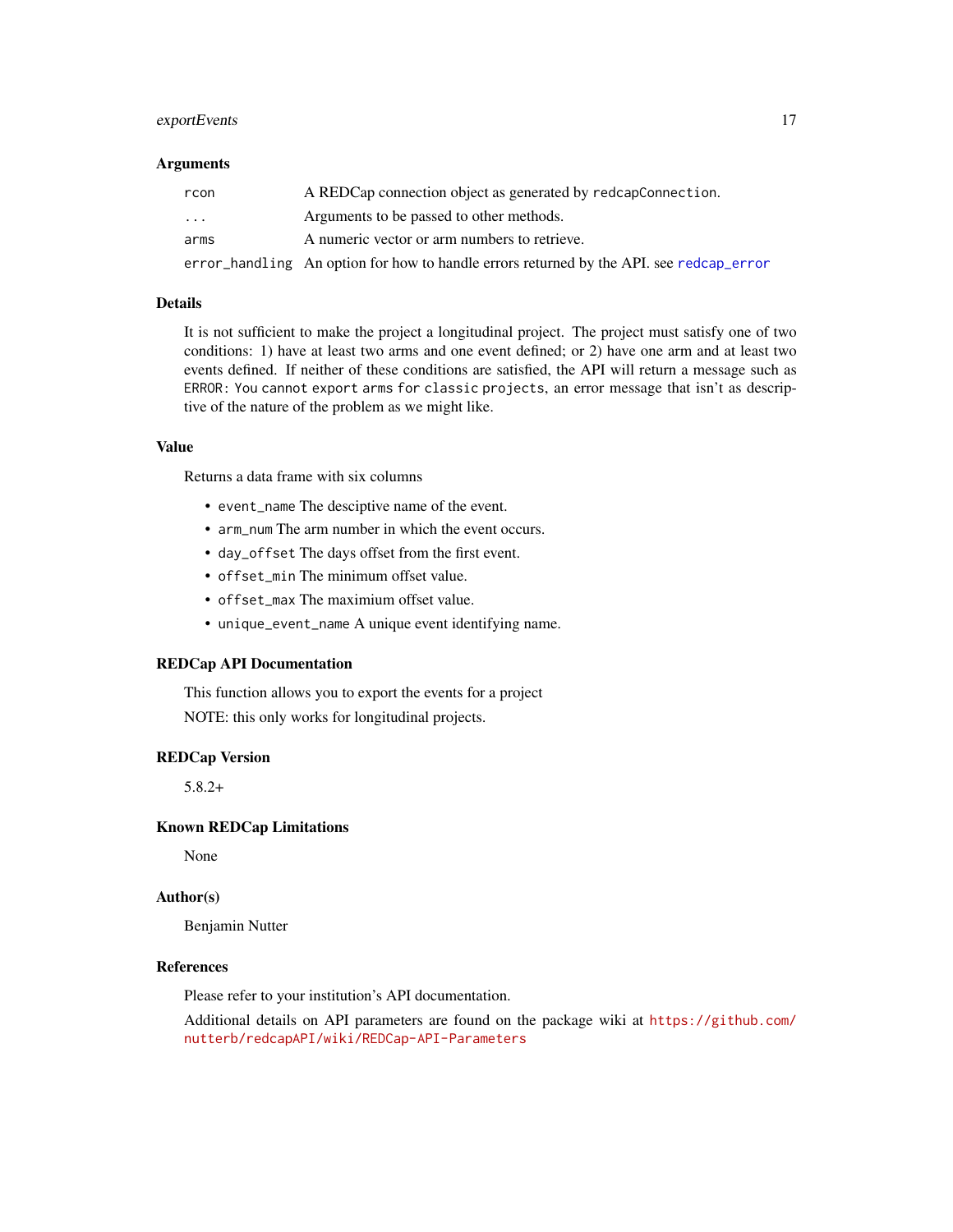<span id="page-17-0"></span>

### Description

Retrieve a data frame giving the original (as defined in REDCap) field name, choice values (for checkboxes), and the export field name.

#### Usage

```
exportFieldNames(
  rcon,
  ...,
  error_handling = getOption("redcap_error_handling")
)
## S3 method for class 'redcapDbConnection'
exportFieldNames(
  rcon,
  fields = NULL,
 bundle = NULL,
  ...,
  error_handling = getOption("redcap_error_handling")
)
## S3 method for class 'redcapApiConnection'
exportFieldNames(
  rcon,
  fields = NULL,
 bundle = NULL,
  ...,
  error_handling = getOption("redcap_error_handling")
\mathcal{L}
```
### Arguments

| rcon     | A REDCap connection object as generated by redcapConnection.                            |
|----------|-----------------------------------------------------------------------------------------|
| $\ddots$ | Arguments to be passed to other methods.                                                |
|          | error handling An option for how to handle errors returned by the API, see redcap error |
| fields   | Field name to be returned. If NULL, all fields are returned.                            |
| bundle   | A redcapProject object as created by redcapProjectInfo.                                 |

#### Value

A data frame containing three fields: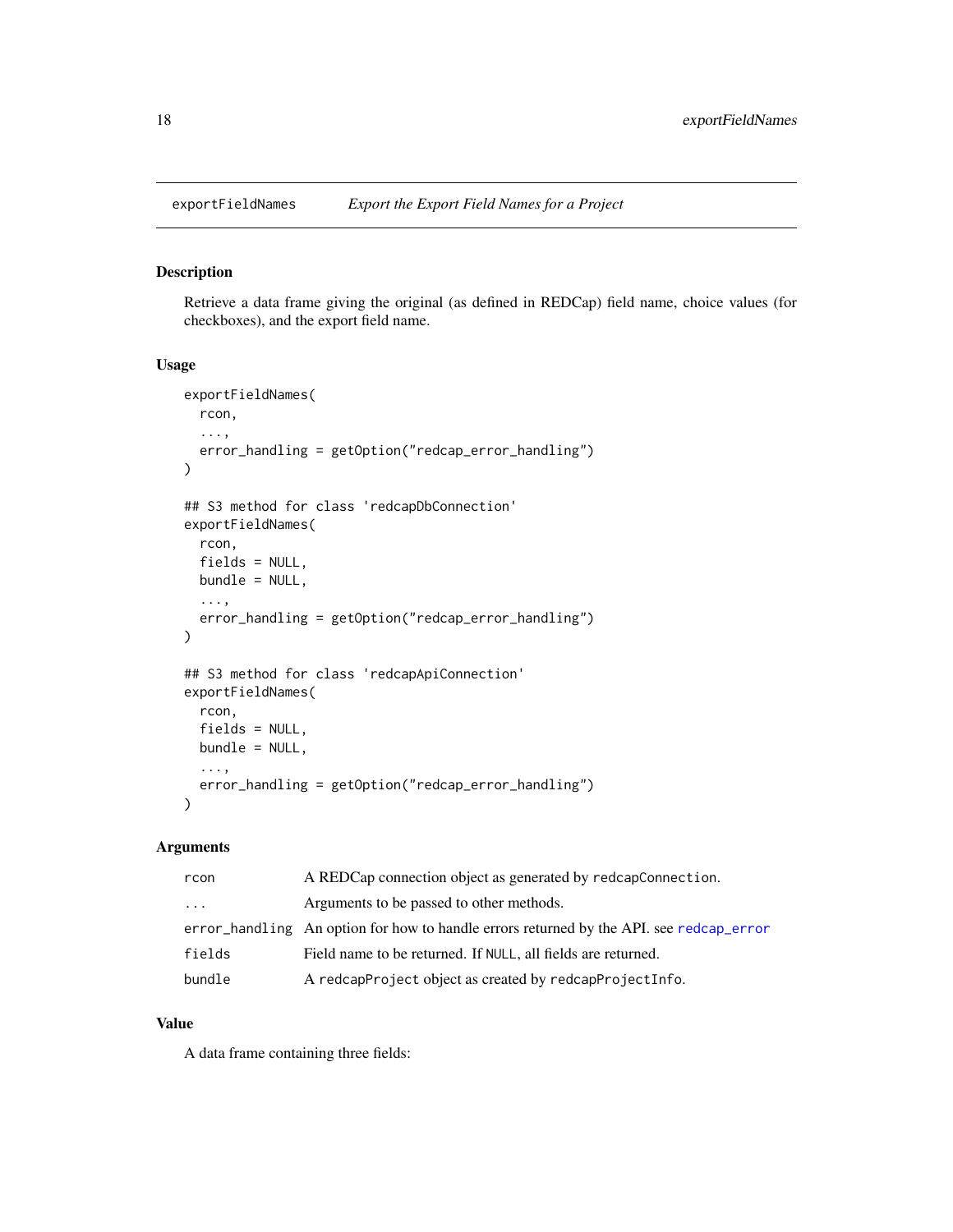- original\_field\_name The field name as recorded in the data dictionary
- choice\_value represents the raw coded value for a checkbox choice. For non-checkbox fields, this will always be NA.
- export\_field\_name The field name specific to the field. For non-checkbox fields, this is the same as original\_field\_name. For checkbox fields, it is the field name appended with \_\_\_[choice\_value].

#### REDCap API Documentation

This function returns a list of the export/import-specific version of field names for all fields (or for one field, if desired) in a project. This is mostly used for checkbox fields because during data exports and data imports, checkbox fields have a different variable name used than the exact one defined for them in the Online Designer and Data Dictionary, in which \*each checkbox option\* gets represented as its own export field name in the following format: field\_name + triple underscore + converted coded value for the choice. For non-checkbox fields, the export field name will be exactly the same as the original field name. Note: The following field types will be automatically removed from the list returned by this method since they cannot be utilized during the data import process: "calc", "file", and "descriptive".

The list that is returned will contain the three following attributes for each field/choice: "original\_field\_name", "choice\_value", and "export\_field\_name". The choice\_value attribute represents the raw coded value for a checkbox choice. For non-checkbox fields, the choice\_value attribute will always be blank/empty. The export\_field\_name attribute represents the export/import-specific version of that field name.

### REDCap Version

6.5.0+ (perhaps earlier; need to confirm its introduction)

#### Known REDCap Limitations

In 6.5.0, it has been observed that "slider" fields are not returned.

Signature fields are also not included, but these are effectively the same as "file" fields. This isn't a true limitation, but is documented here just to avoid confusion.

#### Author(s)

Stephen Lane

#### References

Please refer to your institution's API documentation (https://YOUR\_REDCAP\_URL/redcap/api/help)

Additional details on API parameters are found on the package wiki at [https://github.com/](https://github.com/nutterb/redcapAPI/wiki/REDCap-API-Parameters) [nutterb/redcapAPI/wiki/REDCap-API-Parameters](https://github.com/nutterb/redcapAPI/wiki/REDCap-API-Parameters)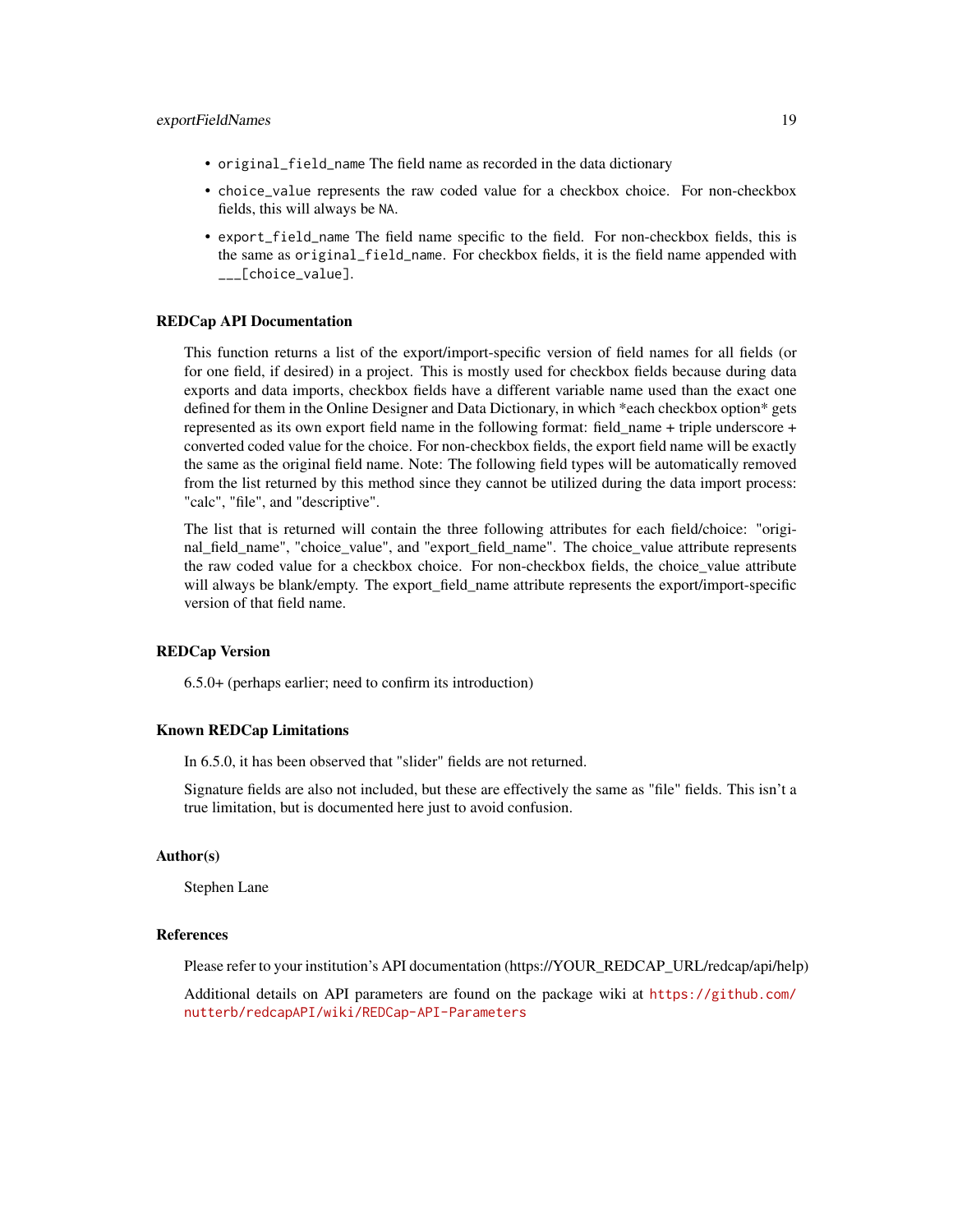<span id="page-19-0"></span>

### Description

A single file from a single record is retrieved. The behavior of this function is consistent with the behavior of the API, which only allows one file to be downloaded at a time

```
exportFiles(
  rcon,
  record,
  field,
  event,
  dir,
  filePrefix = TRUE,
  ...,
 bundle = getOption("redcap_bundle")
)
## S3 method for class 'redcapDbConnection'
exportFiles(
  rcon,
  record,
  field,
  event,
  dir,
  filePrefix = TRUE,
  ...,
  bundle = getOption("redcap_bundle")
\mathcal{L}## S3 method for class 'redcapApiConnection'
exportFiles(
  rcon,
  record,
  field,
  event = NULL,
  dir,
  filePrefix = TRUE,
  ...,
 bundle = getOption("redcap_bundle"),
  error_handling = getOption("redcap_error_handling")
\mathcal{E}
```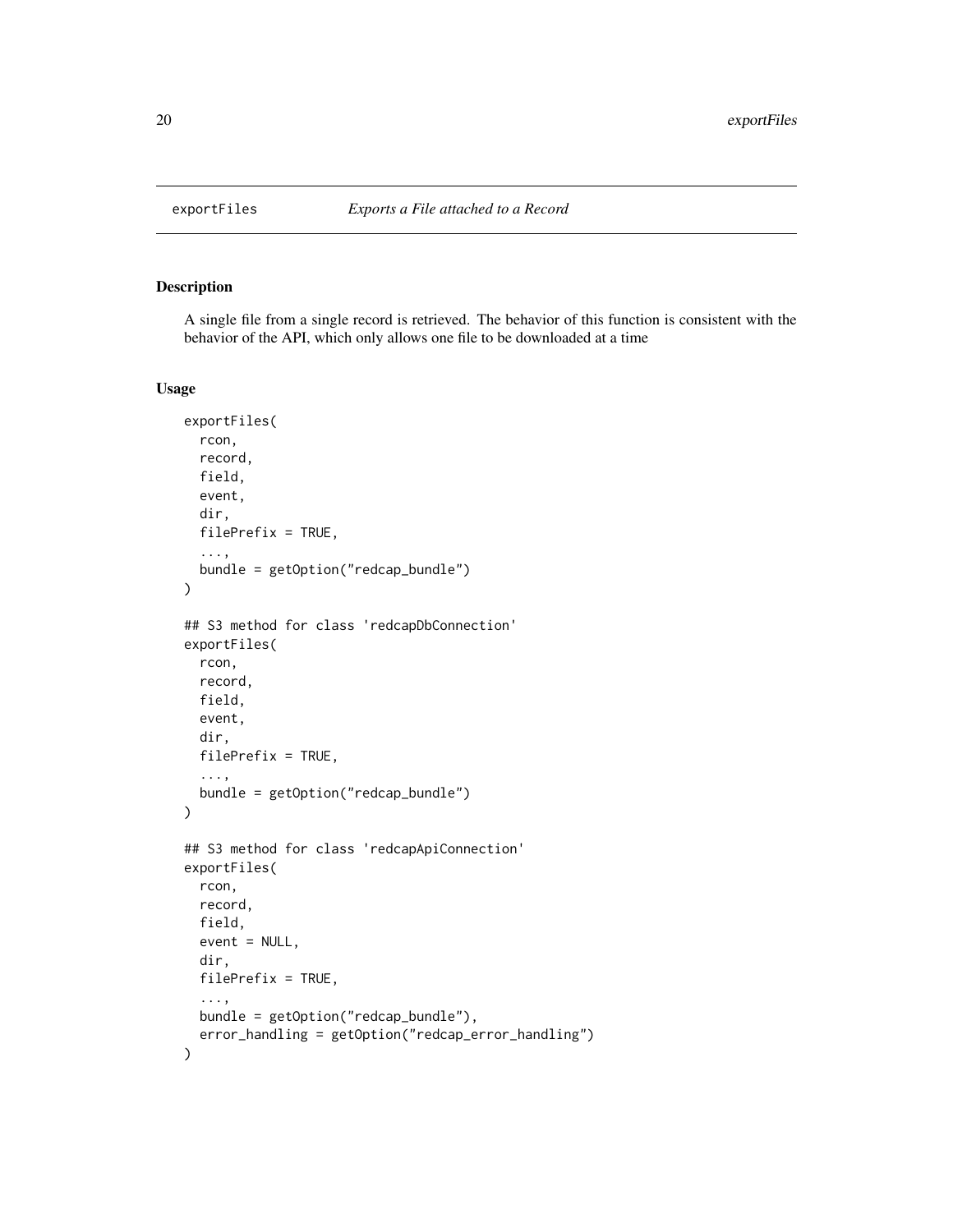### <span id="page-20-0"></span>exportFiles 21

#### Arguments

| rcon       | A REDCap connection object as generated by redcapConnection                                                                                                                                                  |
|------------|--------------------------------------------------------------------------------------------------------------------------------------------------------------------------------------------------------------|
| record     | The record ID in which the desired file is stored. Must be length 1.                                                                                                                                         |
| field      | The field name in which the file is stored. Must be length 1.                                                                                                                                                |
| event      | The event name for the file. Must be length 1. This applies only to longitudinal<br>projects. If the event is not supplied for a longitudinal project, the API will<br>return an error message               |
| dir        | A directory/folder to which the file will be saved. By default, the working direc-<br>tory is used                                                                                                           |
| filePrefix | Logical. Determines if a prefix is appended to the file name. The prefix takes the<br>form [record_id]-[event_name]-[file_name]. The file name is always the same<br>name of the file as it exists in REDCap |
| $\ddots$ . | Arguments to be passed to other methods                                                                                                                                                                      |
| bundle     | A redcapBundle object as created by exportBundle.                                                                                                                                                            |
|            | error_handling An option for how to handle errors returned by the API. see redcap_error                                                                                                                      |

#### Details

The function may only export a single file. See the examples for suggestions on exporting multiple files.

Note that the name of the file can not be changed. Whatever name exists in REDCap is the name that will be used, although the record ID and event name may be appended as a prefix

### REDCap API Documentation (6.5.0)

This method allows you to download a document that has been attached to an individual record for a File Upload field. Please note that this method may also be used for Signature fields (i.e. File Upload fields with "signature" validation type).

Note about export rights: Please be aware that Data Export user rights will be applied to this API request. For example, if you have "No Access" data export rights in the project, then the API file export will fail and return an error. And if you have "De-Identified" or "Remove all tagged Identifier fields" data export rights, then the API file export will fail and return an error \*only if\* the File Upload field has been tagged as an Identifier field. To make sure that your API request does not return an error, you should have "Full Data Set" export rights in the project.

### REDCap Version

5.8.2+

#### Known REDCap Limitations

None

#### Author(s)

Benjamin Nutter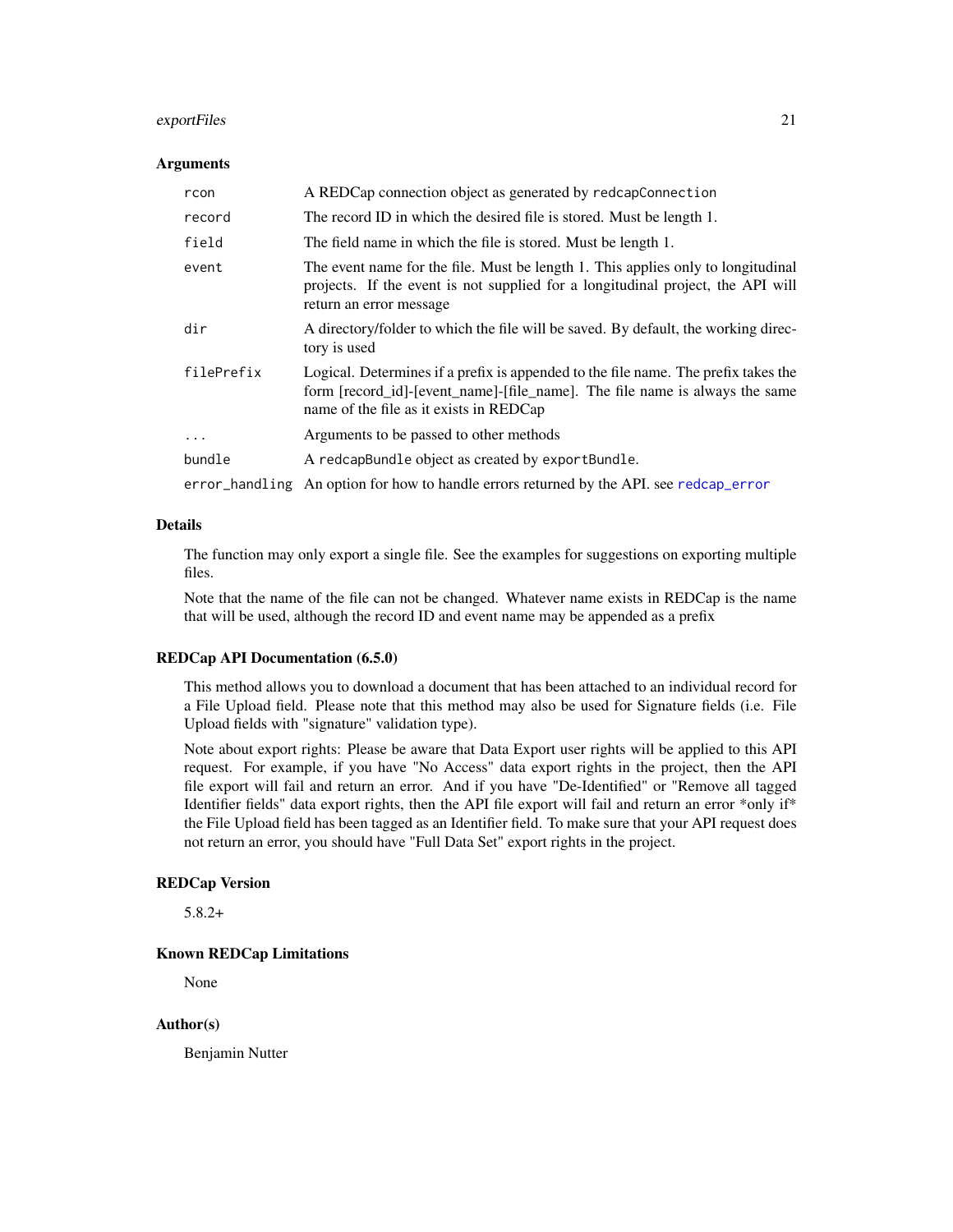### <span id="page-21-0"></span>References

Please refer to your institution's API documentation.

Additional details on API parameters are found on the package wiki at [https://github.com/](https://github.com/nutterb/redcapAPI/wiki/REDCap-API-Parameters) [nutterb/redcapAPI/wiki/REDCap-API-Parameters](https://github.com/nutterb/redcapAPI/wiki/REDCap-API-Parameters)

exportInstruments *Exports the REDCap Instruments*

### Description

Returns a data frame of instruments, names, etc.

### Usage

```
exportInstruments(rcon, ...)
## S3 method for class 'redcapDbConnection'
exportInstruments(rcon, ...)
## S3 method for class 'redcapApiConnection'
exportInstruments(
  rcon,
  ...,
  error_handling = getOption("redcap_error_handling")
\lambda
```
#### Arguments

| rcon    | A REDCap connection object as generated by redcapConnection                             |
|---------|-----------------------------------------------------------------------------------------|
| $\cdot$ | Arguments to be passed to other methods.                                                |
|         | error_handling An option for how to handle errors returned by the API, see redcap_error |

### REDCap Version

 $6.5.0 +$ 5.8.2+

#### REDCap API Documentation

This function allows you to export a list of the data collection instruments for a project. This includes their unique instrument name as seen in the second column of the Data Dictionary, as well as each instrument's corresponding instrument label, which is seen on a project's left-hand menu when entering data. The instruments will be ordered according to their order in the project.

#### Known REDCap Limitations

None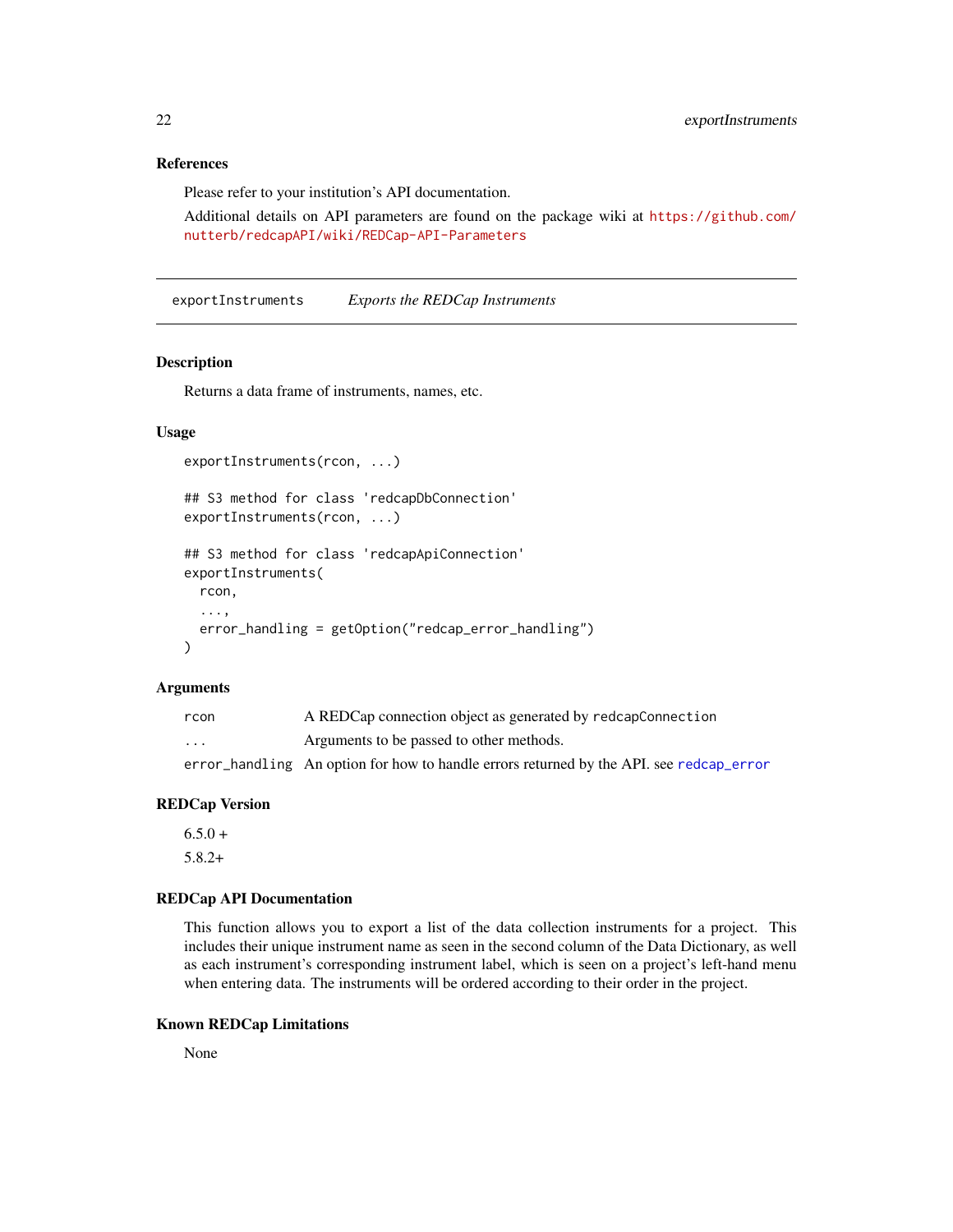### <span id="page-22-0"></span>exportMappings 23

#### Author(s)

Benjamin Nutter

#### References

Please refer to your institution's API documentation.

Additional details on API parameters are found on the package wiki at [https://github.com/](https://github.com/nutterb/redcapAPI/wiki/REDCap-API-Parameters) [nutterb/redcapAPI/wiki/REDCap-API-Parameters](https://github.com/nutterb/redcapAPI/wiki/REDCap-API-Parameters)

exportMappings *Exports the Event-Form Mappings for a Project*

### Description

Retrieve a data frame giving the events-form mapping for a project.

### Usage

```
exportMappings(rcon, arms, ...)
```

```
## S3 method for class 'redcapDbConnection'
exportMappings(rcon, arms, ...)
## S3 method for class 'redcapApiConnection'
exportMappings(
  rcon,
 arms = NULL,...,
  error_handling = getOption("redcap_error_handling")
```
### $\lambda$

#### Arguments

| rcon     | A REDCap connection object as generated by redcapConnection.                                    |
|----------|-------------------------------------------------------------------------------------------------|
| arms     | A vector of arm numbers that you wish to pull events for (by default, all events<br>are pulled) |
| $\cdots$ | Arguments to be passed to other methods                                                         |
|          | error_handling An option for how to handle errors returned by the API. see redcap_error         |

#### Details

The data frame that is returned shows the arm number, unique event name, and forms mapped in a project.

When this function is called for a classic project, a character string is returned giving the API error message, '400: You cannot export form-event mappings for classic projects' but without casting an error in R. This is by design and allows more flexible error checks in certain functions.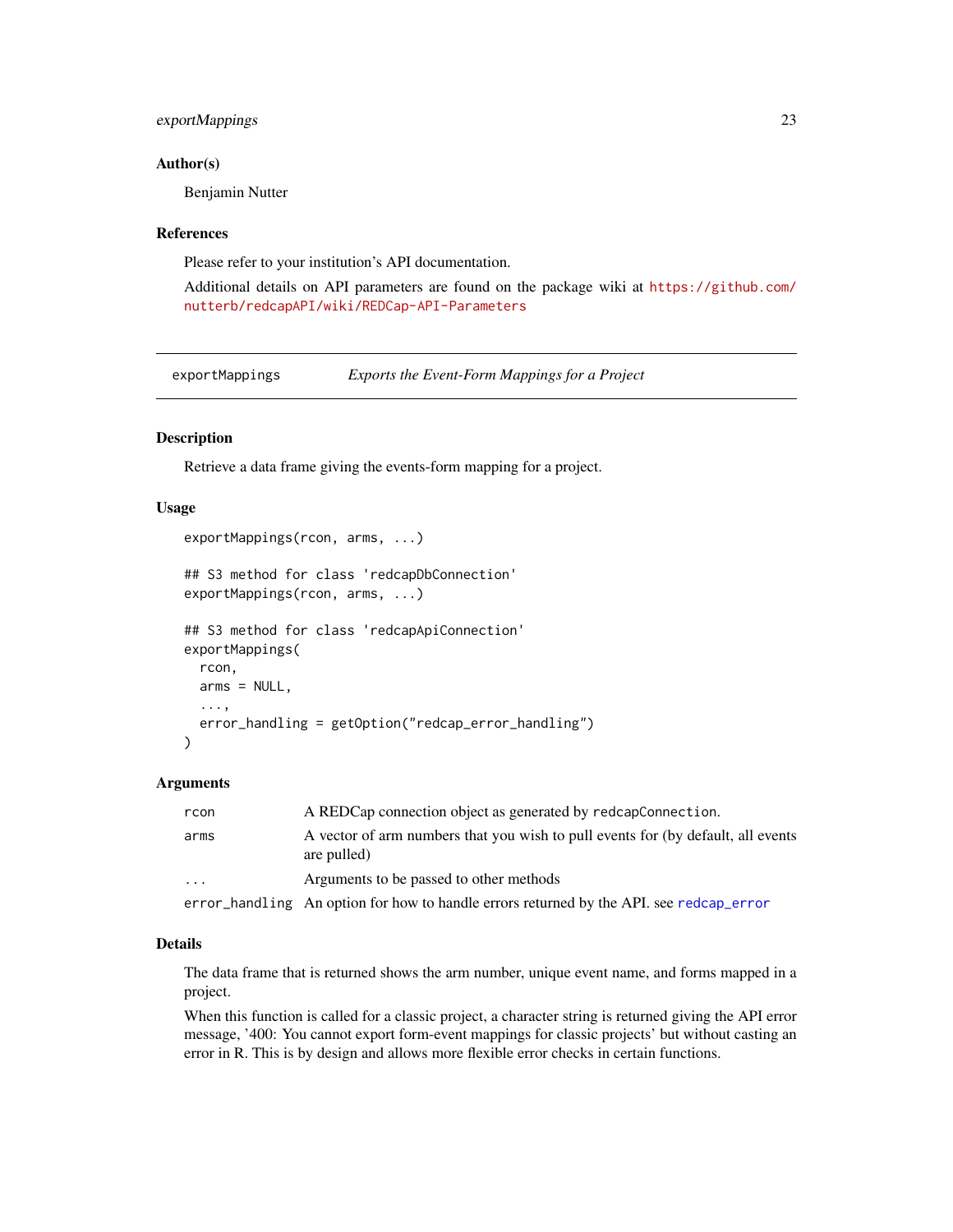#### <span id="page-23-0"></span>REDCap API Documentation

This function allows you to export the instrument-event mappings for a project (i.e., how the data collection instruments are designated for certain events in a longitudinal project).

NOTE: this only works for longitudinal projects

### REDCap Version

5.8.2+ (and earlier, but we don't know how much earlier)

#### Known REDCap Limitations

None

#### Author(s)

Benjamin Nutter

#### References

Please refer to your institution's API documentation.

Additional details on API parameters are found on the package wiki at [https://github.com/](https://github.com/nutterb/redcapAPI/wiki/REDCap-API-Parameters) [nutterb/redcapAPI/wiki/REDCap-API-Parameters](https://github.com/nutterb/redcapAPI/wiki/REDCap-API-Parameters)

exportMetaData *Export Meta Data from a REDCap Database*

#### Description

Retrieves the meta data for a REDcap database, including field names, labels, types, formulas, etc. This file can be used to parse levels of factors, apply labels, and other data management tasks once the data are retrieved

```
exportMetaData(rcon, ...)
## S3 method for class 'redcapDbConnection'
exportMetaData(rcon, ...)
## S3 method for class 'redcapApiConnection'
exportMetaData(
 rcon,
  fields = NULL,
  forms = NULL,
  error_handling = getOption("redcap_error_handling"),
  ...,
 drop\_utf8 = FALSE)
```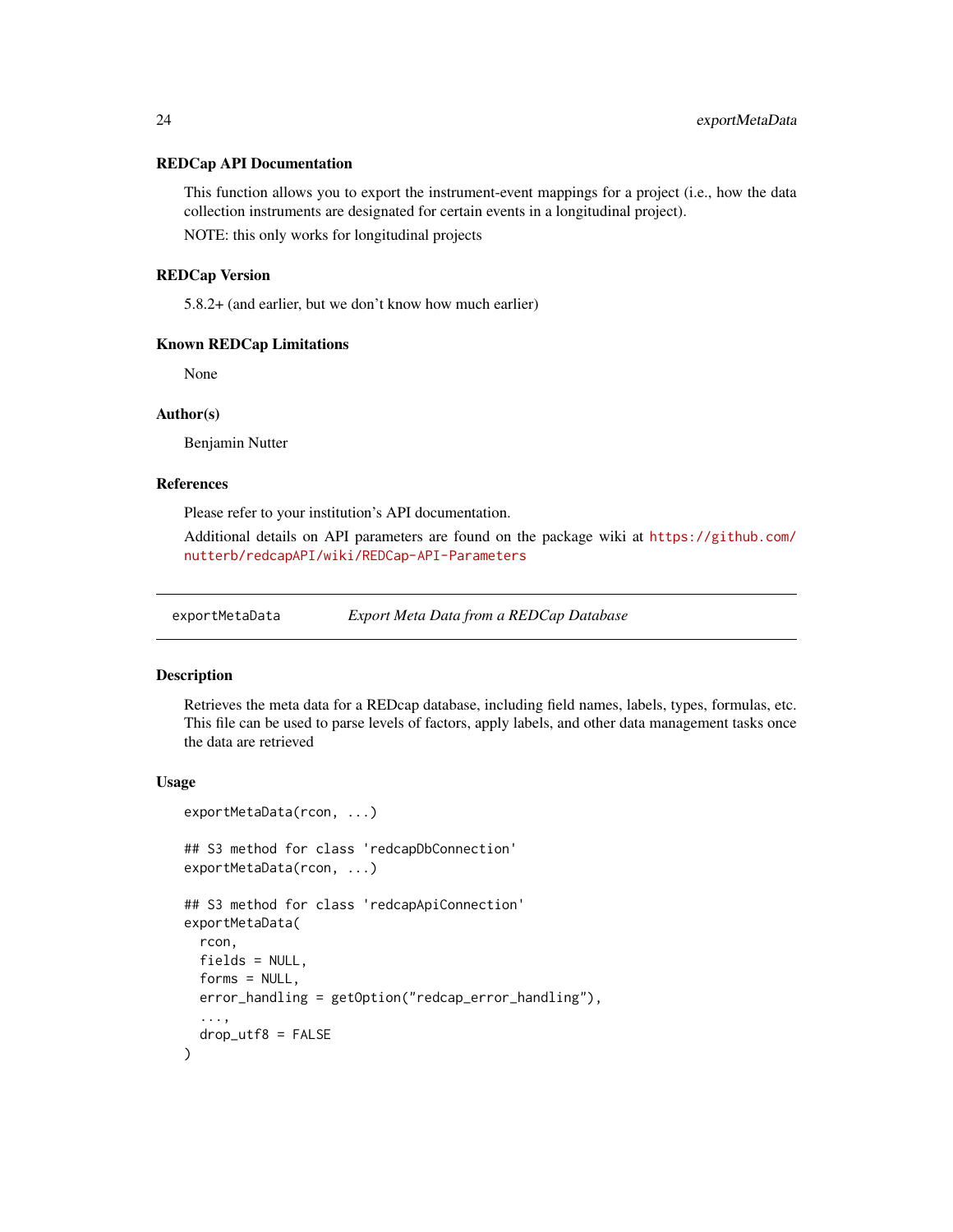### <span id="page-24-0"></span>exportMetaData 25

#### Arguments

| rcon      | A REDCap connection object as generated by redcapConnection.                                                                                                                                                                                                                                                                                                |  |
|-----------|-------------------------------------------------------------------------------------------------------------------------------------------------------------------------------------------------------------------------------------------------------------------------------------------------------------------------------------------------------------|--|
| $\ddots$  | Arguments to be passed to other methods.                                                                                                                                                                                                                                                                                                                    |  |
| fields    | A character vector of field names for which the metadata is to be retrieved.                                                                                                                                                                                                                                                                                |  |
| forms     | A character vector of forms for which the metadata is to be retrieved. Note that<br>if a form name is given, all of the fields on that form will be returned, regardless<br>of whether it is included in fields or not. Be careful to use the form names in<br>the second column of the data dictionary, and not the display names shown on<br>the webpage. |  |
|           | error_handling An option for how to handle errors returned by the API. see redcap_error                                                                                                                                                                                                                                                                     |  |
| drop_utf8 | logical(1). In some cases, UTF-8 characters can pose problems for exporting<br>the data dictionary. Set this to TRUE to replace any UTF-8 characters with empty<br>characters.                                                                                                                                                                              |  |

### Details

A record of this export is placed in the REDCap logging page, but the file that is exported is not stored in the database.

### REDCap API Documentation

This function allows you to export the metadata for a project

#### REDCap Version

5.8.2+ (and earlier, but we don't know how much earlier)

### Known REDCap Limitations

The API doesn't respond to the fields and forms arguments. It always returns the full data dictionary.

### Author(s)

Jeffrey Horner

### References

This functionality was originally developed by Jeffrey Horner in the redcap package. [https:](https://github.com/vubiostat/redcap) [//github.com/vubiostat/redcap](https://github.com/vubiostat/redcap)

Please refer to your institution's API documentation.

Additional details on API parameters are found on the package wiki at [https://github.com/](https://github.com/nutterb/redcapAPI/wiki/REDCap-API-Parameters) [nutterb/redcapAPI/wiki/REDCap-API-Parameters](https://github.com/nutterb/redcapAPI/wiki/REDCap-API-Parameters)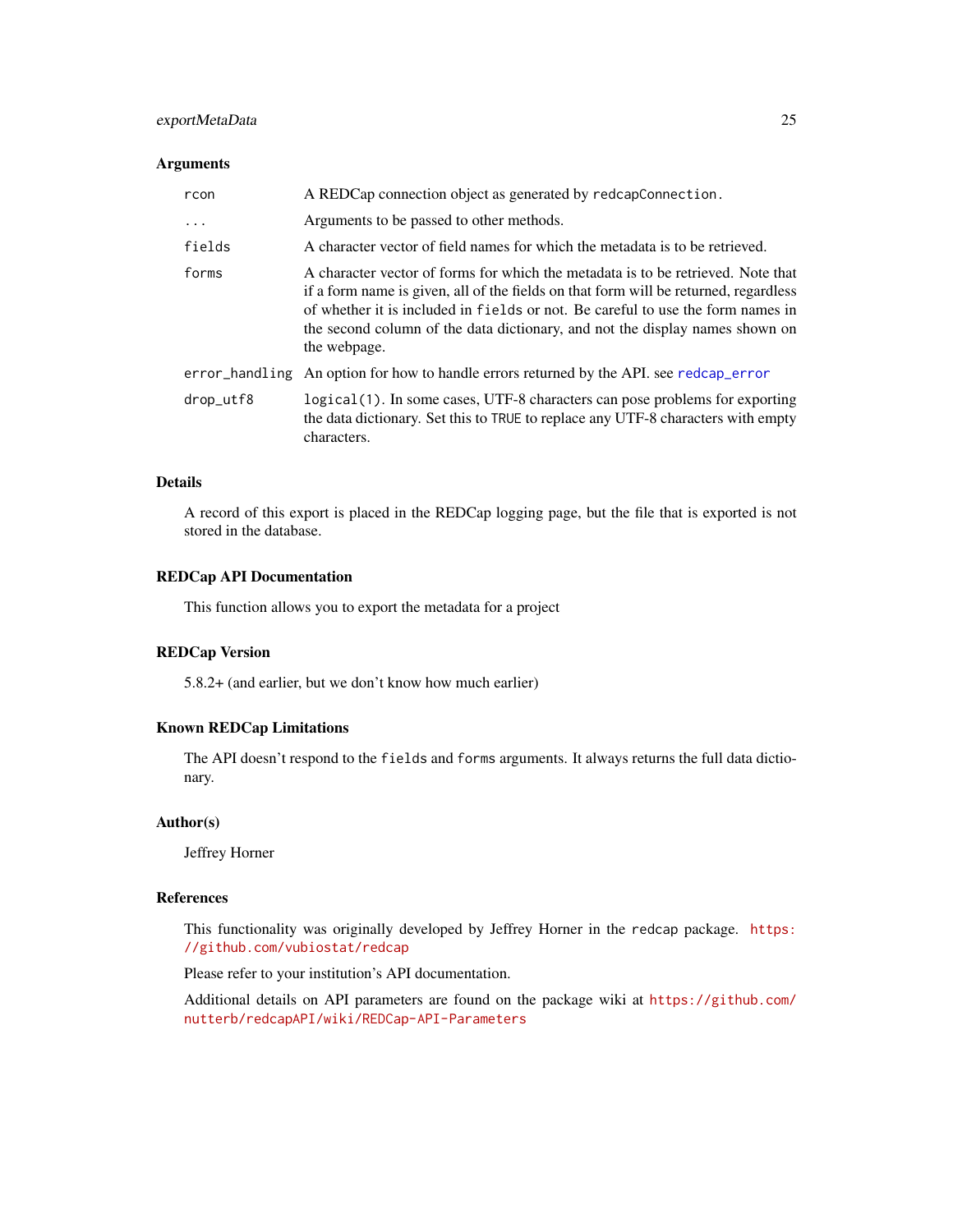<span id="page-25-0"></span>exportNextRecordName *Generate Next Record Name from a REDCap Database*

### Description

To be used by projects with record auto-numbering enabled, this method exports the next potential record ID for a project.

### Usage

```
exportNextRecordName(rcon, ...)
## S3 method for class 'redcapDbConnection'
exportNextRecordName(rcon, ...)
## S3 method for class 'redcapApiConnection'
exportNextRecordName(
 rcon,
  ...,
 error_handling = getOption("redcap_error_handling")
)
```
### Arguments

| rcon                    | A REDCap connection object as generated by redcapConnection                             |
|-------------------------|-----------------------------------------------------------------------------------------|
| $\cdot$ $\cdot$ $\cdot$ | Arguments to be passed to other methods.                                                |
|                         | error_handling An option for how to handle errors returned by the API. see redcap_error |

#### Details

It generates the next record name by determining the current maximum numerical record ID and then incrementing it by one.

#### Value

Returns the maximum integer record  $ID + 1$ .

#### REDCap API Documentation

NOTE: This method does not create a new record, but merely determines what the next record name would be.

#### REDCap Version

8.1.8+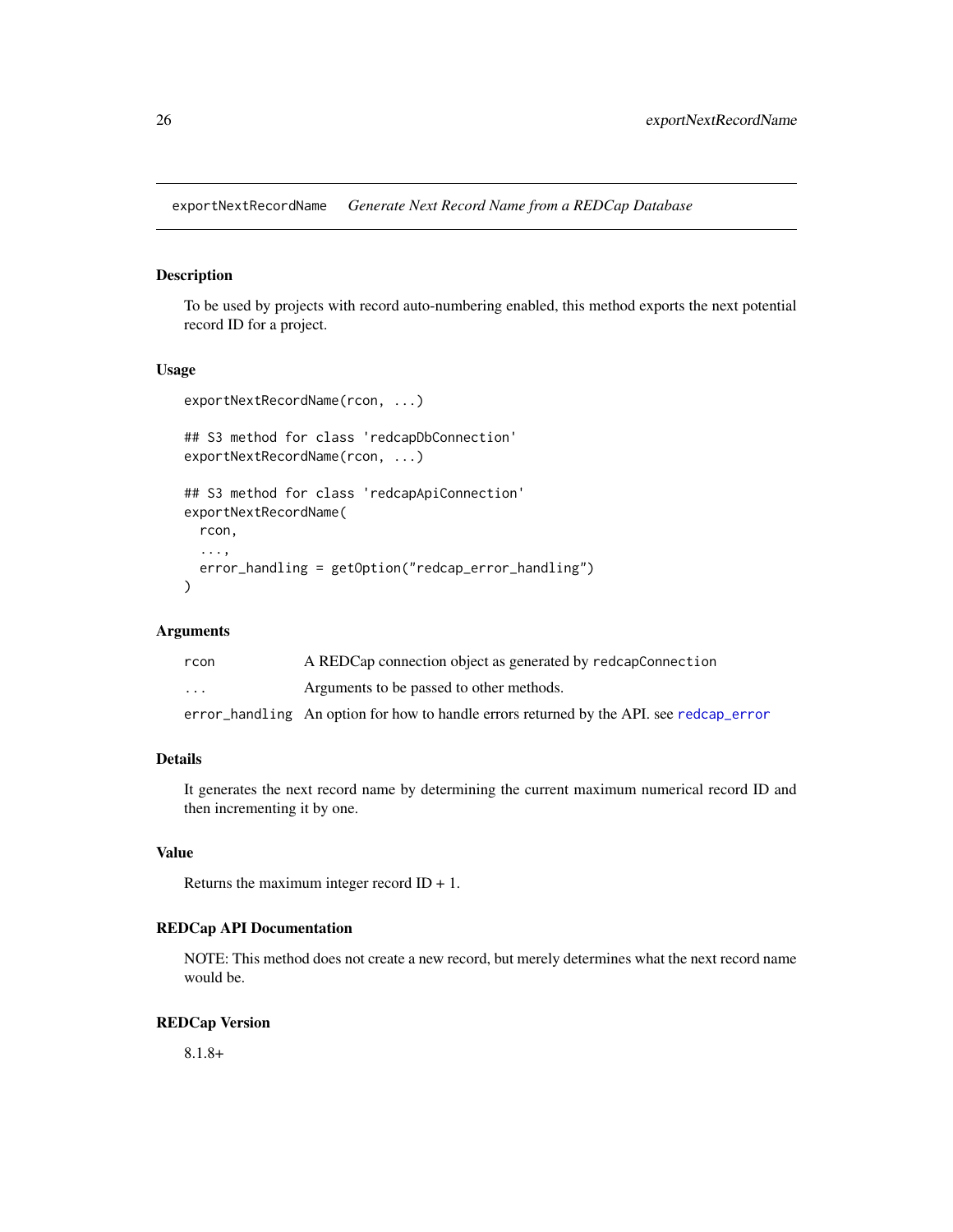#### <span id="page-26-0"></span>exportPdf 27

### Author(s)

Xuefei Jia

### References

Please refer to your institution's API documentation.

Additional details on API parameters are found on the package wiki at [https://github.com/](https://github.com/nutterb/redcapAPI/wiki/REDCap-API-Parameters) [nutterb/redcapAPI/wiki/REDCap-API-Parameters](https://github.com/nutterb/redcapAPI/wiki/REDCap-API-Parameters)

| exportPdf | Export PDF file of Data Collection Instruments (either as blank or |
|-----------|--------------------------------------------------------------------|
|           | with data)                                                         |

#### Description

This function allows you to download PDF files of data collection instruments. The download may be with or without collected data, and may return a single record, multiple records, or all records.

```
exportPdf(
  rcon,
  dir,
  filename = "redcap_forms_download",
  record = NULL,
  events = NULL,
  instruments = NULL,
  all_records = FALSE,
  ...
)
## S3 method for class 'redcapDbConnection'
exportPdf(
  rcon,
  dir,
  filename = "redcap_forms_download",
  record = NULL,
  events = NULL,
  instruments = NULL,
  all_records = FALSE,
  ...
)
## S3 method for class 'redcapApiConnection'
exportPdf(
  rcon,
```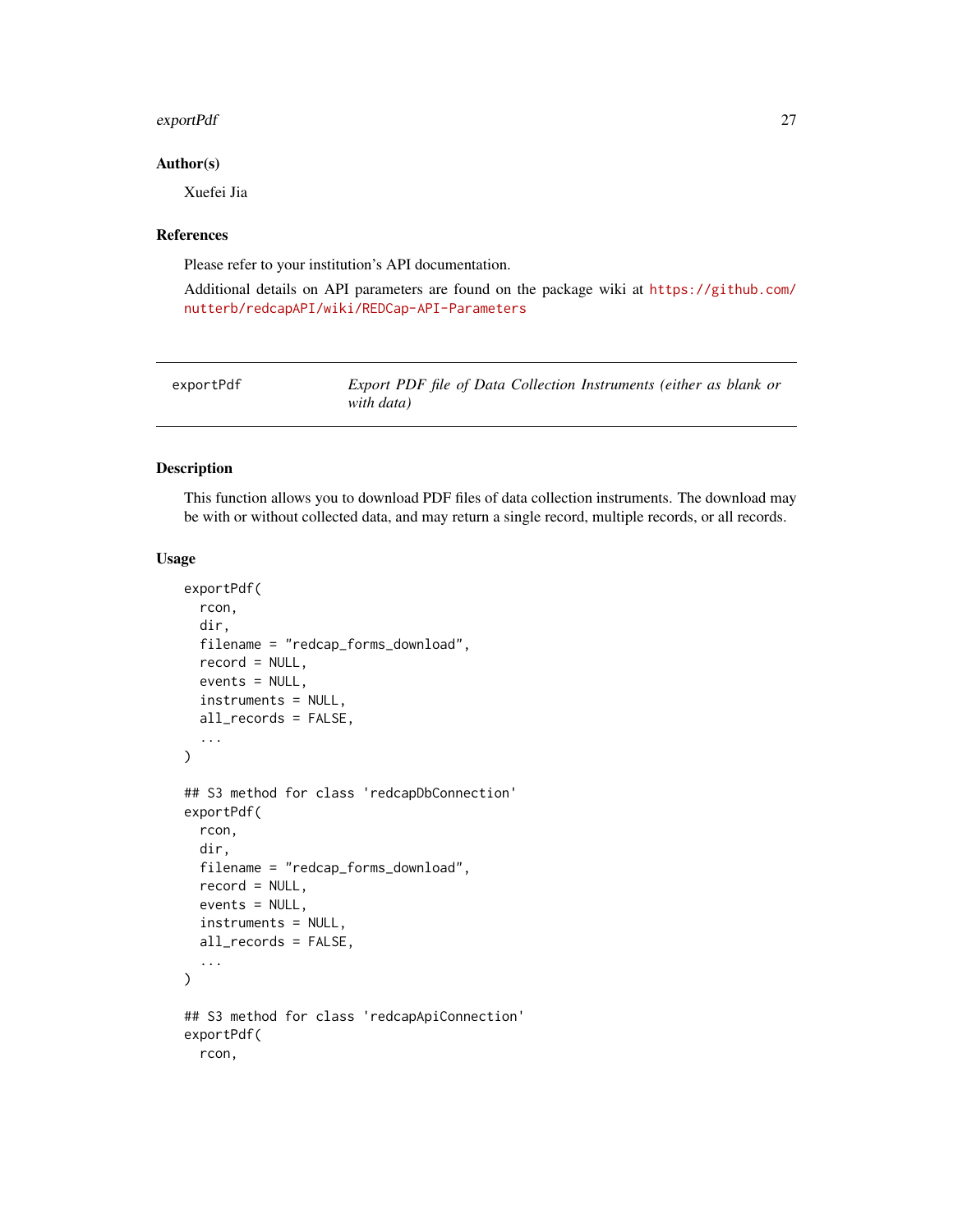```
dir,
filename = "redcap_forms_download",
record = NULL,
events = NULL,
instruments = NULL,
all_records = FALSE,
...,
error_handling = getOption("redcap_error_handling")
```
### Arguments

)

| rcon        | A REDCap connection object as generated by redcapConnection.                                                                                                                           |
|-------------|----------------------------------------------------------------------------------------------------------------------------------------------------------------------------------------|
| dir         | The directory into which the file should be saved.                                                                                                                                     |
| filename    | character(1). The base of the file name. If record = $NULL$ , it will be ap-<br>pended with "_blank.pdf". If record has a value, it will be appended with<br>"_record_[record id].pdf" |
| record      | The record id for which forms should be downloaded. May only have length 1.                                                                                                            |
| events      | The events for which forms should be downloaded                                                                                                                                        |
| instruments | The instruments for which forms should be downloaded                                                                                                                                   |
| all_records | Logical. If TRUE forms for all records are downloaded. When TRUE, this over-<br>rides the records argument.                                                                            |
| $\ddots$ .  | Arguments to be passed to other methods.                                                                                                                                               |
|             | error_handling An option for how to handle errors returned by the API. see redcap_error                                                                                                |

### Details

This function mimics the behavior of "Download PDF of Instruments" button on the REDCap user interface.

### Value

Creates a PDF file that is saved to the directory specified by the user.

#### REDCap API Documentation

This function allows you to export a PDF file for any of the following: 1) a single data collection instrument (blank), 2) all instruments (blank), 3) a single instrument (with data from a single record), 4) all instruments (with data from a single record), or 5) all instruments (with data from ALL records). This is the exact same PDF file that is downloadable from a project's data entry form in the web interface, and additionally, the user's privileges with regard to data exports will be applied here just like they are when downloading the PDF in the web interface (e.g., if they have de-identified data export rights, then it will remove data from certain fields in the PDF). If the user has "No Access" data export rights, they will not be able to use this method, and an error will be returned.

<span id="page-27-0"></span>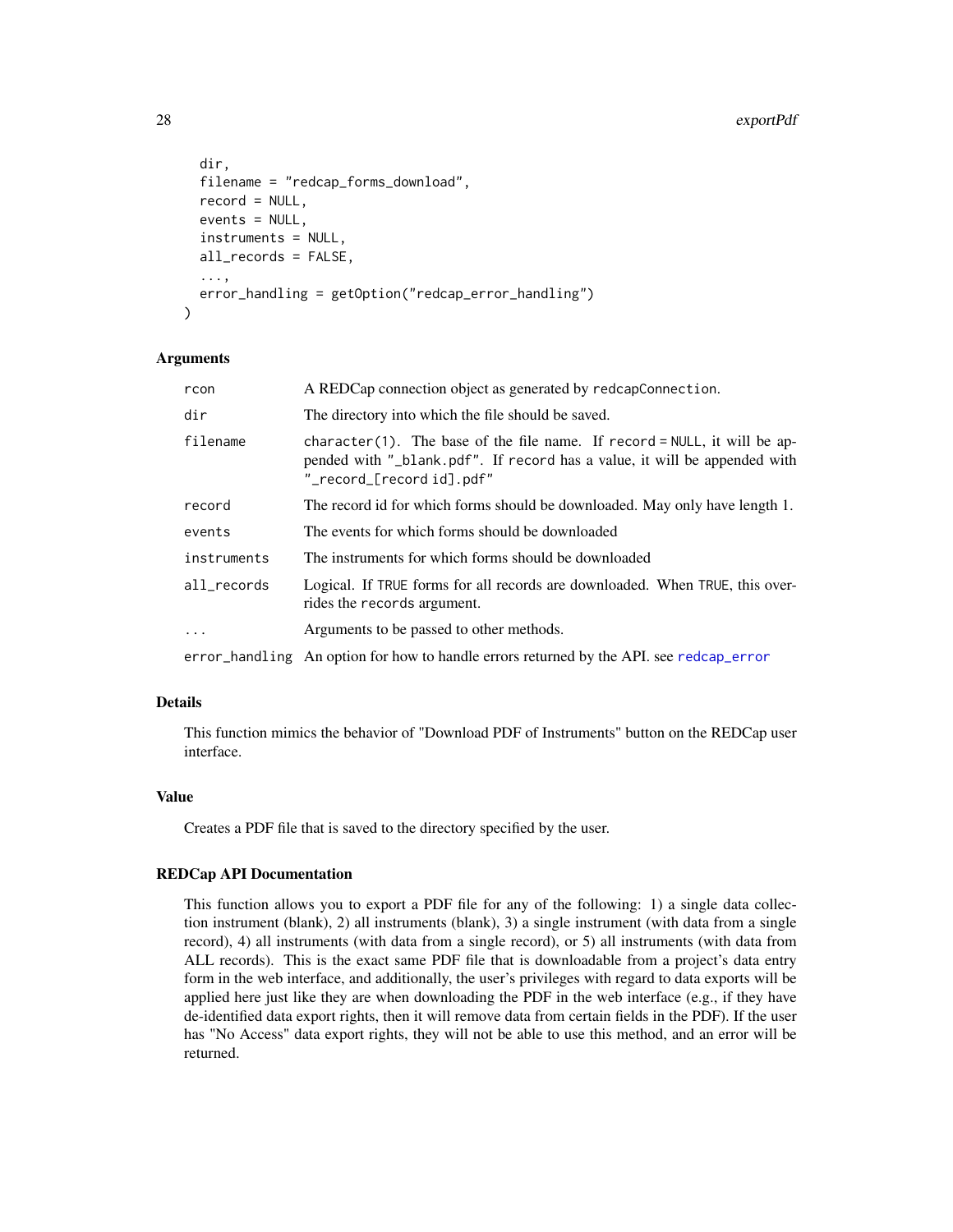### <span id="page-28-0"></span>REDCap Version

 $6.5.0+$ 

### Known REDCap Limitations

None

### Author(s)

Benjamin Nutter

exportProjectInformation

*Exports the Project Information*

### Description

Retrieve a data frame with the project information.

### Usage

```
exportProjectInformation(rcon, ...)
## S3 method for class 'redcapDbConnection'
exportProjectInformation(rcon, ...)
## S3 method for class 'redcapApiConnection'
exportProjectInformation(
  rcon,
  ...,
  error_handling = getOption("redcap_error_handling")
)
```
### Arguments

| rcon                    | A REDCap connection object as generated by redcapConnection                             |
|-------------------------|-----------------------------------------------------------------------------------------|
| $\cdot$ $\cdot$ $\cdot$ | Arguments to be passed to other methods.                                                |
|                         | error_handling An option for how to handle errors returned by the API, see redcap_error |

### Details

If this function is used in a version of REDCap that does not support the Export Version Number function, the character string 'Version Unknown' is returned.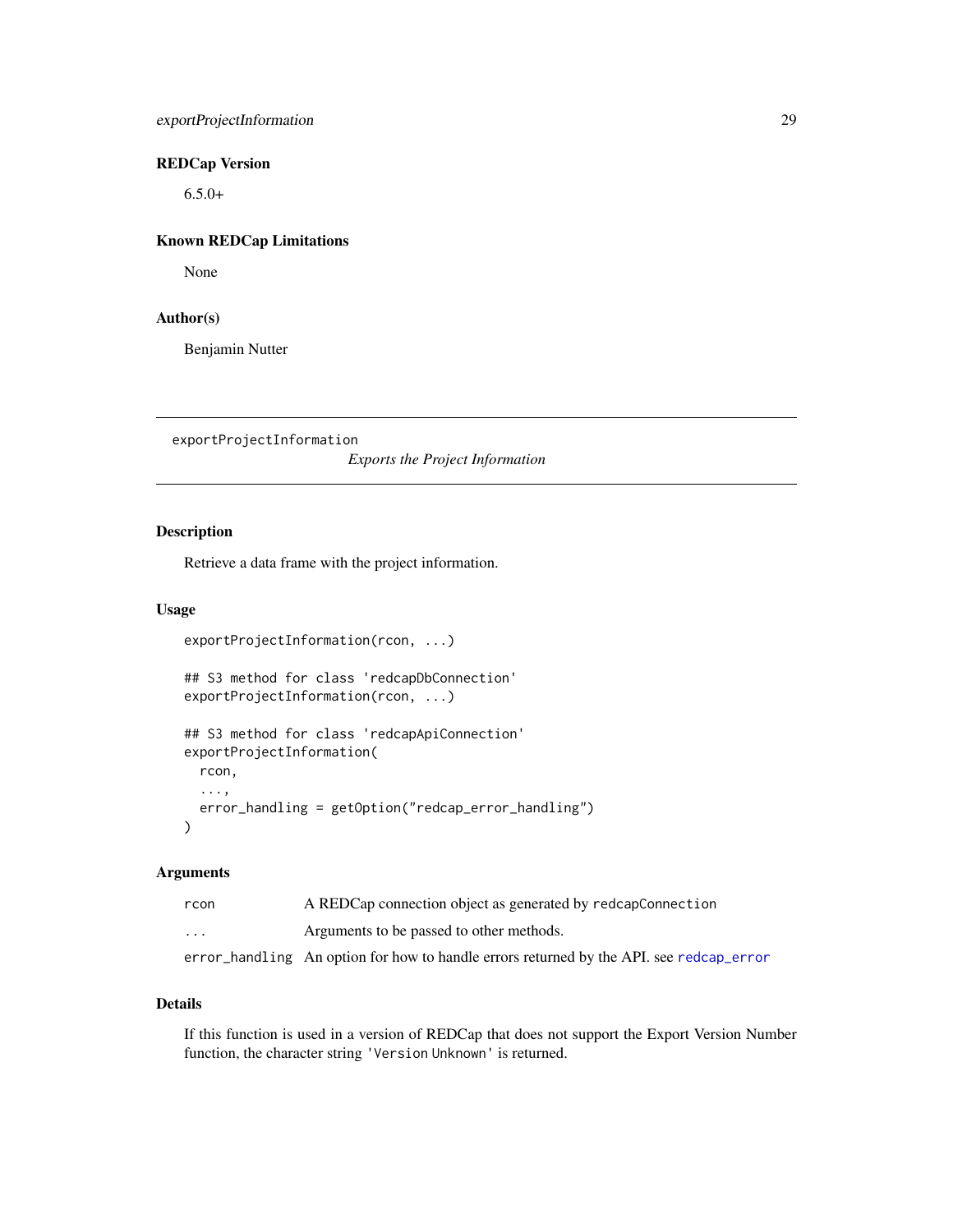#### <span id="page-29-0"></span>REDCap API Documentation (6.5.0)

This function allows you to export some of the basic attributes of a given REDCap project, such as the project's title, if it is longitudinal, if surveys are enabled, the time the project was created and moved to production, etc.

#### REDCap Version

6.5.0 (Perhaps earlier)

### Known REDCap Limitations

None

### Author(s)

Benjamin Nutter

#### References

Please refer to your institution's API documentation.

Additional details on API parameters are found on the package wiki at [https://github.com/](https://github.com/nutterb/redcapAPI/wiki/REDCap-API-Parameters) [nutterb/redcapAPI/wiki/REDCap-API-Parameters](https://github.com/nutterb/redcapAPI/wiki/REDCap-API-Parameters)

exportRecords *Export Records from a REDCap Database*

### Description

Exports records from a REDCap Database, allowing for subsets of subjects, fields, records, and events.

```
exportRecords(
  rcon,
  factors = TRUE,
 fields = NULL,
  forms = NULL,
  records = NULL,
  events = NULL,labels = TRUE,
  dates = TRUE,
  survey = TRUE,dag = TRUE,checkboxLabels = FALSE,
  colClasses = NA,
  ...
```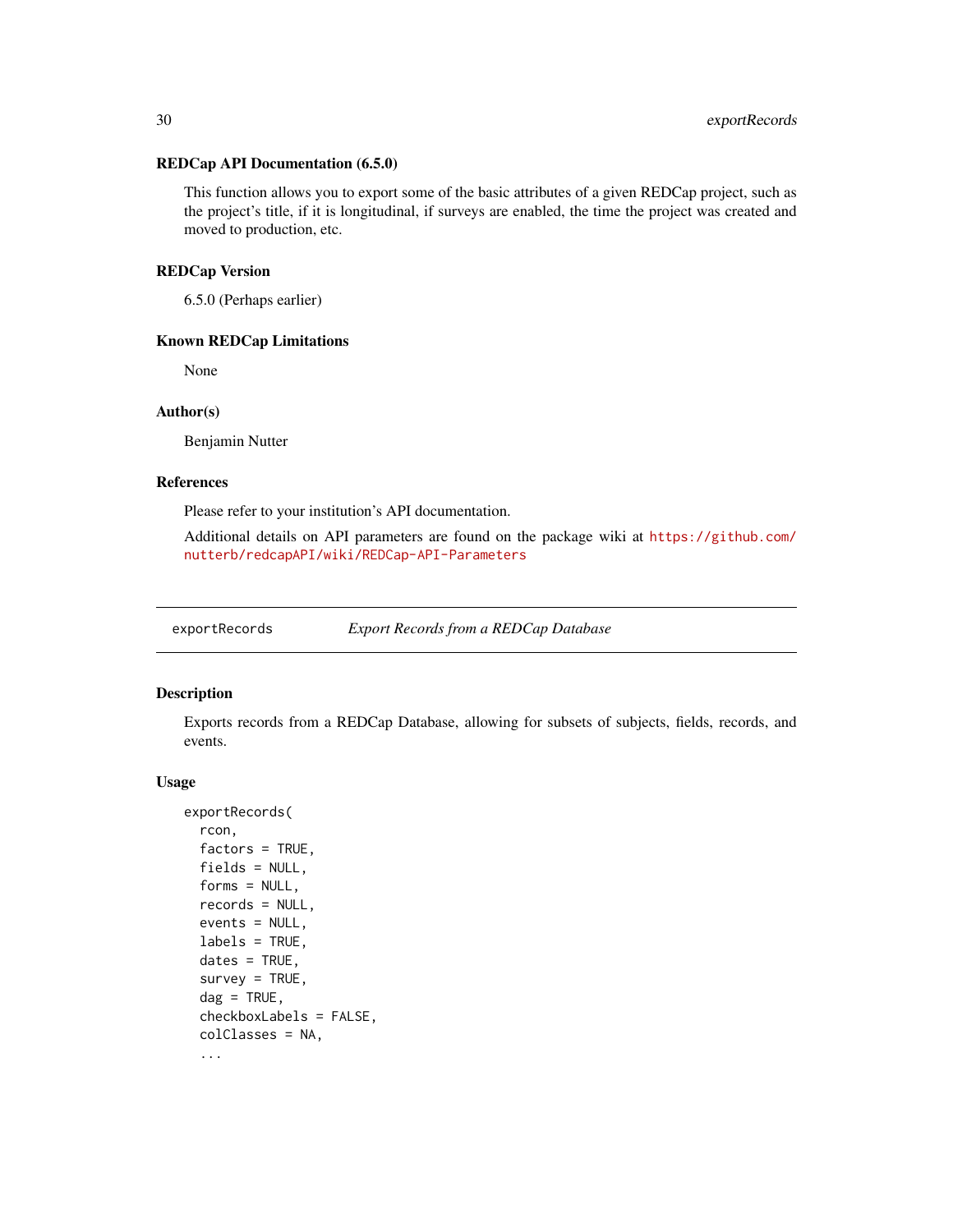$\mathcal{L}$ 

```
## S3 method for class 'redcapDbConnection'
exportRecords(
  rcon,
 factors = TRUE,
 fields = NULL,
 forms = NULL,
 records = NULL,
 events = NULL,labels = TRUE,
  dates = TRUE,survey = TRUE,\text{dag} = \text{TRUE},
 checkboxLabels = FALSE,
 colClasses = NA,
  ...
\mathcal{L}## S3 method for class 'redcapApiConnection'
exportRecords(
 rcon,
 factors = TRUE,
 fields = NULL,
 forms = NULL,
 records = NULL,
  events = NULL,labels = TRUE,
 dates = TRUE,survey = TRUE,dag = TRUE,checkboxLabels = FALSE,
 colClasses = NA,
  ...,
 batch.size = -1,
 bundle = getOption("redcap_bundle"),
 error_handling = getOption("redcap_error_handling"),
 form_complete_auto = TRUE
\lambdaexportRecords_offline(
 dataFile,
 metaDataFile,
 factors = TRUE,
  fields = NULL,
```
forms = NULL, labels = TRUE,  $dates = TRUE,$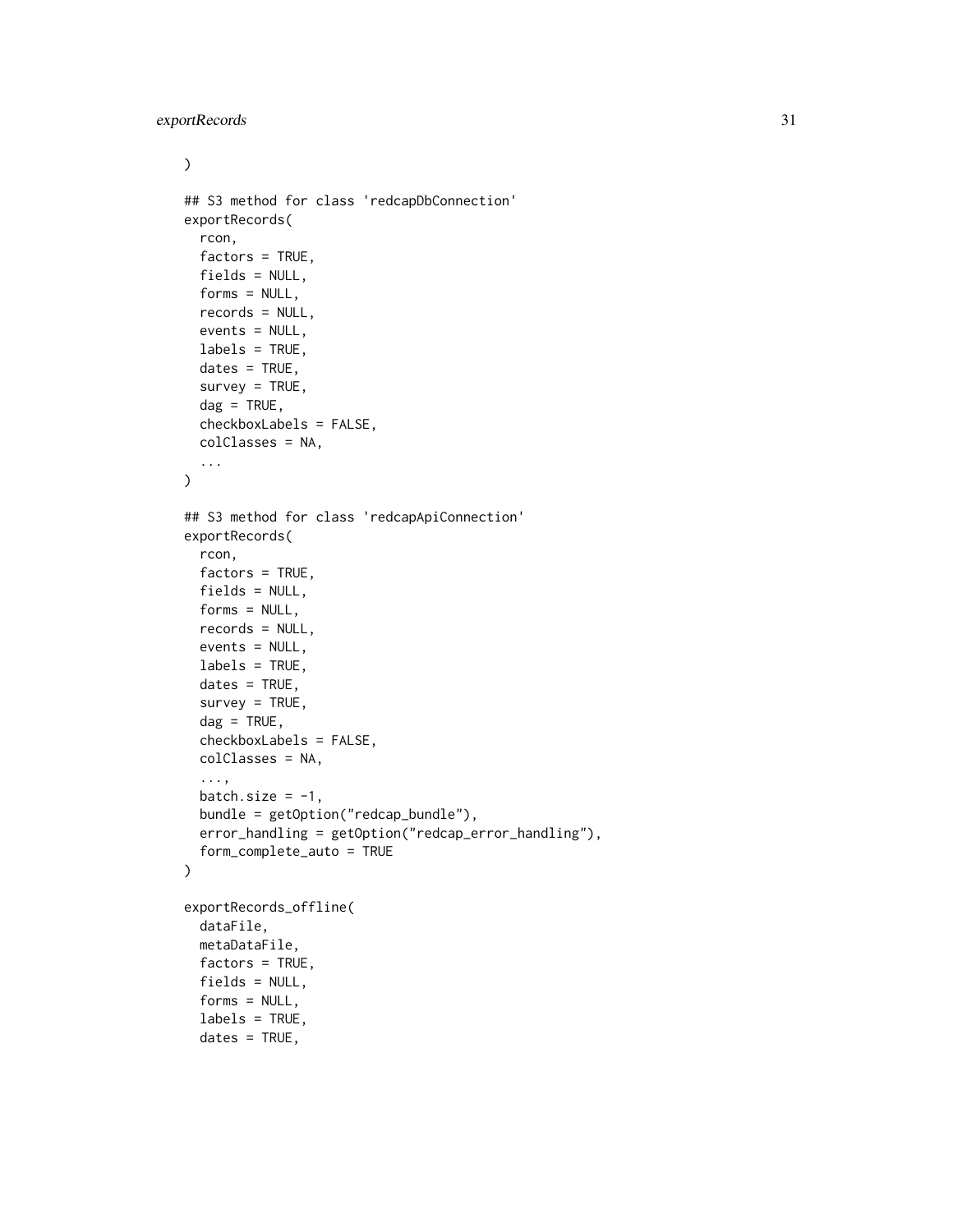```
checkboxLabels = FALSE,
  colClasses = NA,
  ...,
 meta_data
\mathcal{L}
```
## Arguments

| rcon       | A REDCap connection object as created by redcapConnection.                                                                                                                                                                                                                                                                                                                                                                                                                                                                                                                                                                                                                                    |
|------------|-----------------------------------------------------------------------------------------------------------------------------------------------------------------------------------------------------------------------------------------------------------------------------------------------------------------------------------------------------------------------------------------------------------------------------------------------------------------------------------------------------------------------------------------------------------------------------------------------------------------------------------------------------------------------------------------------|
| factors    | Logical. Determines if categorical data from the database is returned as nu-<br>meric codes or labelled factors. See 'Checkbox Variables' for more on how this<br>interacts with the checkboxLabels argument.                                                                                                                                                                                                                                                                                                                                                                                                                                                                                 |
| fields     | A character vector of fields to be returned. If NULL, all fields are returned.                                                                                                                                                                                                                                                                                                                                                                                                                                                                                                                                                                                                                |
| forms      | A character vector of forms to be returned. If NULL, all forms are returned.                                                                                                                                                                                                                                                                                                                                                                                                                                                                                                                                                                                                                  |
| records    | A vector of study id's to be returned. If NULL, all subjects are returned.                                                                                                                                                                                                                                                                                                                                                                                                                                                                                                                                                                                                                    |
| events     | A character vector of events to be returned from a longitudinal database. If NULL,<br>all events are returned.                                                                                                                                                                                                                                                                                                                                                                                                                                                                                                                                                                                |
| labels     | Logical. Determines if the variable labels are applied to the data frame.                                                                                                                                                                                                                                                                                                                                                                                                                                                                                                                                                                                                                     |
| dates      | Logical. Determines if date variables are converted to POSIXct format during<br>the download.                                                                                                                                                                                                                                                                                                                                                                                                                                                                                                                                                                                                 |
| survey     | specifies whether or not to export the survey identifier field (e.g., "redcap_survey_identifier")<br>or survey timestamp fields (e.g., form_name+"_timestamp") when surveys are<br>utilized in the project. If you do not pass in this flag, it will default to "false". If<br>set to "true", it will return the redcap_survey_identifier field and also the survey<br>timestamp field for a particular survey when at least one field from that survey is<br>being exported. NOTE: If the survey identifier field or survey timestamp fields<br>are imported via API data import, they will simply be ignored since they are not<br>real fields in the project but rather are pseudo-fields. |
| dag        | specifies whether or not to export the "redcap_data_access_group" field when<br>data access groups are utilized in the project. If you do not pass in this flag, it<br>will default to "false". NOTE: This flag is only viable if the user whose token is<br>being used to make the API request is *not* in a data access group. If the user<br>is in a group, then this flag will revert to its default value.                                                                                                                                                                                                                                                                               |
|            | checkboxLabels Logical. Determines the format of labels in checkbox variables. If FALSE<br>labels are applies as "Unchecked"/"Checked". If TRUE, they are applied as<br>""/"[field_label]" where [field_label] is the label assigned to the level in the<br>data dictionary. This option is only available after REDCap version 6.0. See<br>Checkbox Variables for more on how this interacts with the factors argument.                                                                                                                                                                                                                                                                      |
| colClasses | A (named) vector of colum classes passed to read.csv calls. Useful to force<br>the interpretation of a column in a specific type and avoid an unexpected recast.                                                                                                                                                                                                                                                                                                                                                                                                                                                                                                                              |
|            | Additional arguments to be passed between methods.                                                                                                                                                                                                                                                                                                                                                                                                                                                                                                                                                                                                                                            |
| batch.size | Integer. Specifies the number of subjects to be included in each batch of a<br>batched export. Non-positive numbers export the entire project in a single batch.<br>Batching the export may be beneficial to prevent tying up smaller servers. See<br>details for more explanation.                                                                                                                                                                                                                                                                                                                                                                                                           |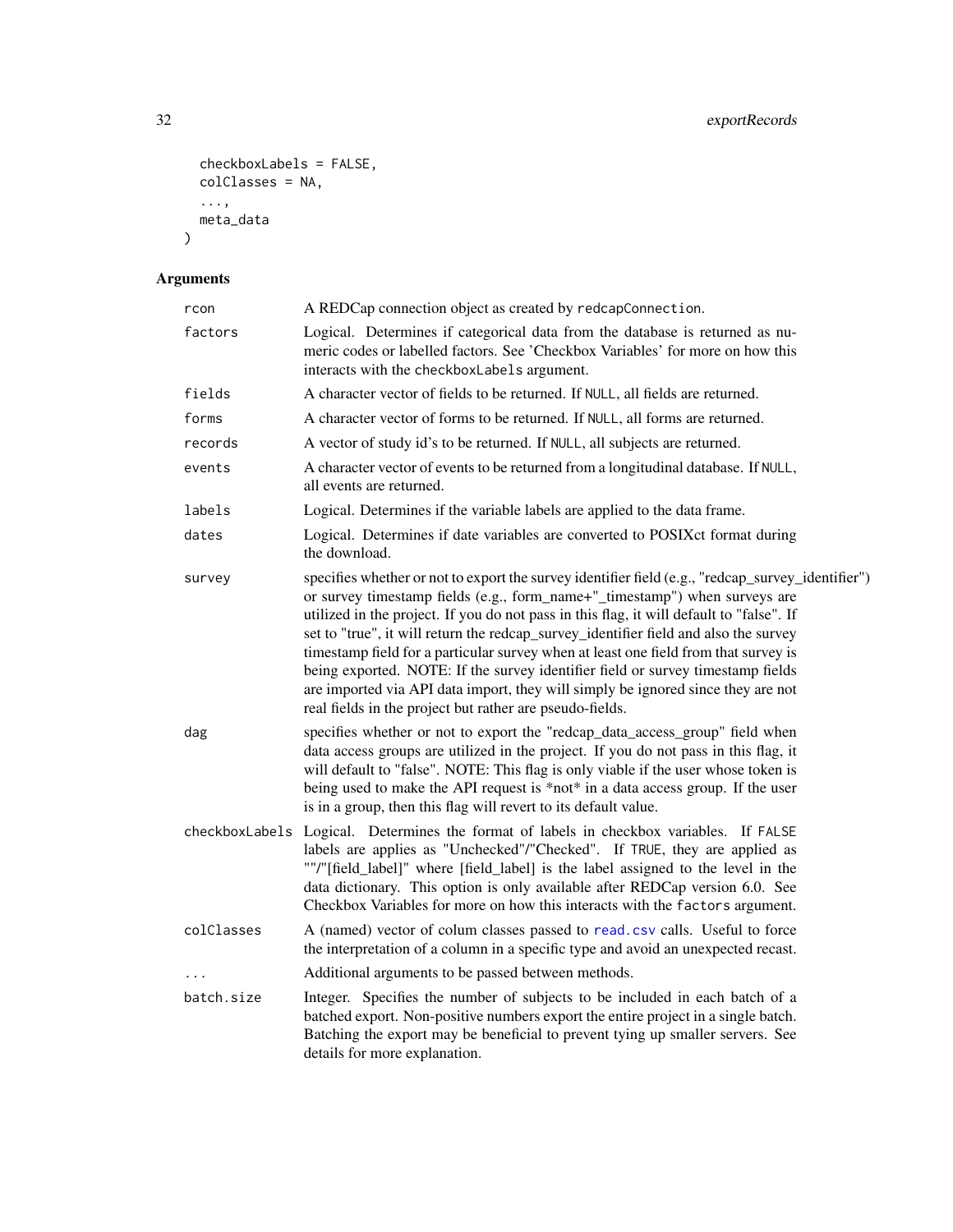### <span id="page-32-0"></span>exportRecords 33

| bundle             | A redcapBundle object as created by exportBundle.                                                                                                                                                                    |
|--------------------|----------------------------------------------------------------------------------------------------------------------------------------------------------------------------------------------------------------------|
|                    | error_handling An option for how to handle errors returned by the API. see redcap_error                                                                                                                              |
| form_complete_auto |                                                                                                                                                                                                                      |
|                    | logical(1). When TRUE (default), the [form]_complete fields for any form<br>from which at least one variable is requested will automatically be retrieved.<br>When FALSE, these fields must be explicitly requested. |
| dataFile           | For the offline version, a character string giving the location of the dataset down-<br>loaded from REDCap. Note that this should be the raw (unlabeled) data set.                                                   |
| metaDataFile       | A text string giving the location of the data dictionary downloaded from RED-<br>Cap.                                                                                                                                |
| meta_data          | Deprecated version of metaDataFile                                                                                                                                                                                   |

### Details

A record of exports through the API is recorded in the Logging section of the project.

The 'offline' version of the function operates on the raw (unlabeled) data file downloaded from REDCap along with the data dictionary. This is made available for instances where the API can not be accessed for some reason (such as waiting for API approval from the REDCap administrator).

It is unnecessary to include "redcap\_event\_name" in the fields argument. This field is automatically exported for any longitudinal database. If the user does include it in the fields argument, it is removed quietly in the parameter checks.

A 'batched' export is one where the export is performed over a series of API calls rather than one large call. For large projects on small servers, this may prevent a single user from tying up the server and forcing others to wait on a larger job. The batched export is performed by first calling the API to export the subject identifier field (the first field in the meta data). The unique ID's are then assigned a batch number with no more than batch. size  $ID$ 's in any single batch. The batches are exported from the API and stacked together.

In longitudinal projects, batch.size may not necessarily be the number of records exported in each batch. If batch. size is 10 and there are four records per patient, each batch will consist of 40 records. Thus, if you are concerned about tying up the server with a large, longitudinal project, it would be prudent to use a smaller batch size.

#### Checkbox Variables

There are four ways the data from checkbox variables may be represented depending on the values of factors and checkboxLabels. The most common are the first and third rows of the table below. When checkboxLabels = TRUE, either the coded value or the labelled value is returned if the box is checked, or an empty string if it is not.

|       | factors checkboxLabels Output |                     |
|-------|-------------------------------|---------------------|
| FALSE | FALSE                         | 0/1                 |
| FALSE | <b>TRUE</b>                   | "" / value          |
| TRUE  | <b>FALSE</b>                  | Unchecked / Checked |
| TRUF  | <b>TRUE</b>                   | $"''$ / label       |
|       |                               |                     |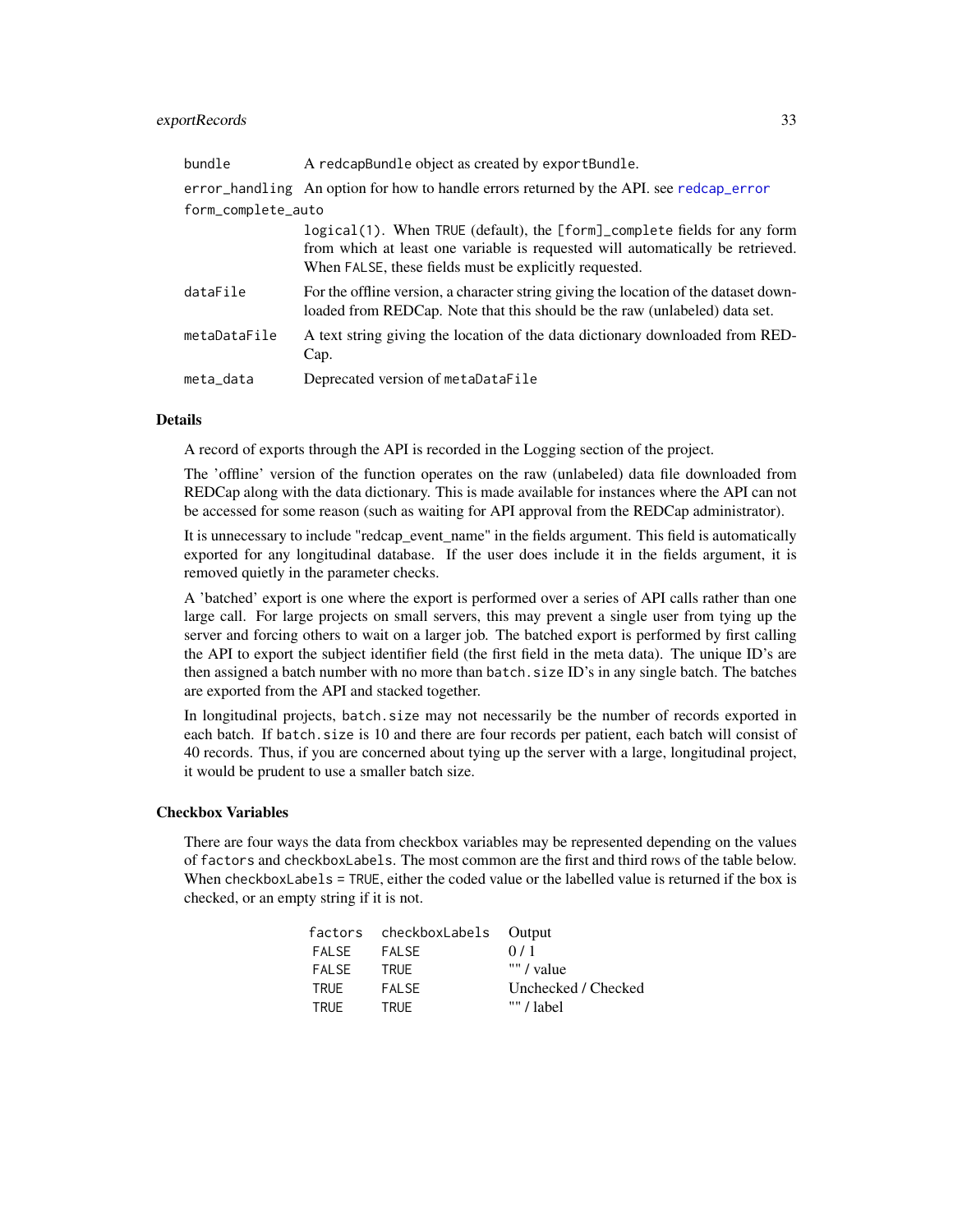#### REDCap API Documentation (6.5.0)

This function allows you to export a set of records for a project

Note about export rights (6.0.0+): Please be aware that Data Export user rights will be applied to this API request. For example, if you have "No Access" data export rights in the project, then the API data export will fail and return an error. And if you have "De-Identified" or "Remove all tagged Identifier fields" data export rights, then some data fields \*might\* be removed and filtered out of the data set returned from the API. To make sure that no data is unnecessarily filtered out of your API request, you should have "Full Data Set" export rights in the project.

#### REDCap Version

5.8.2 (Perhaps earlier)

#### Known REDCap Limitations

None

#### Deidentified Batched Calls

Batched calls to the API are not a feature of the REDCap API, but may be imposed by making multiple calls to the API. The process of batching the export requires that an initial call be made to the API to retrieve only the record IDs. The list of IDs is then broken into chunks, each about the size of batch.size. The batched calls then force the records argument in each call.

When a user's permissions require a de-identified data export, a batched call should be expected to fail. This is because, upon export, REDCap will hash the identifiers. When R attempts to pass the hashed identifiers back to REDCap, REDCap will try to match the hashed identifiers to the unhashed identifiers in the database. No matches will be found, and the export will fail.

Users who are exporting de-identified data will have to settle for using unbatched calls to the API  $(ie, batch.size = -1)$ 

#### Author(s)

Jeffrey Horner

#### References

Please refer to your institution's API documentation.

Additional details on API parameters are found on the package wiki at [https://github.com/](https://github.com/nutterb/redcapAPI/wiki/REDCap-API-Parameters) [nutterb/redcapAPI/wiki/REDCap-API-Parameters](https://github.com/nutterb/redcapAPI/wiki/REDCap-API-Parameters)

This functionality were originally developed by Jeffrey Horner in the redcap package. [https:](https://github.com/vubiostat/redcap) [//github.com/vubiostat/redcap](https://github.com/vubiostat/redcap)

See also read\_redcap\_oneshot in the REDCapR package by Will Beasley. [https://github.com/](https://github.com/OuhscBbmc/REDCapR) [OuhscBbmc/REDCapR](https://github.com/OuhscBbmc/REDCapR)

Borrowed code from http://stackoverflow.com/a/8099431/1017276 to create a list of arbitrary length.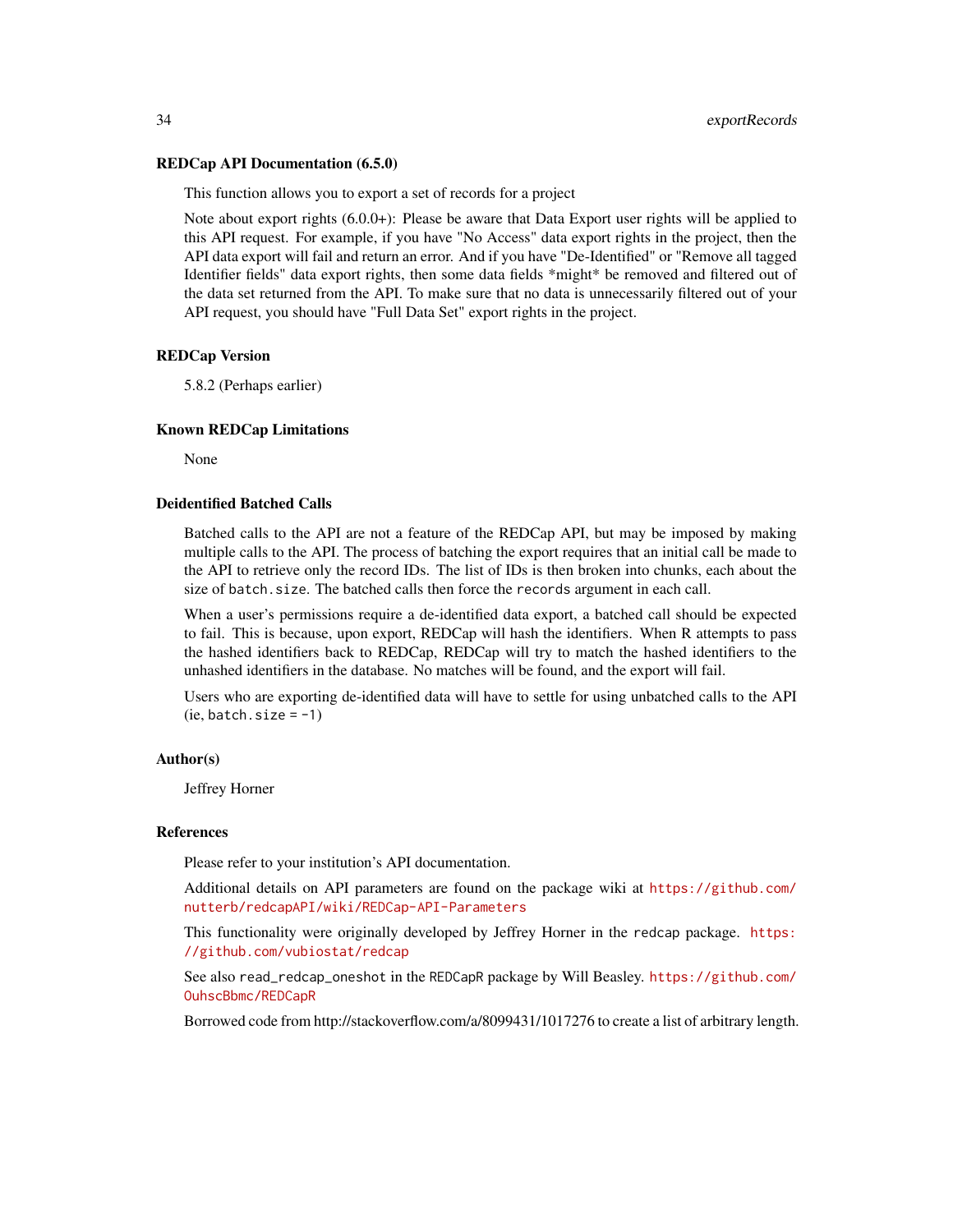<span id="page-34-0"></span>

### Description

Exports reports from a REDCap Database and formats data if requested

#### Usage

```
exportReports(
  rcon,
  report_id,
 factors = TRUE,
 labels = TRUE,
 dates = TRUE,
  checkboxLabels = FALSE,
  ...
)
## S3 method for class 'redcapDbConnection'
exportReports(
  rcon,
  report_id,
 factors = TRUE,
 labels = TRUE,
  dates = TRUE,checkboxLabels = FALSE,
  ...
\mathcal{L}## S3 method for class 'redcapApiConnection'
exportReports(
  rcon,
  report_id,
  factors = TRUE,
  labels = TRUE,
  dates = TRUE,checkboxLabels = FALSE,
  ...,
 bundle = getOption("redcap_bundle"),
  error_handling = getOption("redcap_error_handling")
\lambda
```
#### Arguments

rcon A REDCap connection object as created by redcapConnection.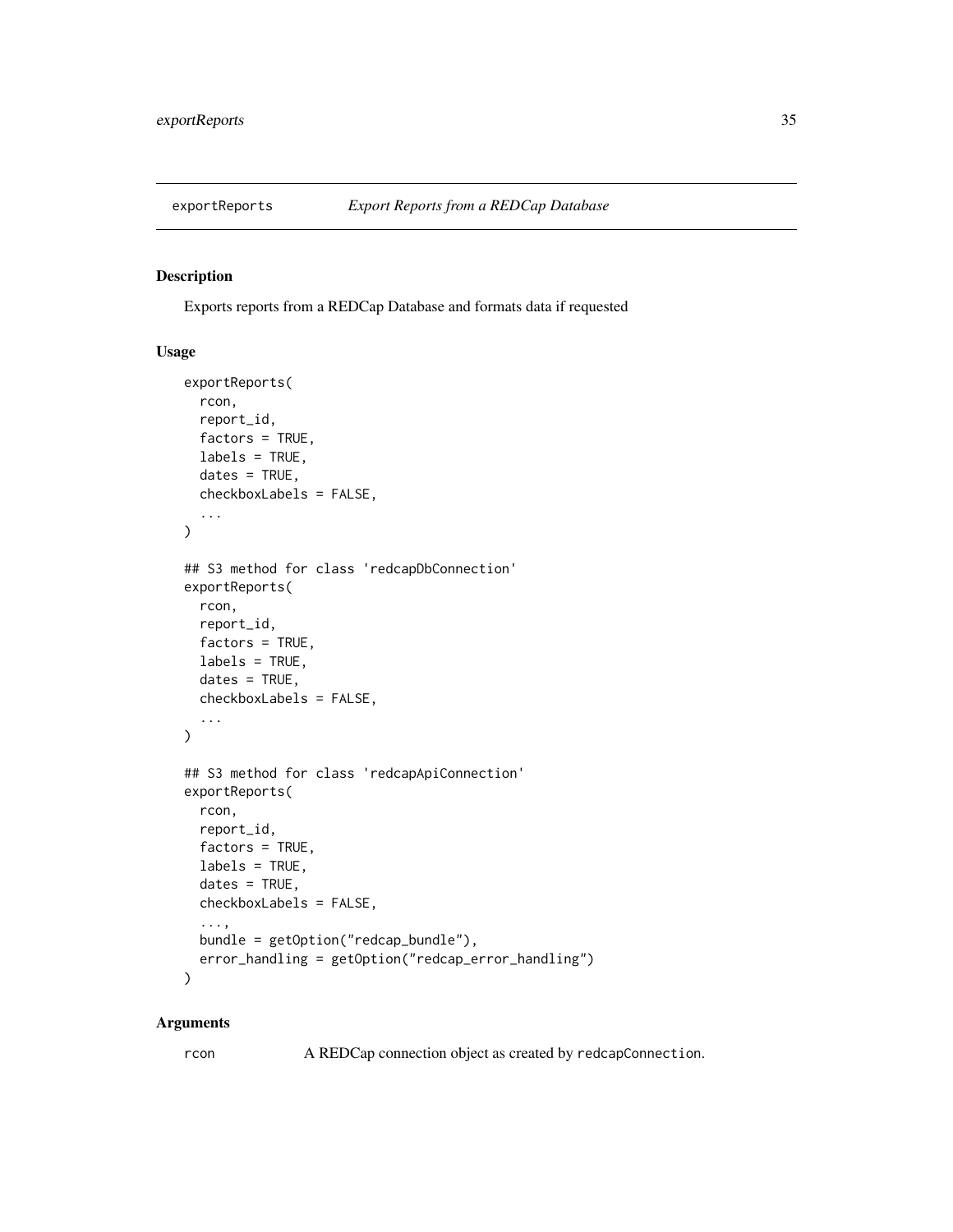<span id="page-35-0"></span>

| report_id | Integer. Gives the report id of the desired report. This is located on the Report<br>Builder page of the user interface on REDCap.                                                                                                                                                                                                  |
|-----------|-------------------------------------------------------------------------------------------------------------------------------------------------------------------------------------------------------------------------------------------------------------------------------------------------------------------------------------|
| factors   | Logical. Determines if categorical data from the database is returned as numeric<br>codes or labelled factors.                                                                                                                                                                                                                      |
| labels    | Logical. Determines if the variable labels are applied to the data frame.                                                                                                                                                                                                                                                           |
| dates     | Logical. Determines if date variables are converted to POSIXIt format during<br>the download.                                                                                                                                                                                                                                       |
|           | checkboxLabels Logical. Determines the format of labels in checkbox variables. If FALSE<br>labels are applies as "Unchecked"/"Checked". If TRUE, they are applied as<br>""/"[field_labe]" where [field_label] is the label assigned to the level in the data<br>dictionary. This option is only available after REDCap version 6.0. |
| $\ldots$  | Additional arguments to be passed between methods.                                                                                                                                                                                                                                                                                  |
| bundle    | A redcapBundle object as created by exportBundle.                                                                                                                                                                                                                                                                                   |
|           | error_handling An option for how to handle errors returned by the API. see redcap_error                                                                                                                                                                                                                                             |

### Details

A record of exports through the API is recorded in the Logging section of the project.

Reports are exported based on their id number, which can be looked up in the Reports page of a project

### REDCap API Documentation (6.5.0)

This function allows you to export the data set of a report created on a project's "Data Exports, Reports, and Stats" page.

Note about export rights (6.0.0+): Please be aware that Data Export user rights will be applied to this API request. For example, if you have "No Access" data export rights in the project, then the API report export will fail and return an error. And if you have "De-Identified" or "Remove all tagged Identifier fields" data export rights, then some data fields \*might\* be removed and filtered out of the data set returned from the API. To make sure that no data is unnecessarily filtered out of your API request, you should have "Full Data Set" export rights in the project.

### REDCap Version

 $6.0.0+$ 

#### Known REDCap Limitations

None

### Author(s)

Benjamin Nutter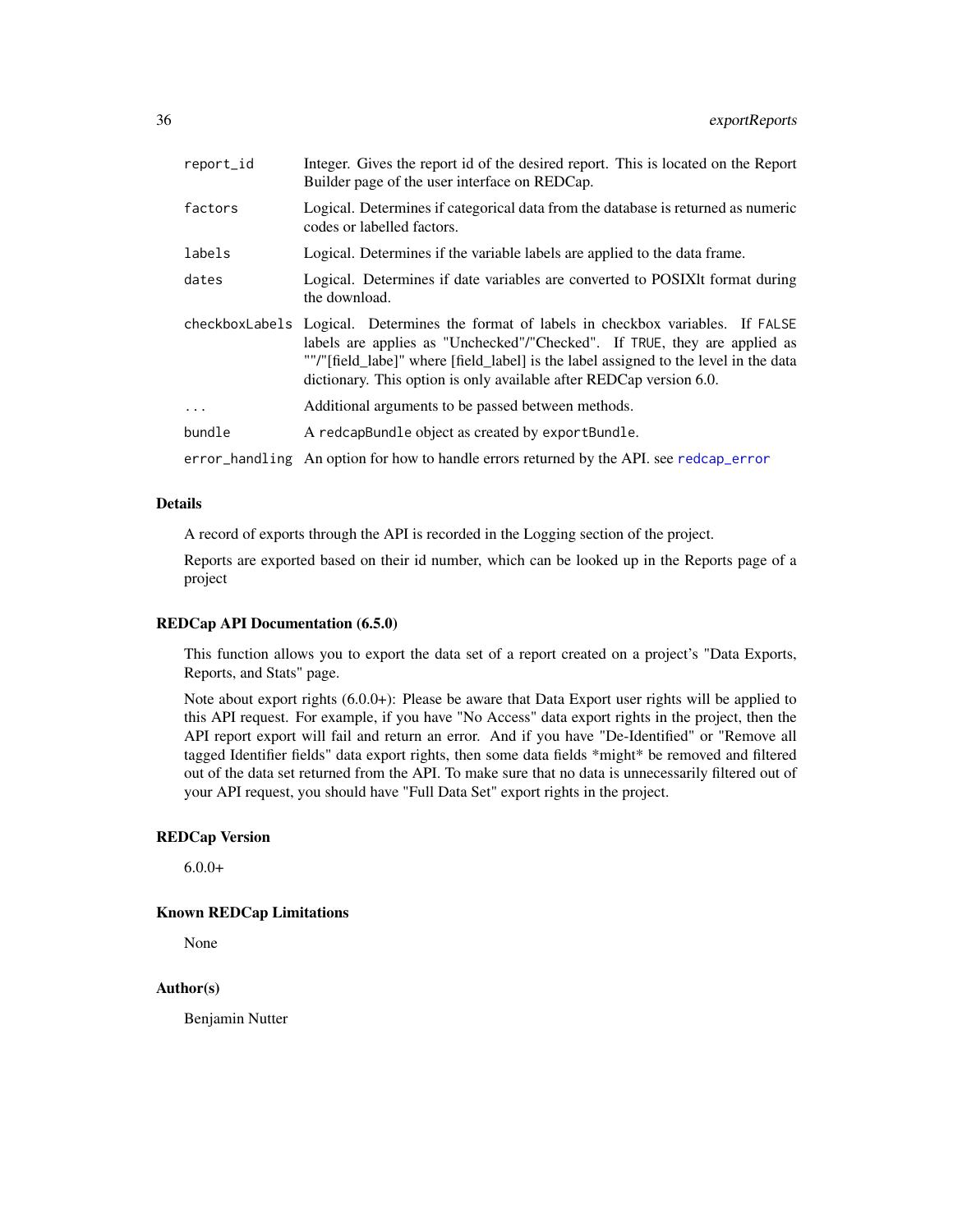<span id="page-36-0"></span>exportSurveyParticipants

*Exports details of participants for a given survey*

### Description

Retrieving dataframe of survey participants managed in REDCap

### Usage

```
exportSurveyParticipants(rcon, instrument, event, ...)
## S3 method for class 'redcapDbConnection'
exportSurveyParticipants(rcon, instrument, event, ...)
## S3 method for class 'redcapApiConnection'
exportSurveyParticipants(
  rcon,
  instrument,
 event,
  ...,
 error_handling = getOption("redcap_error_handling")
\lambda
```
### Arguments

| rcon       | A REDCap connection object as generated by redcapConnection.                                   |
|------------|------------------------------------------------------------------------------------------------|
| instrument | A string type holding the name of "instrument" or survey the participants are<br>managed under |
| event      | A string type holding the name of the event that the instrument belongs to                     |
| $\cdots$   | additional arguments to pass to other methods.                                                 |
|            | error_handling An option for how to handle errors returned by the API. see redcap_error        |

### Details

REDCap allows the user to manage a list of participants (if they are known) for each survey. This function pulls this information into a dataframe. The contents of the dataframe are the contact fields of the participants, the link to the survey for that participant if the participant hasn't completed the survey yet (otherwise, NA), the participants record id, and other information.

#### Author(s)

Paddy Tobias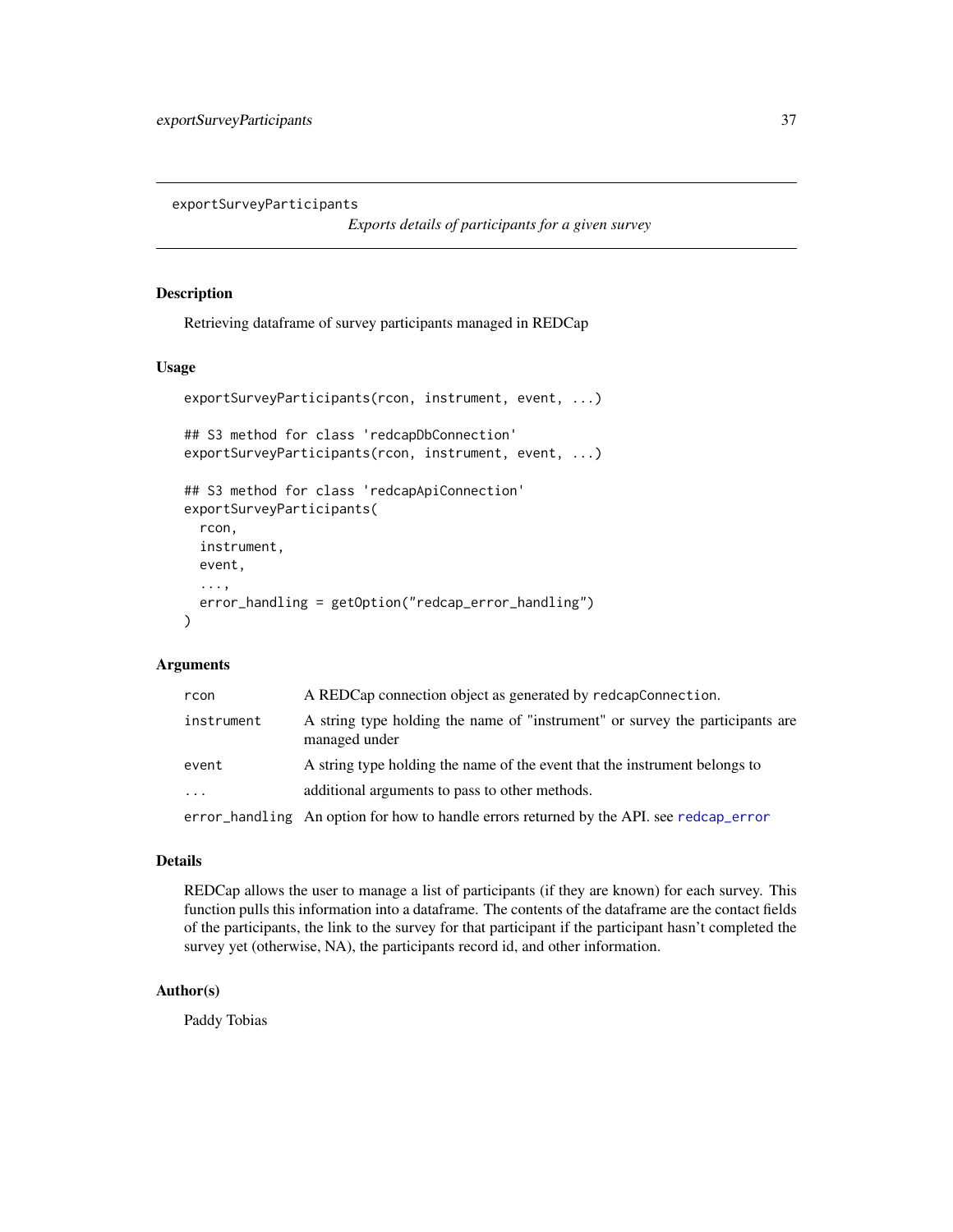<span id="page-37-0"></span>

#### Description

Retrieve a data frame giving the users, expiration dates, and data access privileges for each user.

#### Usage

```
exportUsers(rcon, ...)
## S3 method for class 'redcapDbConnection'
exportUsers(rcon, dates = TRUE, labels = TRUE, ...)
## S3 method for class 'redcapApiConnection'
exportUsers(
  rcon,
  dates = TRUE,
 labels = TRUE,
  ...,
 bundle = getOption("redcap_bundle"),
  error_handling = getOption("redcap_error_handling")
)
```
#### **Arguments**

| rcon     | A REDCap connection object as generated by redcapConnection.                                     |
|----------|--------------------------------------------------------------------------------------------------|
| $\cdots$ | Arguments to be passed to other methods.                                                         |
| dates    | Logical. Indicates if the expiration date is converted to a POSIX ct object.                     |
| labels   | Logical. Indicates if the data export and form access rights are converted to<br>factor objects. |
| bundle   | A redcap_bundle object.                                                                          |
|          | error_handling An option for how to handle errors returned by the API. see redcap_error          |

### Details

For some reason I have yet to identify, some User Tables do not export correctly. In some situations, the fields are all shifted one column to the left and the form names are not always exported. This seems to be more common in projects still in Development mode. I have seen one instance of a project in Production where one user had one more column given than any other user. If you notice this behavior, please report it to me as it may help me narrow down the source of the problem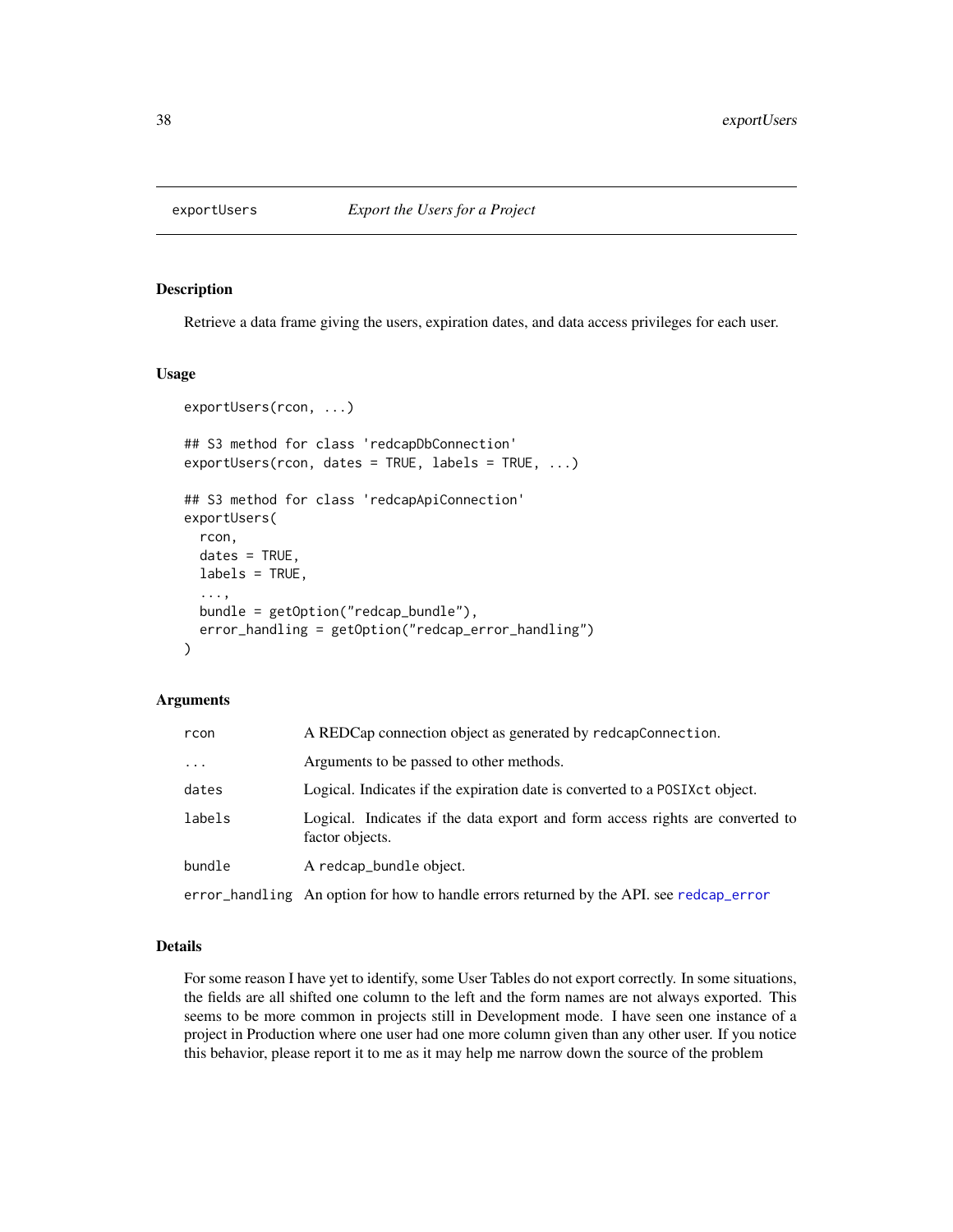### exportUsers 39

### Value

Returns a data frame. The number of columns in the data frame will depend on your version of REDCap.

- username User name
- email The user's e-mail address
- firstname The user's first name
- lastname The user's last name
- expiration The expiration date of the user's access to the project
- data\_access\_group The data access group the user is assigned to
- data\_export The user's data export rights. 0=no access, 2=De-Identified, 1=Full Data Set
- mobile\_app (6.5.0+) Flag for if the user has permissions for the mobile application
- mobile\_app\_download\_data (6.5.0+) Flag for if the user may download data from the mobile app

The data frame will have one additional column for each form giving the user's form-level permissions in the project. 0=no access, 2=read only, 1=view records/responses and edit records (survey responses are read-only),  $3 =$  edit survey responses

#### REDCap API Documentation (6.5.0)

This function allows you to export the users for a project

### REDCap Version

5.8.2 (Perhaps earlier)

#### Known REDCap Limitations

None

#### Author(s)

Benjamin Nutter

### References

Please refer to your institution's API documentation.

Additional details on API parameters are found on the package wiki at [https://github.com/](https://github.com/nutterb/redcapAPI/wiki/REDCap-API-Parameters) [nutterb/redcapAPI/wiki/REDCap-API-Parameters](https://github.com/nutterb/redcapAPI/wiki/REDCap-API-Parameters)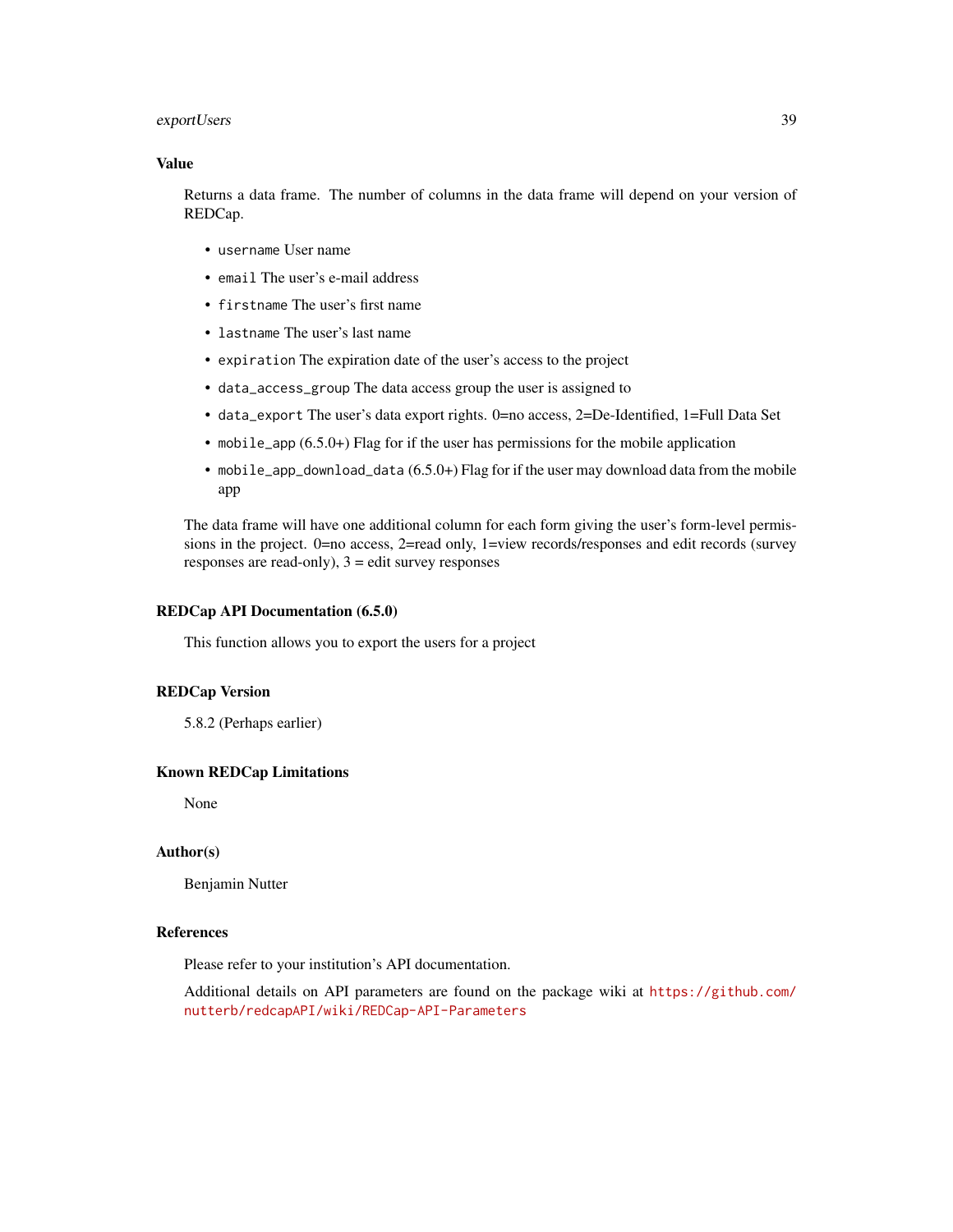<span id="page-39-0"></span>

### Description

Version numbers are returned as a character string. This feature is available for REDCap 6.0.0 and higher.

#### Usage

```
exportVersion(rcon, ...)
## S3 method for class 'redcapDbConnection'
exportVersion(rcon, ...)
```
## S3 method for class 'redcapApiConnection' exportVersion(rcon, ..., error\_handling = getOption("redcap\_error\_handling"))

### Arguments

| rcon                    | A REDCap connection object as generated by redcapConnection                             |
|-------------------------|-----------------------------------------------------------------------------------------|
| $\cdot$ $\cdot$ $\cdot$ | Arguments to be passed to other methods.                                                |
|                         | error_handling An option for how to handle errors returned by the API, see redcap_error |

### Details

If this function is used in a version of REDCap that does not support the Export Version Number function, the character string '5.12.2' is returned. This is done solely for the convenience of always returning a value that can be compared against other versions.

### REDCap API Documentation (6.5.0)

This method returns the current REDCap version number as plain text (e.g., 4.13.18, 5.12.2, 6.0.0).

### REDCap Version

 $6.0.0+$ 

#### Known REDCap Limitations

None

#### Author(s)

Benjamin Nutter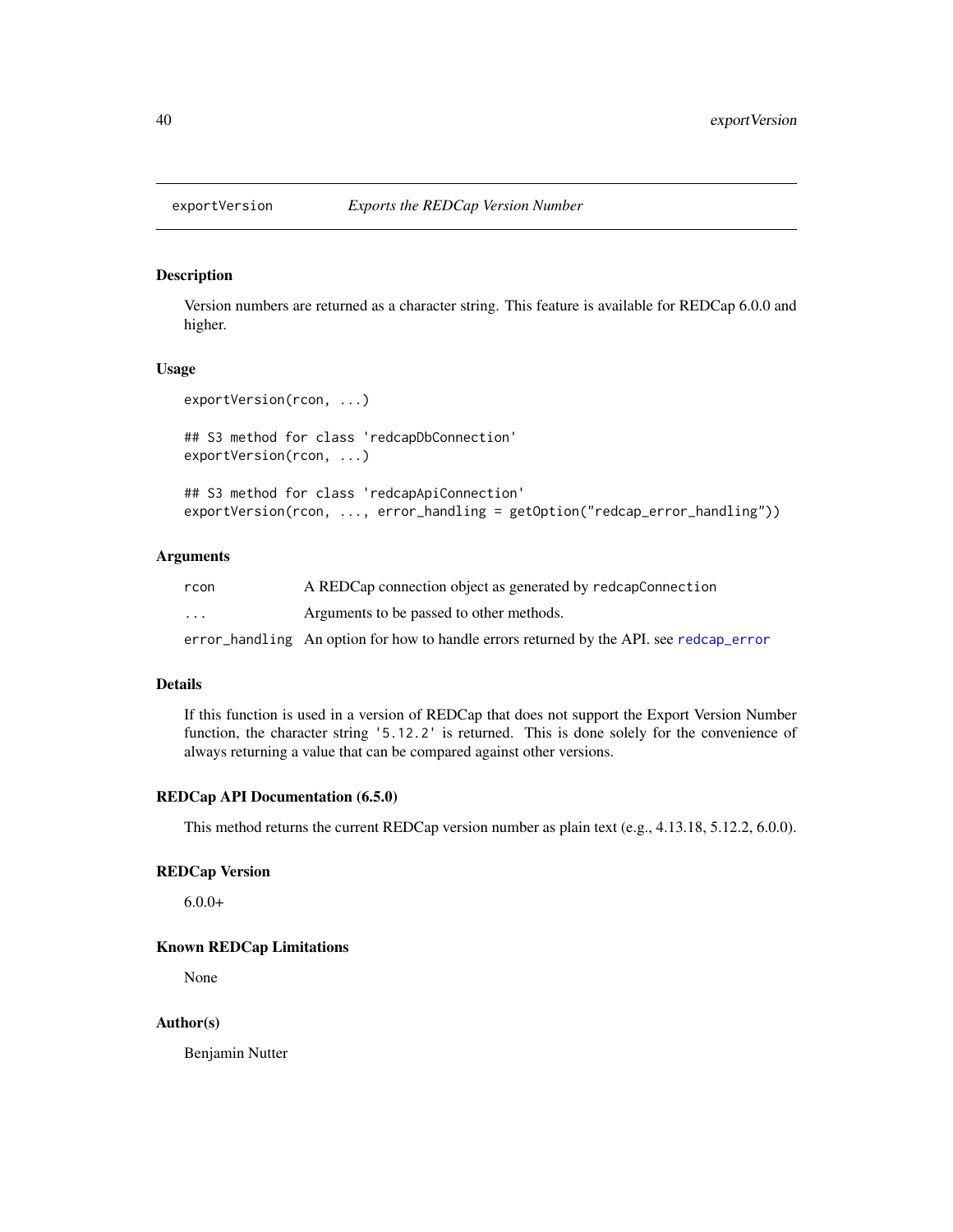#### <span id="page-40-0"></span>Extraction 41

### References

Please refer to your institution's API documentation.

Additional details on API parameters are found on the package wiki at [https://github.com/](https://github.com/nutterb/redcapAPI/wiki/REDCap-API-Parameters) [nutterb/redcapAPI/wiki/REDCap-API-Parameters](https://github.com/nutterb/redcapAPI/wiki/REDCap-API-Parameters)

Extraction *Extraction and Assignment for* redcapFactor*s*

### Description

Extract elements and make assignments to redcapFactors

### Usage

```
## S3 method for class 'redcapFactor'
x[\ldots, drop = FALSE]## S3 method for class 'redcapFactor'
print(x, \ldots)
```
#### Arguments

| $\mathsf{x}$            | an object of class redcapFactor               |
|-------------------------|-----------------------------------------------|
| $\cdot$ $\cdot$ $\cdot$ | additional arguments to pass to other methods |
| drop                    | logical. If TRUE, unused levels are dropped.  |

fieldToVar *Convert a REDCap Data Field to an R Vector*

### Description

Converts a field exported from REDCap into a valid R vector

```
fieldToVar(
  records,
 meta_data,
  factors = TRUE,
  dates = TRUE,checkboxLabels = FALSE
)
```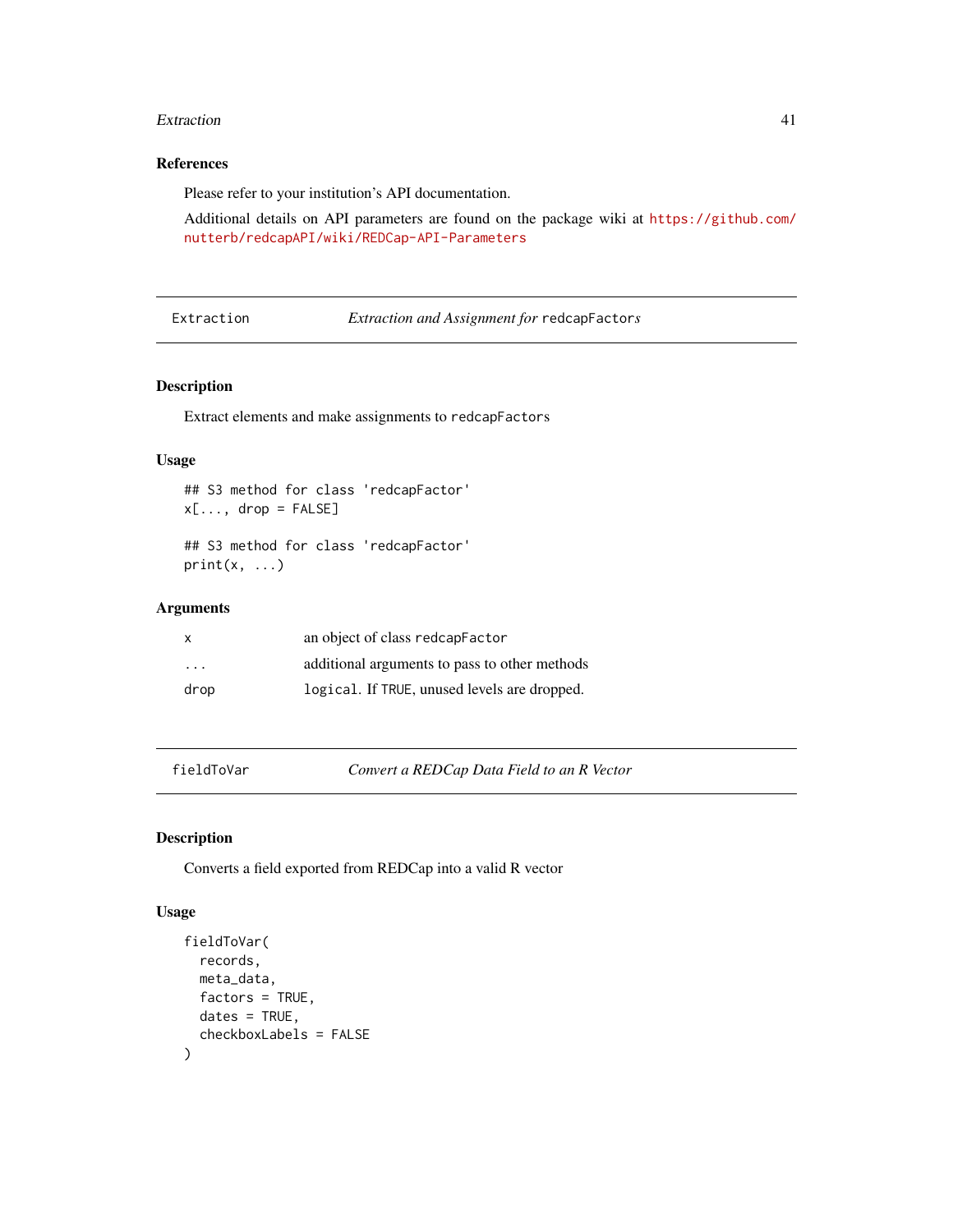### <span id="page-41-0"></span>Arguments

| records   | A data frame of records returned by exportRecords or exportReports                                                                                      |
|-----------|---------------------------------------------------------------------------------------------------------------------------------------------------------|
| meta_data | A data frame giving the data dictionary, as returned by exportMetaData                                                                                  |
| factors   | Logical, determines if checkbox, radio button, dropdown and yesno variables<br>are converted to factors                                                 |
| dates     | Logical, determines if date variables are converted to POSIX ct format                                                                                  |
|           | checkboxLabels Logical, determines if checkbox variables are labeled as "Checked" or using the<br>checkbox label. Only applicable when $factors = TRUE$ |

### Details

This function is called internally by exportRecords and exportReports. it is not available to the user.

### Author(s)

Jeffrey Horner

genericApiCall *Generic Interface the REDCap API.*

### Description

Permits users to make generic calls to the REDCap API. This allows use of API methods that do not yet have dedicated support.

```
genericApiCall(
 rcon,
  content,
 make_data_frame = TRUE,
 colClasses = NA,
  returnFormat = "csv",
  ...
)
## S3 method for class 'redcapDbConnection'
genericApiCall(
 rcon,
  content,
 make_data_frame = TRUE,
 colClasses = NA,
  returnFormat = "csv",
  ...
\mathcal{L}
```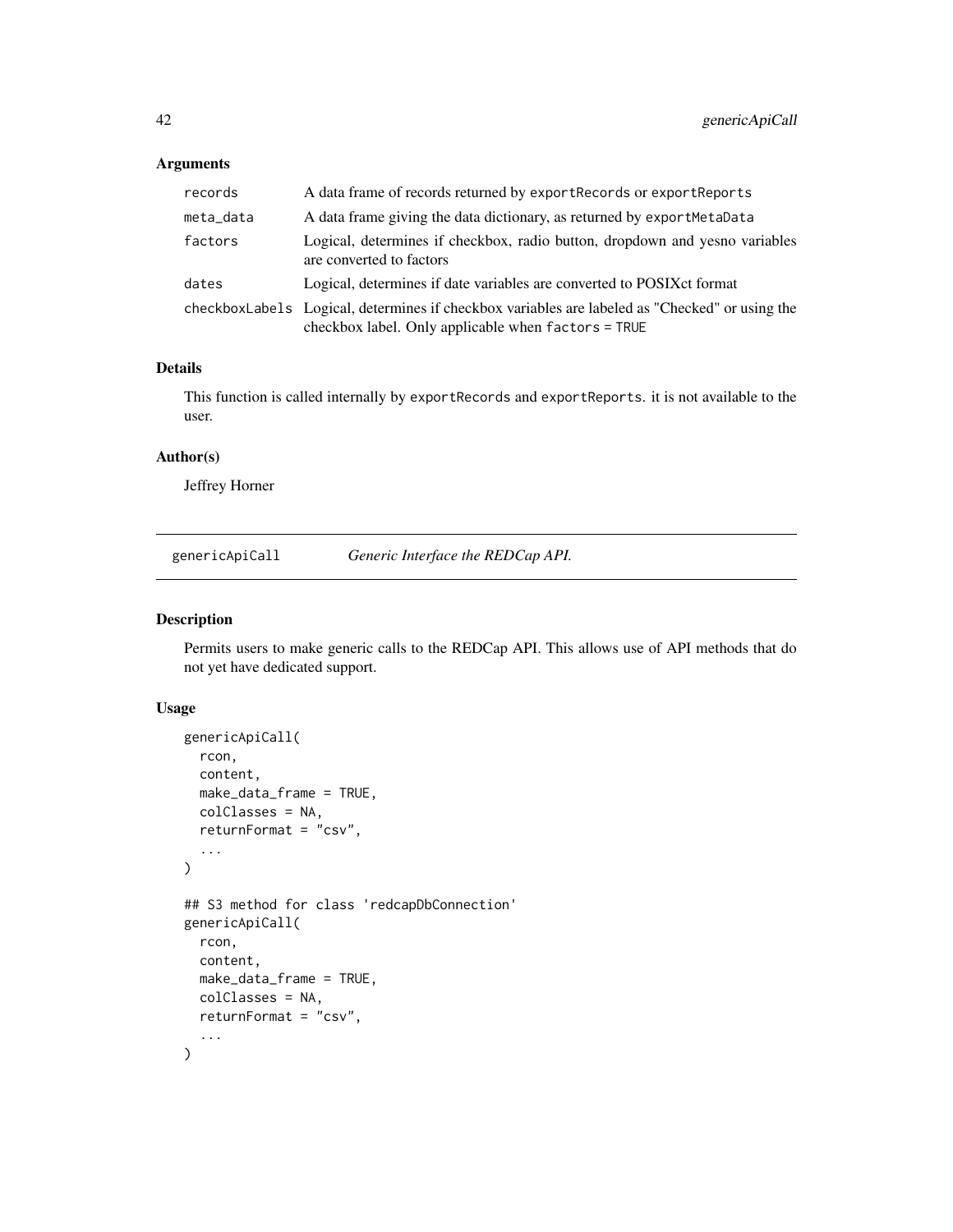### <span id="page-42-0"></span>importArms 43

```
## S3 method for class 'redcapApiConnection'
genericApiCall(
  rcon,
  content,
 make_data_frame = TRUE,
  colClasses = NA,
  returnFormat = "csv",
  ...,
  error_handling = getOption("redcap_error_handling")
)
```
### Arguments

| rcon            | A REDCap connection object as generated by redcapConnection.                                                                                        |  |
|-----------------|-----------------------------------------------------------------------------------------------------------------------------------------------------|--|
| content         | $character(1)$ The content argument for the API call.                                                                                               |  |
| make_data_frame |                                                                                                                                                     |  |
|                 | logical (1). When TRUE, an attempt is made to coerce the output to a data<br>frame with read, csv. Otherwise, it is returned as a character vector. |  |
| colClasses      | A named list of column names and classes to apply via read.csv                                                                                      |  |
| returnFormat    | character(1) The format for the return. Defaults to "csv".                                                                                          |  |
| $\ddots$ .      | Additional named arguments giving arguments to the API method.                                                                                      |  |
|                 | error_handling An option for how to handle errors returned by the API, see redcap_error                                                             |  |

importArms *Import Study Arm Names*

### Description

Import Arms into a project or to rename existing Arms in a project. You may use the parameter override = TRUE as a 'delete all + import' action in order to erase all existing Arms in the project while importing new Arms. Notice: Because of the 'override' parameter's destructive nature, this method may only use override = TRUE for projects in Development status.

```
importArms(rcon, arms_data, override = FALSE, ...)
## S3 method for class 'redcapDbConnection'
importArms(rcon, arms_data, override = FALSE, ...)
## S3 method for class 'redcapApiConnection'
importArms(
 rcon,
 arms_data,
```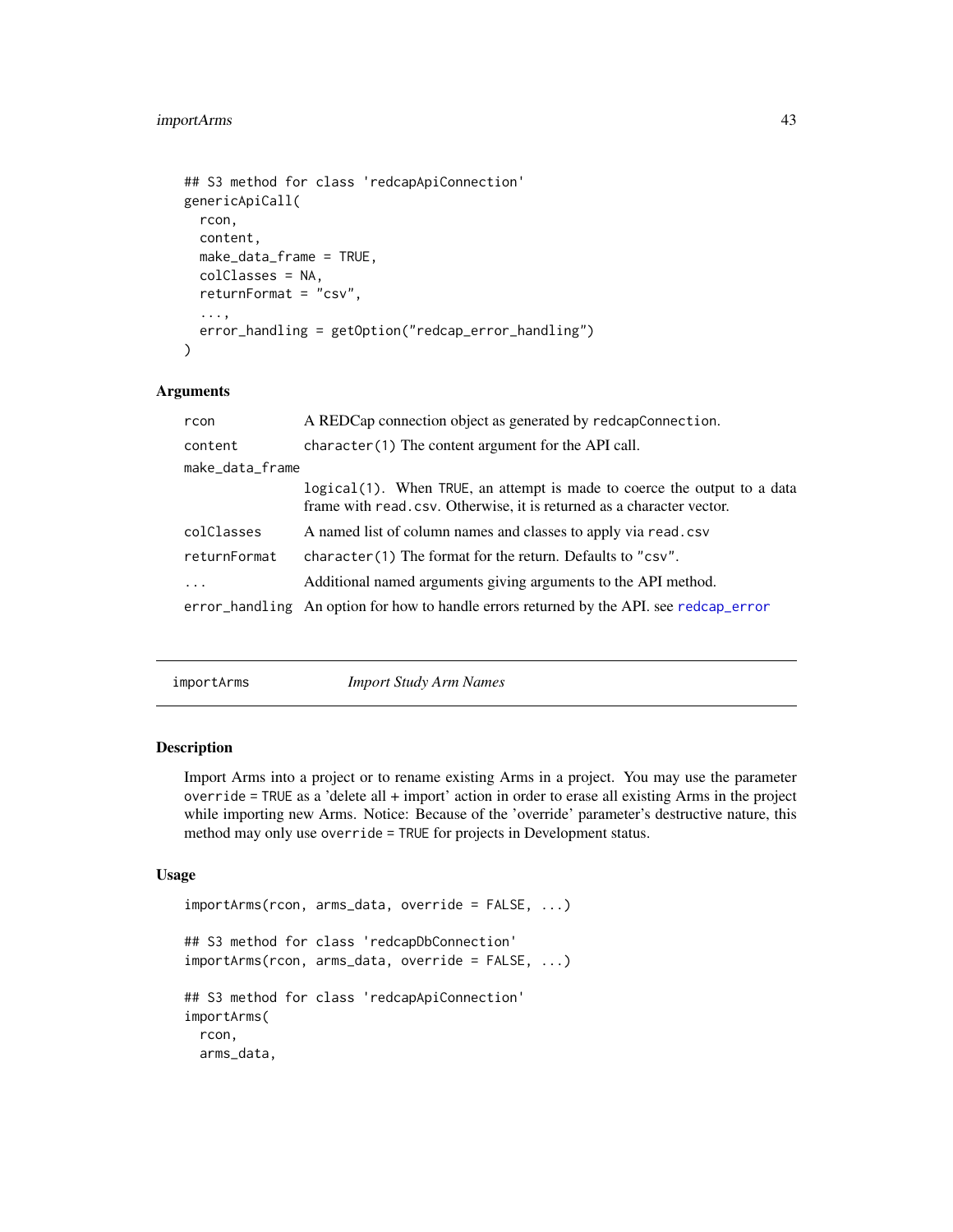```
override = FALSE,
  ...,
  error_handling = getOption("redcap_error_handling")
)
```
### Arguments

| rcon      | A REDCap connection object as generated by redcapConnection.                                                                                                                                            |
|-----------|---------------------------------------------------------------------------------------------------------------------------------------------------------------------------------------------------------|
| arms_data | A data. frame with two columns. The first column is an integer-like value with<br>the name arm_num. The second is a character value with the name name.                                                 |
| override  | logical (1). When TRUE, the action is to delete all of the arms in the project<br>and import the contents of arms_data. The default setting is FALSE, which only<br>allows arms to be renamed or added. |
| $\cdots$  | additional arguments to pass to other methods.                                                                                                                                                          |
|           | error_handling An option for how to handle errors returned by the API. see redcap_error                                                                                                                 |

#### Value

No value is returned.

#### REDCap API Documentation

This method allows you to import Arms into a project or to rename existing Arms in a project. You may use the parameter override=1 as a 'delete all + import' action in order to erase all existing Arms in the project while importing new Arms. Notice: Because of the 'override' parameter's destructive nature, this method may only use override=1 for projects in Development status.

NOTE: This only works for longitudinal projects.

### REDCap Version

At least 8.1.17+ (and likely some earlier versions)

### References

Please refer to your institution's API documentation.

importFiles *Imports a File to REDCap to Attach to a Record*

### Description

A single file may be attached to a single record. The behavior of this function is consistent with the behavior of the API, which only allows one file to be uploaded at a time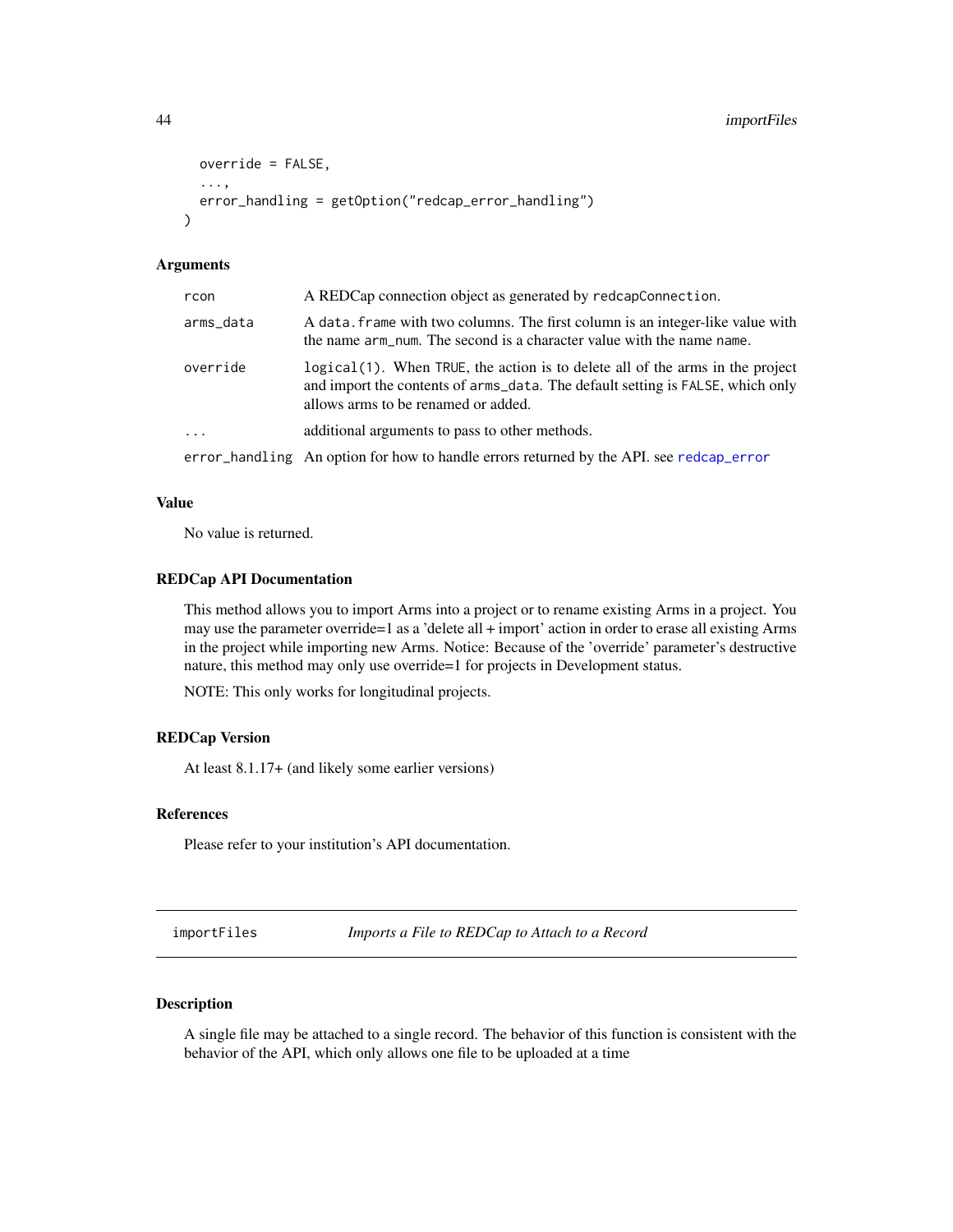### importFiles 45

### Usage

```
importFiles(
  rcon,
 file,
 record,
 field,
 event,
 overwrite = TRUE,
  ...,
 bundle = NULL,
  repeat_instance = NULL
)
## S3 method for class 'redcapDbConnection'
importFiles(
 rcon,
 file,
 record,
 field,
 event,
  overwrite = TRUE,
  ...,
 bundle = NULL,repeat_instance = NULL
\mathcal{L}## S3 method for class 'redcapApiConnection'
importFiles(
 rcon,
 file,
 record,
 field,
 event = NULL,
 overwrite = TRUE,
  repeat_instance = NULL,
  ...,
 bundle = NULL,
 error_handling = getOption("redcap_error_handling")
\mathcal{L}
```
### Arguments

| rcon   | A REDCap connection object as generated by redcapConnection          |
|--------|----------------------------------------------------------------------|
| file   | Character string giving the file path to the file to be imported.    |
| record | The record ID in which the desired file is stored. Must be length 1. |
| field  | The field name in which the file is stored. Must be length 1.        |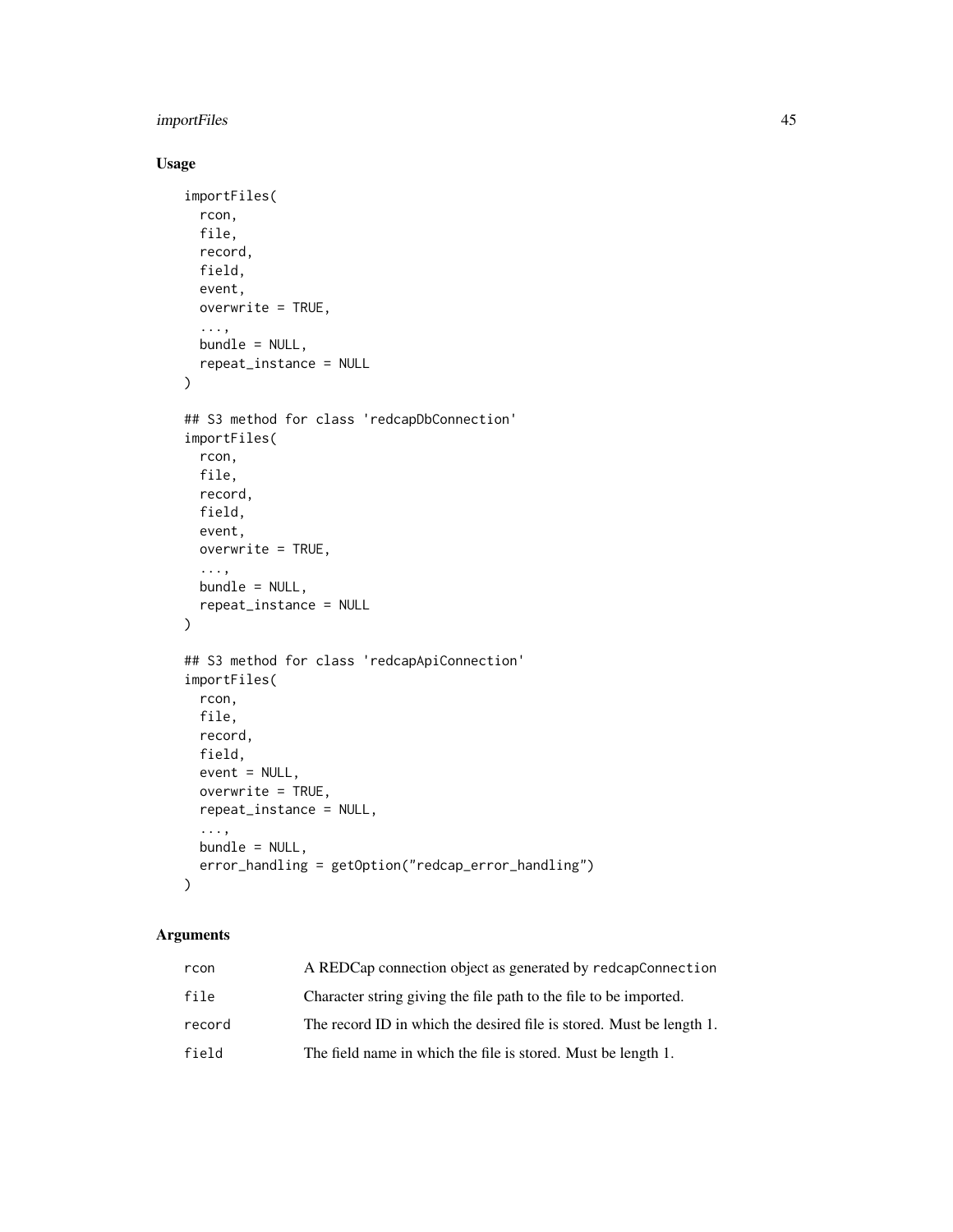<span id="page-45-0"></span>

| event           | The event name for the file. Must be length 1. This applies only to longitudinal<br>projects. If the event is not supplied for a longitudinal project, the API will<br>return an error                  |
|-----------------|---------------------------------------------------------------------------------------------------------------------------------------------------------------------------------------------------------|
| overwrite       | Logical. When FALSE, the function checks if a file already exists for that record.<br>If a file exists, the function terminates to prevent overwriting. When TRUE, no<br>additional check is performed. |
| $\ddots$ .      | Arguments to be passed to other methods                                                                                                                                                                 |
| bundle          | A redcapBundle object as created by exportBundle.                                                                                                                                                       |
| repeat_instance |                                                                                                                                                                                                         |
|                 | The repeat instance number of the repeating event or the repeating instrument.<br>When available in your instance of REDCap, and passed as NULL, the API will<br>assume a value of 1.                   |
|                 | error_handling An option for how to handle errors returned by the API. see redcap_error                                                                                                                 |
|                 |                                                                                                                                                                                                         |

### Details

The function may only import a single file

### Author(s)

Benjamin Nutter

importRecords *Import Records to a REDCap Database*

### Description

Imports records from a data.frame to a REDCap Database

```
importRecords(
 rcon,
 data,
 overwriteBehavior = c("normal", "overwrite"),
 returnContent = c("count", "ids", "nothing"),
  returnData = FALSE,
 logfile = "",
  ...
\mathcal{L}## S3 method for class 'redcapDbConnection'
importRecords(
 rcon,
 data,
 overwriteBehavior = c("normal", "overwrite"),
```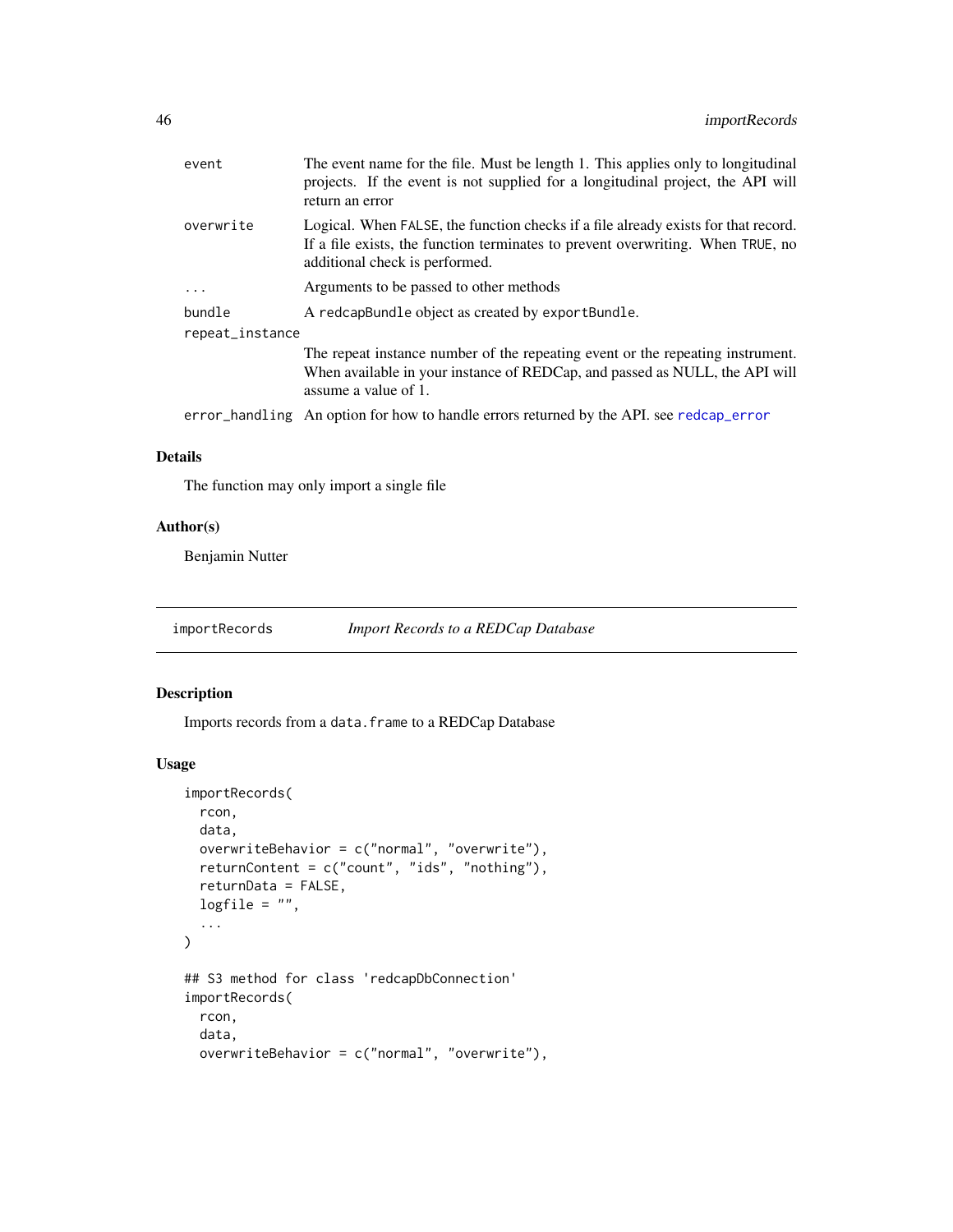### importRecords 47

```
returnContent = c("count", "ids", "nothing"),
  returnData = FALSE,
 logfile = "",...
\mathcal{L}## S3 method for class 'redcapApiConnection'
importRecords(
 rcon,
 data,
 overwriteBehavior = c("normal", "overwrite"),
 returnContent = c("count", "ids", "nothing"),
 returnData = FALSE,
 logfile = "",...,
 bundle = NULL,
 batch.size = -1\mathcal{L}
```
### Arguments

| rcon              | A REDCap connection object as created by redcapConnection.                                                                                                                                                                                                                                                                                                                                               |
|-------------------|----------------------------------------------------------------------------------------------------------------------------------------------------------------------------------------------------------------------------------------------------------------------------------------------------------------------------------------------------------------------------------------------------------|
| data              | A data. frame to be imported to the REDCap project.                                                                                                                                                                                                                                                                                                                                                      |
| overwriteBehavior |                                                                                                                                                                                                                                                                                                                                                                                                          |
|                   | Character string. 'normal' prevents blank fields from overwriting populated<br>fields. 'overwrite' causes blanks to overwrite data in the REDCap database.                                                                                                                                                                                                                                               |
| returnContent     | Character string. 'count' returns the number of records imported; 'ids' returns<br>the record ids that are imported; 'nothing' returns no message.                                                                                                                                                                                                                                                       |
| returnData        | Logical. Prevents the REDCap import and instead returns the data frame that<br>would have been given for import. This is sometimes helpful if the API import<br>fails without providing an informative message. The data frame can be written<br>to a csv and uploaded using the interactive tools to troubleshoot the problem.<br>Please shoot me an e-mail if you find errors I havne't accounted for. |
| logfile           | An optional filepath (preferably txt) in which to print the log of errors and warn-<br>ings about the data. If "", the log is printed to the console.                                                                                                                                                                                                                                                    |
| $\cdots$          | Arguments to be passed to other methods.                                                                                                                                                                                                                                                                                                                                                                 |
| bundle            | A redcapBundle object as created by exportBundle.                                                                                                                                                                                                                                                                                                                                                        |
| batch.size        | Specifies size of batches. A negative value indicates no batching.                                                                                                                                                                                                                                                                                                                                       |

### Details

A record of imports through the API is recorded in the Logging section of the project.

importRecords prevents the most common import errors by testing the data before attempting the import. Namely

1. Check that all variables in data exist in the REDCap data dictionary.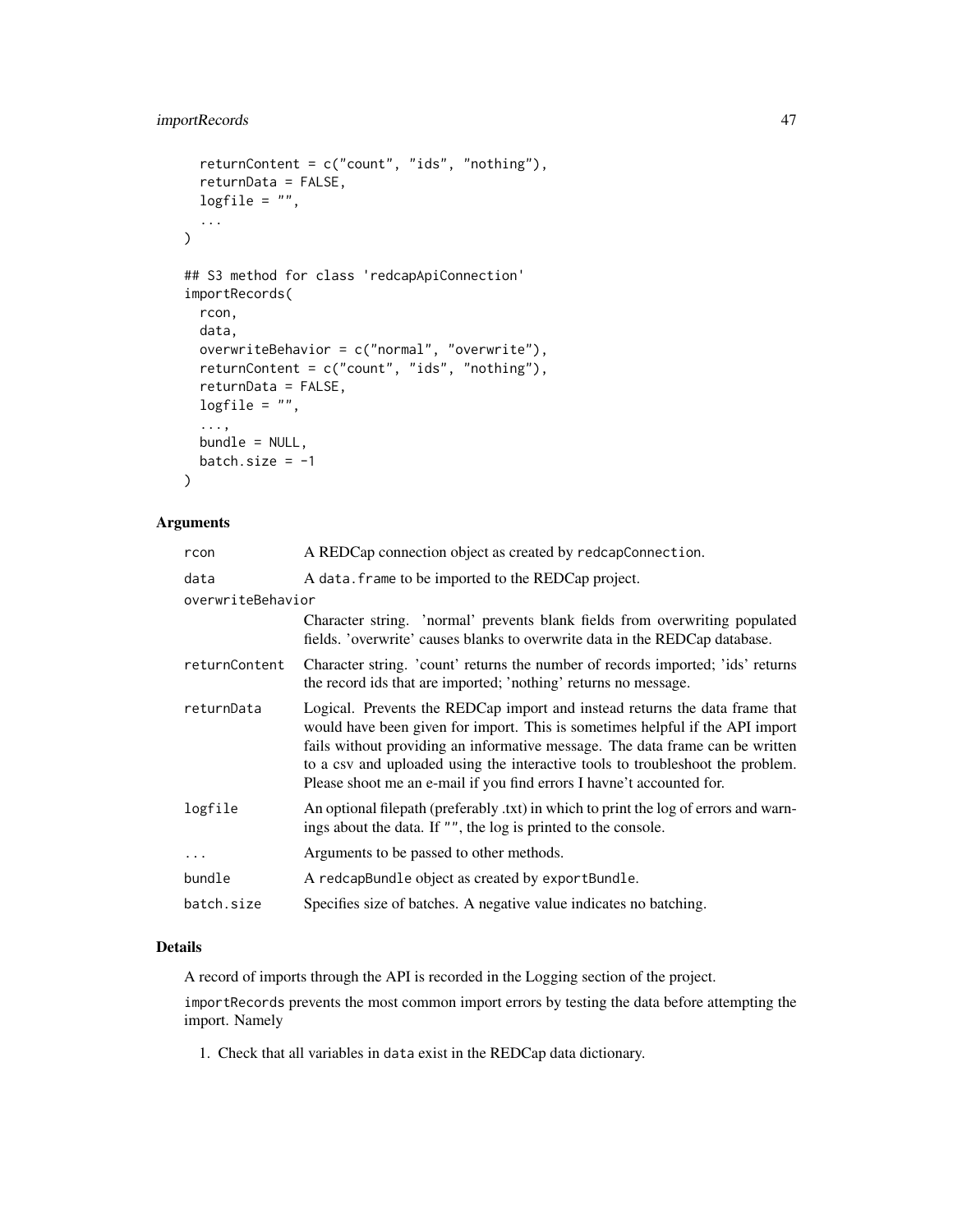- <span id="page-47-0"></span>2. Check that the study id variable exists
- 3. Force the study id variable to the first position in the data frame (with a warning)
- 4. Remove calculated fields (with a warning)
- 5. Verify that REDCap date fields are represented in the data frame as either character, POSIXct, or Date class objects.
- 6. Determine if values are within their specified validation limits.

See the documentation for [validateImport](#page-55-1) for detailed explanations of the validation.

#### Author(s)

Benjamin Nutter with thanks to Josh O'Brien and etb (see references)

#### References

[http://stackoverflow.com/questions/12393004/parsing-back-to-messy-api-strcuture](http://stackoverflow.com/questions/12393004/parsing-back-to-messy-api-strcuture/12435389#12435389)/ [12435389#12435389](http://stackoverflow.com/questions/12393004/parsing-back-to-messy-api-strcuture/12435389#12435389) [https://github.com/etb/my-R-code/blob/master/R-pull-and-push-from-and-to-REDCap](https://github.com/etb/my-R-code/blob/master/R-pull-and-push-from-and-to-REDCap.R).

#### [R](https://github.com/etb/my-R-code/blob/master/R-pull-and-push-from-and-to-REDCap.R)

See also the REDCap API documentation Please refer to your institution's API documentation.

Additional details on API parameters are found on the package wiki at [https://github.com/](https://github.com/nutterb/redcapAPI/wiki/REDCap-API-Parameters) [nutterb/redcapAPI/wiki/REDCap-API-Parameters](https://github.com/nutterb/redcapAPI/wiki/REDCap-API-Parameters)

### See Also

[validateImport](#page-55-1)

massert *Conduct Multiple Assertions*

#### Description

This documentation attempts to describe arguments to make assertions on arguments. In order to prevent confusion, it is imperative to develop some terminology up front. We will use *function argument* to refer to an argument of the function for which we are conducting assertions. We will use *assertion argument* to refer to arguments to pass to the assertion function being applied to a function argument. Lastly, we will use *massert argument* to refer to arguments to massert

```
massert(formula, fun, ..., fixed = list())
```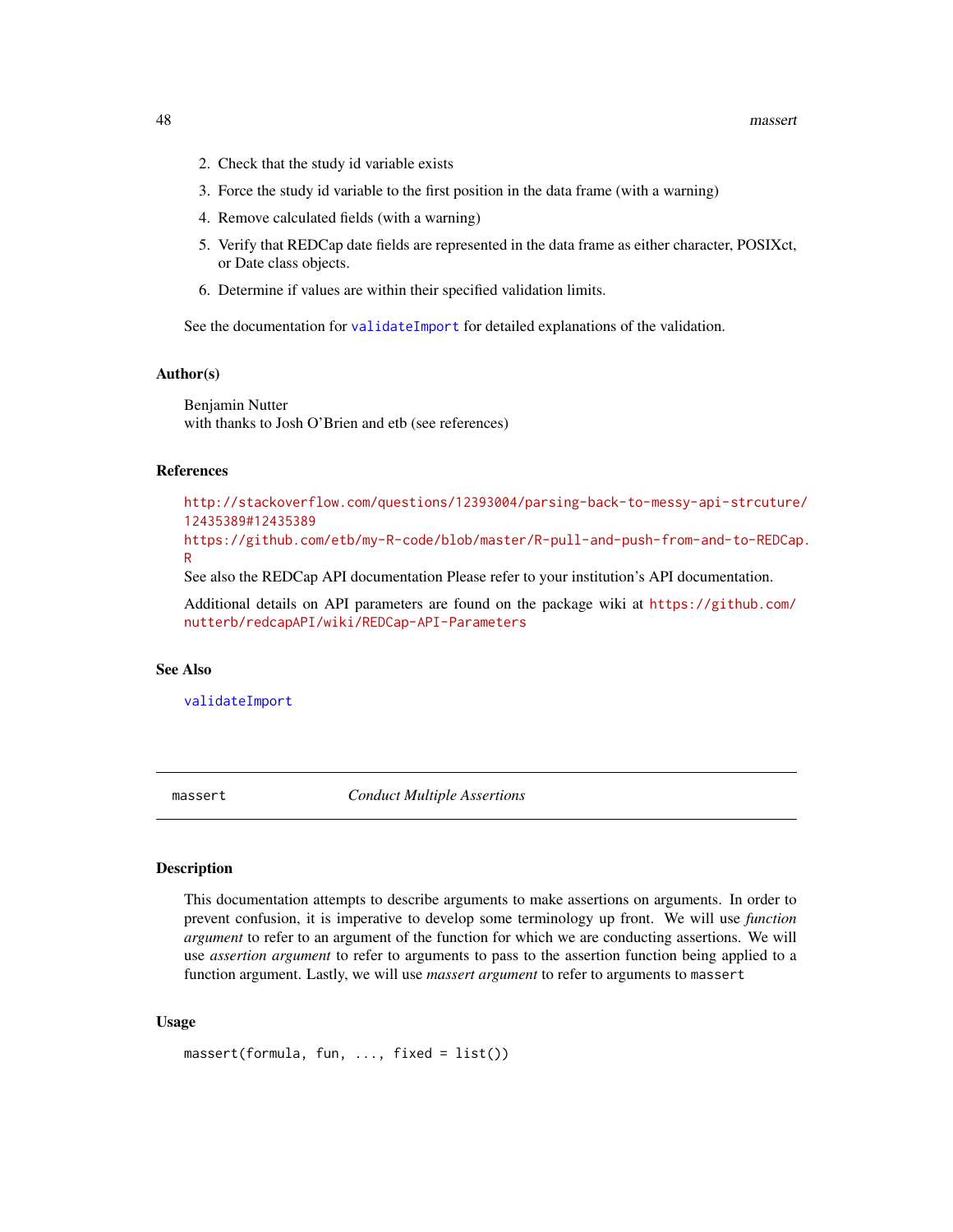#### <span id="page-48-0"></span>**Arguments**

| formula                 | A one sided formula naming the arguments on which the assertion will be per-<br>formed.                                                                                                                                                                                                                                                                                                                                                                          |
|-------------------------|------------------------------------------------------------------------------------------------------------------------------------------------------------------------------------------------------------------------------------------------------------------------------------------------------------------------------------------------------------------------------------------------------------------------------------------------------------------|
| fun                     | An assertion function to perform.                                                                                                                                                                                                                                                                                                                                                                                                                                |
| $\cdot$ $\cdot$ $\cdot$ | Additional lists. Each argument provided is a named list of assertion arguments.<br>The name of each element in a list should match the name of a function<br>argument. lower = $list(var1 = 0, var2 = 10)$ sets the <i>assertion argument</i> lower<br>$= 0$ for <i>function argument</i> var1; and sets the <i>assertion argument</i> lower = 10 for<br>function argument var2. The <i>massert arguments</i> in $\dots$ may themselves be<br>named or unnamed. |
| fixed                   | A named list of arguments that are fixed across all assertions.                                                                                                                                                                                                                                                                                                                                                                                                  |

### Details

Only one assert function may be utilized in each call to massert. This allows for all numeric variables to be checked in one call, all logical variables to be checked in a subsequent call, etc.

#### Author(s)

Benjamin Nutter

parseBranchingLogic *Parse Branching Logic*

#### Description

Branching logic from the REDCap Data Dictionary is parsed into R Code and returned as expressions. These can be evaluated if desired and allow the user to determine if missing values are truly missing or not required because the branching logic prevented the variable from being presented.

### Usage

```
parseBranchingLogic(l)
```
#### Arguments

l A vector of REDCap branching logic statements. These are usually passed as the vector meta\_data\$branching\_logic.

### Details

For a study, I was asked to identify which subjects had missing values so that remaining data could be collected. The initial pass of is. na produced a lot of subjects missing values where there was no need to collect data because they did not qualify for some variables in the branching logic. Parsing the logic allowed me to determine which values we expected to be missing and narrow the search to just those subjects with legitimately missing values.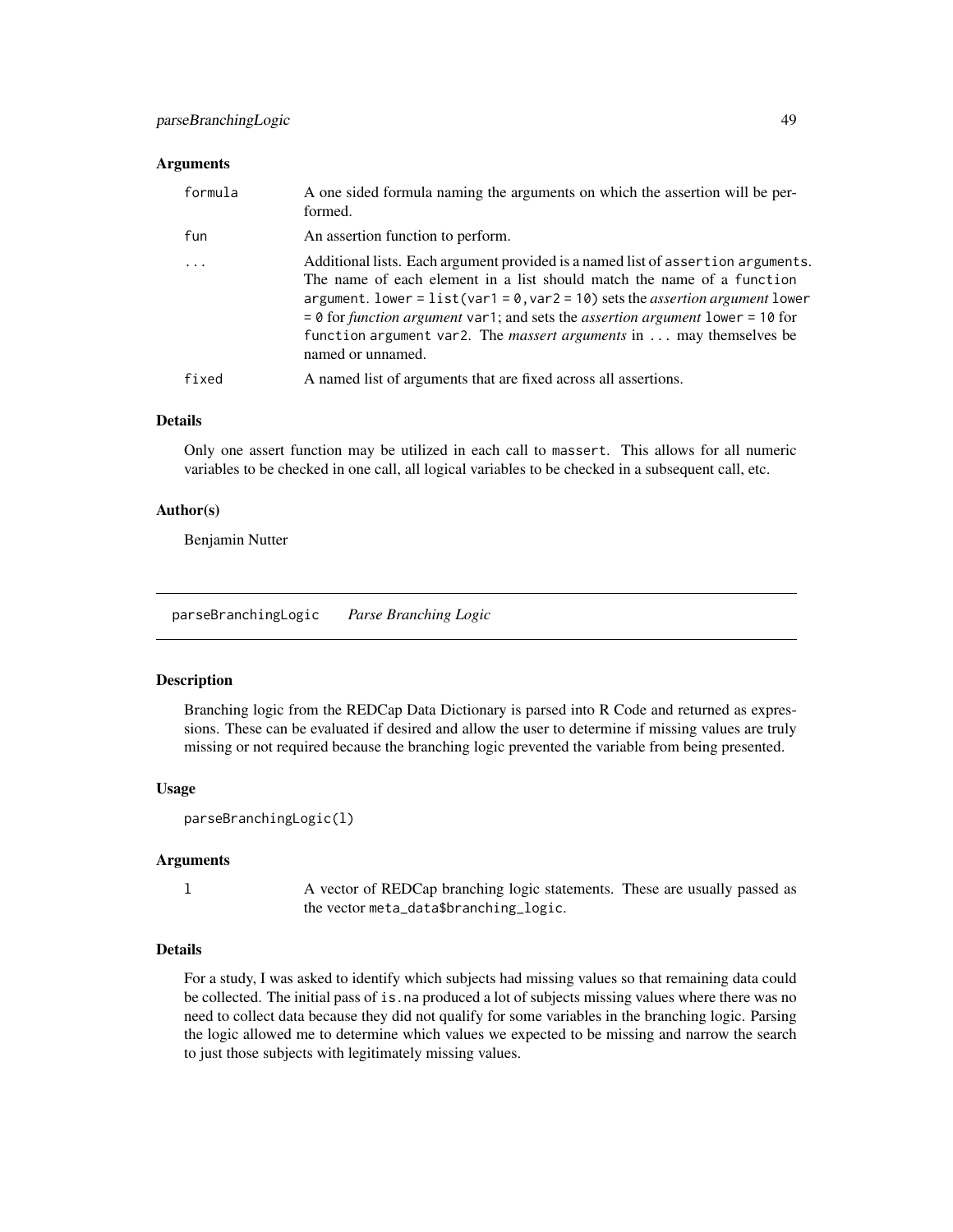### <span id="page-49-0"></span>Value

Returns a list of unevaluated expressions.

#### Author(s)

Benjamin Nutter

recodeCheck *Change labelling of* checkbox *variables*

### Description

Rewrites the labelling of checkbox variables from Checked/Unchecked to Yes/No (or some other user-specified labelling).

### Usage

```
recodeCheck(
 df,
  vars,
 old = c("Unchecked", "Checked"),
 new = c("No", "Yes"),
 reverse = FALSE
)
```
### Arguments

| df      | A data frame, presumably retrieved from REDCap, though not a strict require-<br>ment.                                                                                                                                         |
|---------|-------------------------------------------------------------------------------------------------------------------------------------------------------------------------------------------------------------------------------|
| vars    | Optional character vector of variables to convert. If left missing, all of the vari-<br>ables in df that are identified as checkbox variables are relabelled. See 'Details'<br>for more about identifying checkbox variables. |
| old     | A character vector to be passed to factor. This indicates the levels to be re-<br>placed and their order.                                                                                                                     |
| new     | A character vector of labels to replace the values in levels. The first value<br>becomes the reference value.                                                                                                                 |
| reverse | For convenience, if the user would prefer to reverse the order of the elements in<br>levels and labels, simply set this to TRUE.                                                                                              |

### Details

checkbox variables are *not* identified using the metadata from the REDCap database. Instead, variables are scanned, and those variables in which every value is in levels are assumed to be checkbox variables.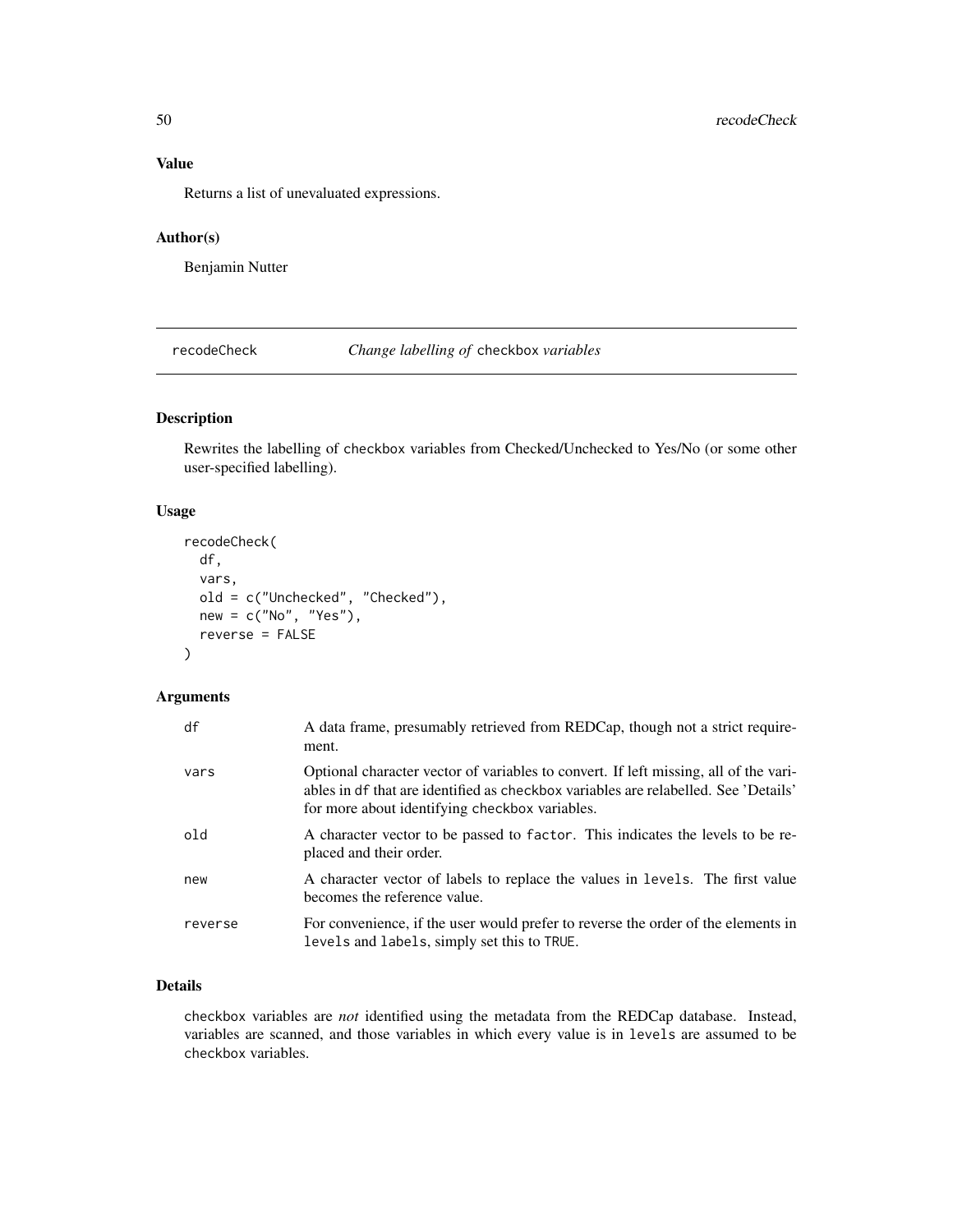#### <span id="page-50-0"></span>redcapAPI 51

Realistically, this could be used to relabel any set of factors with identical labels, regardless of the data source. The number of labels is not limited, but levels and labels should have the same length.

The actual code to perform this is not particularly difficult (df[checkbox] <-lapply(df[checkbox], factor, levels=leve but checkbox variables are common enough in REDCap (and the Checked/Unchecked scheme so unpalatable) that a quick way to replace the labels was highly desirable

### Author(s)

Benjamin Nutter

redcapAPI *Access data, meta data, and files from REDCap using the API*

#### Description

REDCap is a database development tool built on MySQL. Visit <https://projectredcap.org> for more information. REDCap provides an API through which data, the data dictionary, files, and project information can be accessed. The redcapAPI package facilitates the use of these functions and simplifies the work needed to prepare data for analysis.

### Details

As much as possible, I've tried to adequately document redcapAPI. Some topics did not seem wellsuited to documenting in the typical R help files. Additional tips and discussion are available at the package wiki at <https://github.com/nutterb/redcapAPI/wiki>. These topics include "Getting started with redcapAPI", "Setting Rights to Grant API Access", "Export data from REDCap" and a detailed description of the REDCap API parameters and how they are implemented in R. I expect most documentation improvements to be placed on the wiki.

Please refer to your institution's REDCap API documentation as a primary resource of what is available. Different versions of REDCap support different features–your REDCap API documentation will address the features specific to your version of REDCap.

redcapAPI wouldn't be possible without the efforts of Jeffrey Horner, Will Gray, and Jeremy Stevens at Vanderbilt University. Their work in developing the redcap package ([http://github.](http://github.com/vubiostat/redcap) [com/vubiostat/redcap](http://github.com/vubiostat/redcap)) was invaluable in helping me understand the API. A few of their functions (redcapConnection, fieldToVar, exportMetaData, and exportRecords) are included in redcapAPI largely unaltered.

Many thanks also go to Will Beasley of University of Oklahoma for his development of the REDCapR package <https://github.com/OuhscBbmc/REDCapR>. Will introduced me to the httr package– which improved the use of messages from the API–and to the idea of batching API calls to reduce the likelihood of servers timing out.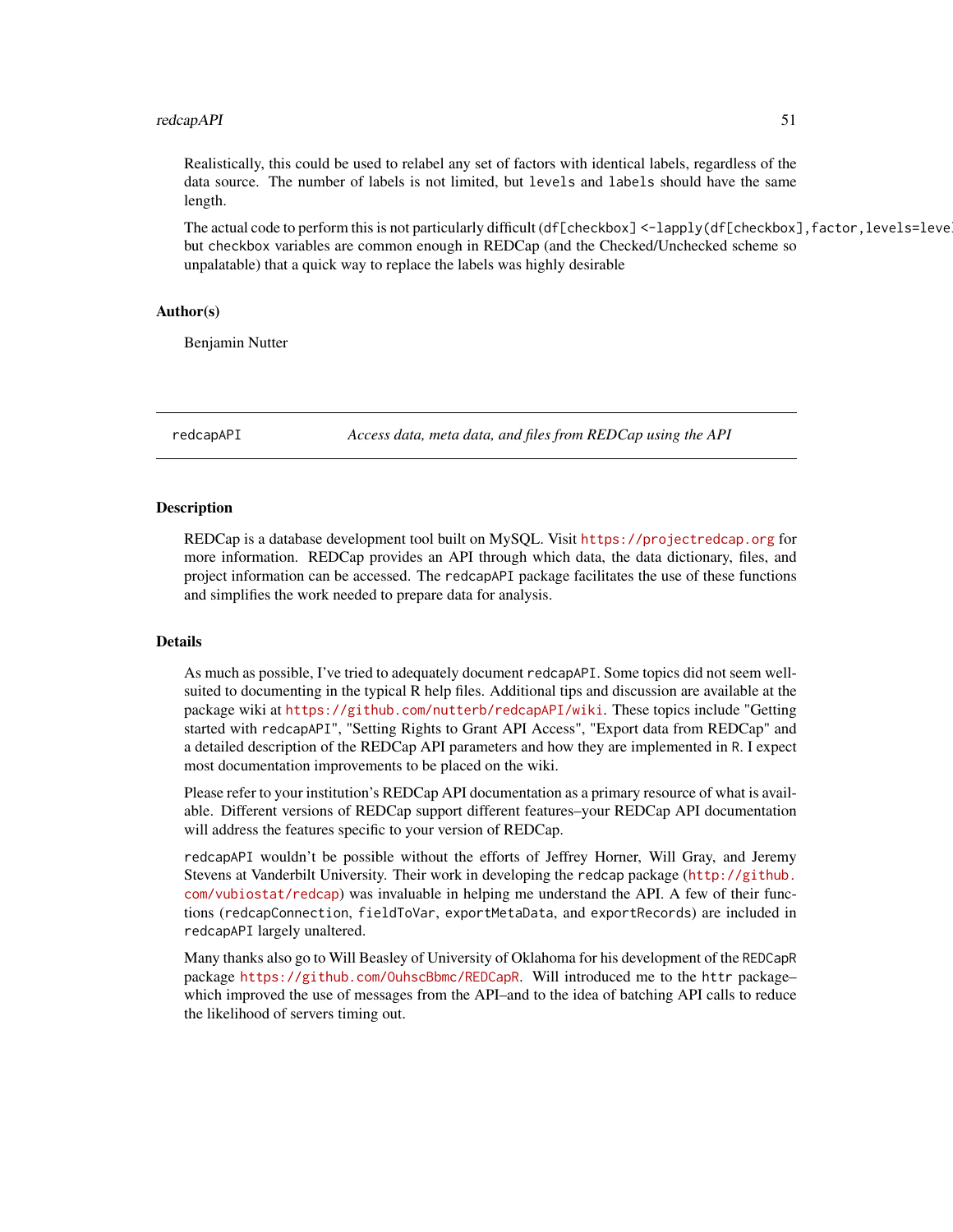<span id="page-51-0"></span>redcapConnection *Connect to a REDCap Database*

#### Description

Creates an object of class redcapApiConnection for using the REDCap API [or a direct connection through an SQL server]

### Usage

```
redcapConnection(
  url = getOption("redcap_api_url"),
  token,
  conn,
  project,
  config = \text{http::config()})
```
#### Arguments

| url     | URL for a REDCap database API. Check your institution's REDCap documen-<br>tation for this address. Either $url$ or connect the specified.                                                                                                                                                                                          |
|---------|-------------------------------------------------------------------------------------------------------------------------------------------------------------------------------------------------------------------------------------------------------------------------------------------------------------------------------------|
| token   | REDCap API token                                                                                                                                                                                                                                                                                                                    |
| conn    | The database connection to be used. If used, project must also be used.                                                                                                                                                                                                                                                             |
| project | The project ID in the REDCap tables.                                                                                                                                                                                                                                                                                                |
| config  | A list to be passed to httr:: POST. This allows the user to set additional config-<br>urations for the API calls, such as certificates, ssl version, etc. For the majority<br>of users, this does not need to be altered. See Details for more about this argu-<br>ment's purpose and the redcapared wiki for specifics on its use. |

#### Details

For convenience, you may consider using options(redcap\_api\_url=[your URL here]) in your RProfile. To obtain an API token for a project, do the following:

Enter the 'User Right' section of a project

```
Select a user
```
Check the box for 'API Data Export' or 'API Data Import,' as appropriate. A full tutorial on configuring REDCap to use the API can be found at [https://github.com/nutterb/redcapAPI/](https://github.com/nutterb/redcapAPI/wiki) [wiki](https://github.com/nutterb/redcapAPI/wiki)

Tokens are specific to a project, and a token must be created for each project for which you wish to use the API.

The config argument is passed to the httr::POST argument of the same name. The most likely reason for using this argument is that the certificate files bundled in httr have fallen out of date. Hadley Wickham is pretty good about keeping those certificates up to date, so most of the time this problem can be resolved by updating httr to the most recent version. If that doesn't work, a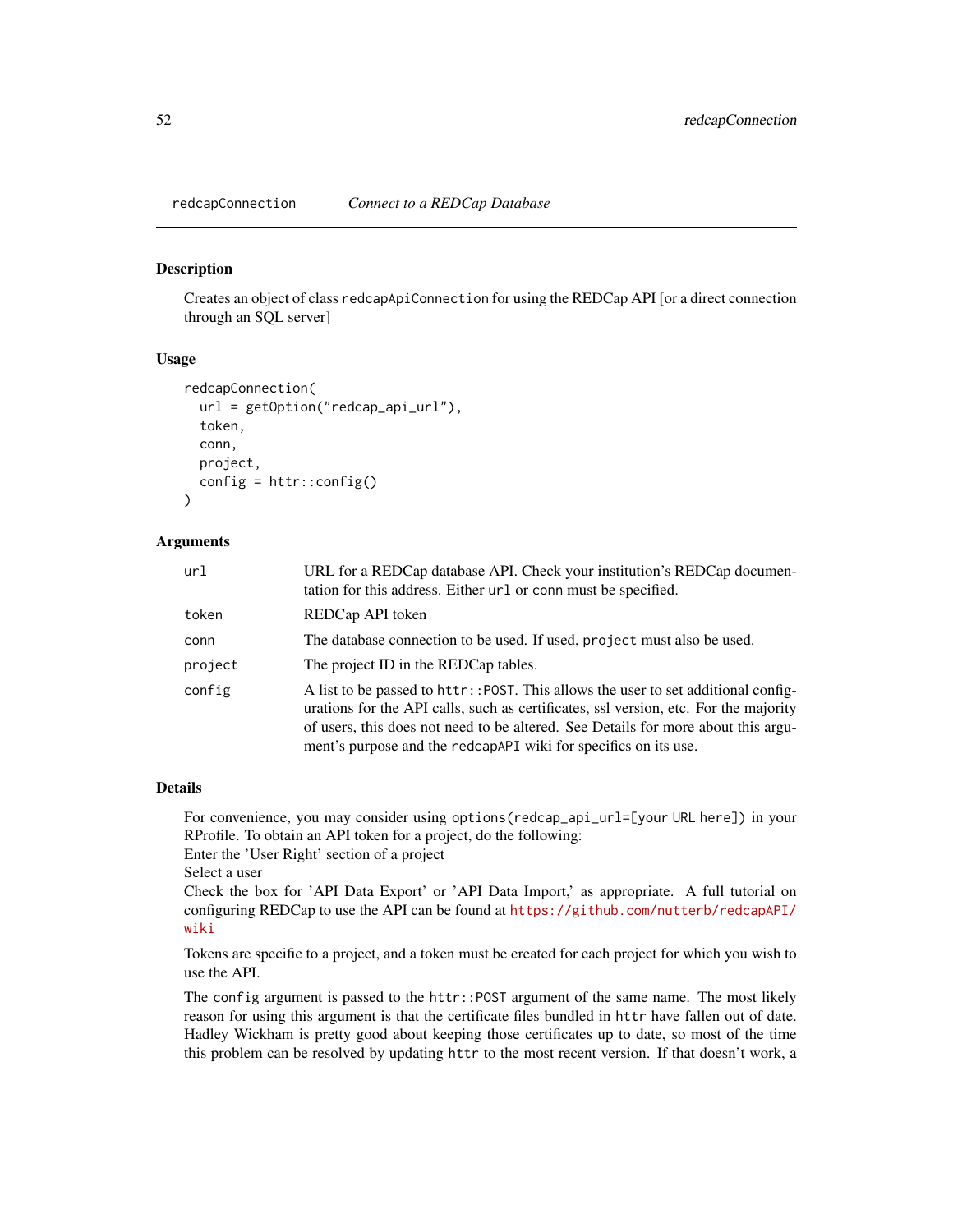#### <span id="page-52-0"></span>redcapFactorFlip 53

certificate file can be manually passed via the config argument. The redcapAPI wiki has a more detailed tutorial on how to find and pass an SSL certificate to the API call ([https://github.com/](https://github.com/nutterb/redcapAPI/wiki/Manually-Setting-an-SSL-Certificate-File) [nutterb/redcapAPI/wiki/Manually-Setting-an-SSL-Certificate-File](https://github.com/nutterb/redcapAPI/wiki/Manually-Setting-an-SSL-Certificate-File)).

Additional Curl option can be set in the config argument. See the documentation for httr::config and httr:httr\_options for more Curl options.

#### Author(s)

Jeffrey Horner

#### References

This functionality were originally developed by Jeffrey Horner in the redcap package. [https:](https://github.com/vubiostat/redcap) [//github.com/vubiostat/redcap](https://github.com/vubiostat/redcap)

A tutorial on configuring the REDCap user rights for the API is found at [https://github.com/](https://github.com/nutterb/redcapAPI/wiki/Setting-the-User-Rights-to-Grant-API-Access) [nutterb/redcapAPI/wiki/Setting-the-User-Rights-to-Grant-API-Access](https://github.com/nutterb/redcapAPI/wiki/Setting-the-User-Rights-to-Grant-API-Access)

A tutorial on requesting and obtaining your API token is found at [https://github.com/nutterb/](https://github.com/nutterb/redcapAPI/wiki/Finding-Your-REDCap-API-Token) [redcapAPI/wiki/Finding-Your-REDCap-API-Token](https://github.com/nutterb/redcapAPI/wiki/Finding-Your-REDCap-API-Token)

A tutorial on finding your API url is found at [https://github.com/nutterb/redcapAPI/wiki/](https://github.com/nutterb/redcapAPI/wiki/Finding-your-REDCap-API-URL) [Finding-your-REDCap-API-URL](https://github.com/nutterb/redcapAPI/wiki/Finding-your-REDCap-API-URL)

A tutorial for finding and using alternate SSL certificates is found at [https://github.com/nutterb](https://github.com/nutterb/redcapAPI/wiki/Manually-Setting-an-SSL-Certificate-File)/ [redcapAPI/wiki/Manually-Setting-an-SSL-Certificate-File](https://github.com/nutterb/redcapAPI/wiki/Manually-Setting-an-SSL-Certificate-File)

#### Examples

```
## Not run:
rcon <- redcapConnection(url=[YOUR_REDCAP_URL], token=[API_TOKEN])
```

```
options(redcap_api_url=[YOUR_REDCAP_URL])
rcon <- redcapConnection(token=[API_TOKEN])
```
exportRecords(rcon)

## End(Not run)

redcapFactorFlip *Convert REDCap factors between labelled and coded*

#### **Description**

Factors exported from REDCap can be toggled between the coded and labelled values with the use of the attributes assigned to the factors during export.

#### Usage

redcapFactorFlip(v)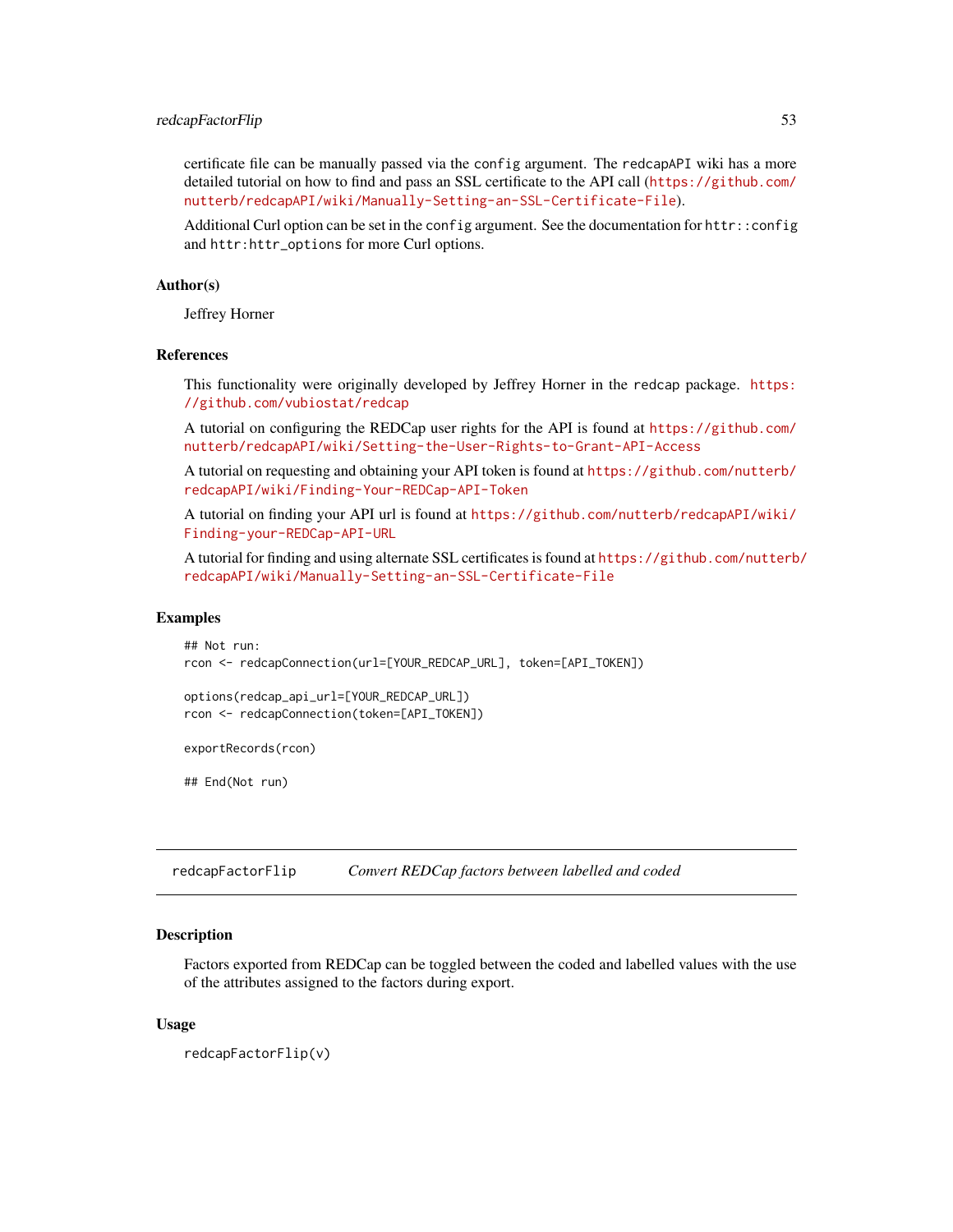#### <span id="page-53-0"></span>Arguments

v A factor exported from REDCap. The REDCap type may be radio, dropdown, check, yesno, etc.

#### Details

Each factor type variable in REDCap is given the attributes redcapLabels and redcapLevels. With these attached to the vector, switching between the coded and labelled values can be done with ease. This may be helpful when the coded value has importance, such as 0/1 for death, or if a yes is worth 6 points (instead of 1).

#### Author(s)

Benjamin Nutter

<span id="page-53-1"></span>redcap\_error *Handle Errors from the REDCap API*

#### Description

Determine the proper way to handle errors returned from the API. Not all errors should be fatal. See Details for more

#### Usage

redcap\_error(x, error\_handling)

#### Arguments

x Object returned by [POST](#page-0-0). error\_handling Direction for how to handle errors. May be either "null" or "error". See Details.

#### Details

Maintaining consistent functionality for all types of REDCap projects requires that errors be handled delicately. It is not always desirable for an error from the API to terminate the program. One example of such a case is when a user executes the exportEvents function for a classic project; doing so returns an error from the API that events cannot be exported for classic projects. In RED-Cap versions earlier than 6.5.0, there is no way to determine if a project is classic or longitudinal without attempting to export the events.

For this reason, it is often preferable to have these kinds of errors return NULL so that the program doesn't crash if it doesn't need to (one such instance where it doesn't need to crash is when exportEvents is called within exportRecords; the events argument is irrelevant to a classic project and the error can safely be ignored.

The other common type of error that does not need to be fatal is when a redcapAPI method is sent to a REDCap instance that does not support the method. For example, the exportVersion method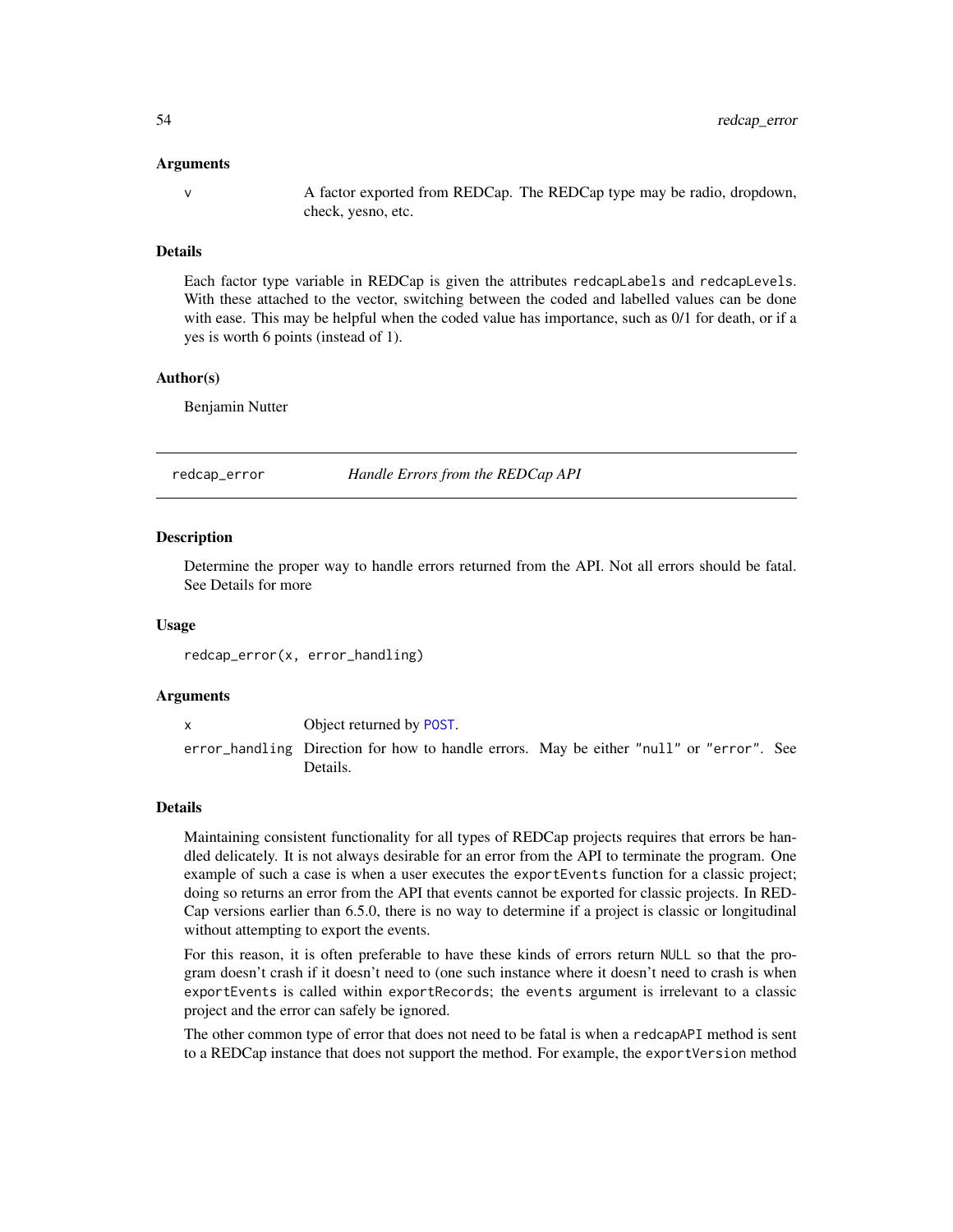<span id="page-54-0"></span>is not supported in REDCap instances earlier than 6.0.0. In these cases, we may prefer not to cast a hard error.

These two types of errors may be handled in one of two ways. When the error handler is set to "null", a NULL is returned. When the error handler is set to "error", the error is returned. The option is set globally using options(redcap\_error\_handler = "null") and is set to "null" by default.

#### Handled Errors

Only the errors listed below are handled. All others throw a hard error.

"ERROR: The value of the parameter \"content\" is not valid"

"ERROR: You cannot export arms for classic projects"

"ERROR: You cannot export events for classic projects"

### Author(s)

Benjamin Nutter

syncUnderscoreCodings *Sychronize coding of checkbox variables between meta data and records field names.*

#### **Description**

Due to a bug in the REDCap export module, underscores in checkbox codings are not retained in the suffixes of the field names in the exported records. For example, if variable chk is a checkbox with a coding 'a\_b, A and B', the field name in the data export becomes chk\_\_\_ab. The loss of the underscore causes fieldToVar to fail as it can't match variable names to the meta data. syncUnderscoreCodings rectifies this problem by searching the suffixes and meta data for underscores. If a discrepancy is found, the underscores are removed from the metadata codings, restoring harmony to the universe. This bug was fixed in REDCap version 5.5.21 and this function does not apply to that and later versions.

#### Usage

```
syncUnderscoreCodings(records, meta_data, export = TRUE)
```
#### Arguments

| records   | The data frame object returned from the API export prior to applying factors,<br>labels, and dates via the field To Var function. |
|-----------|-----------------------------------------------------------------------------------------------------------------------------------|
| meta data | Metadata export from exportMetaData                                                                                               |
| export    | Logical. Specifies if data are being synchronized for import or export                                                            |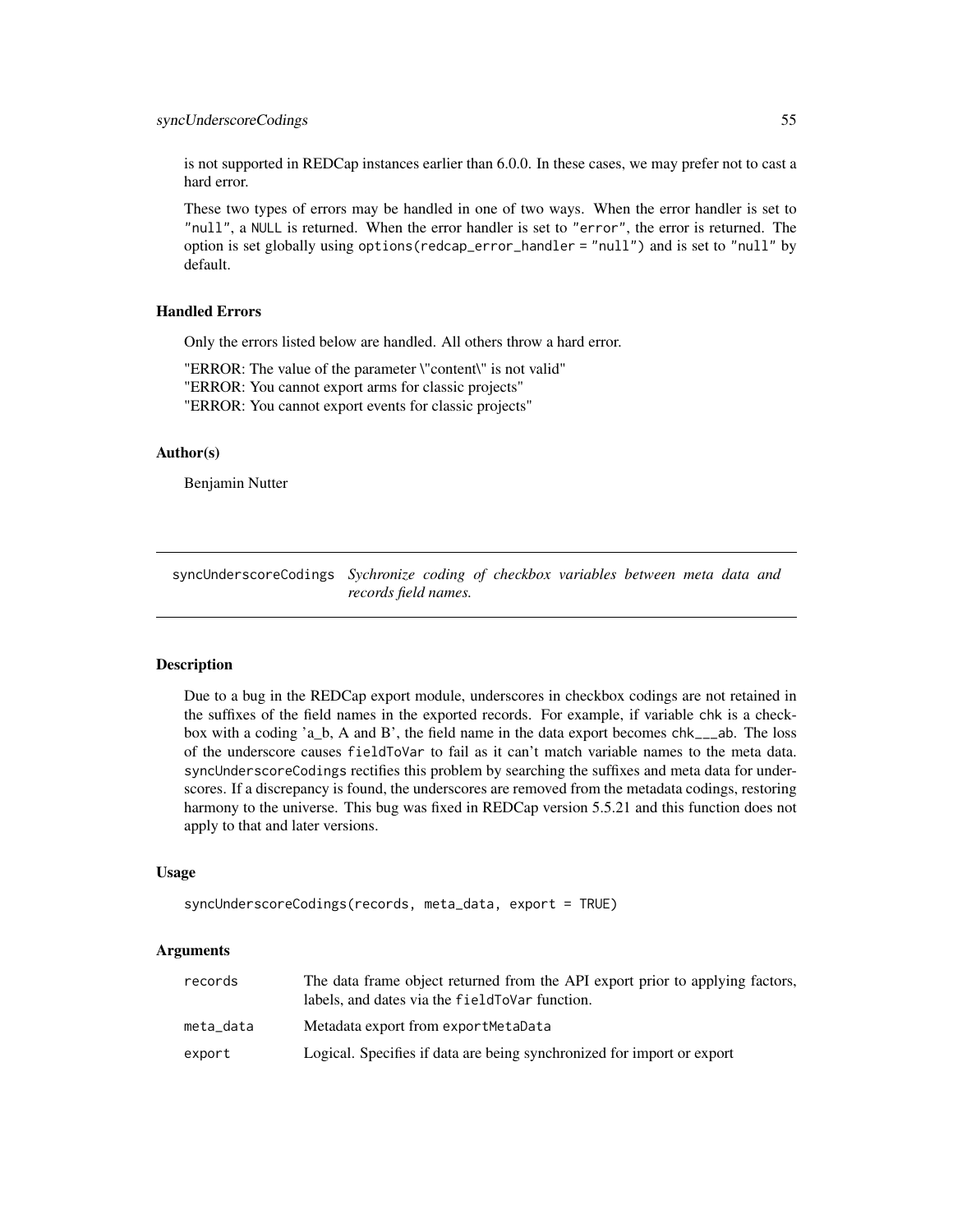### <span id="page-55-0"></span>Details

syncUnderscoreCodings performs a series of evaluations. First, it determines if any underscores are found in the checkbox codings. If none are found, the function terminates without changing anything.

If the checkbox codings have underscores, the next evaluation is to determine if the variable names suffixes have matching underscores. If they do, then the function terminates with no changes to the meta data.

For data exports, if the prior two checks find underscores in the meta data and no underscores in the suffixes, the underscores are removed from the meta data and the new meta data returned.

For data imports, the meta data are not altered and the checkbox\_field\_name\_map attribute is used to synchronize field names to the meta data and the expectations of REDCap (for import, REDCap expects the underscore codings to be used.

#### Backward Compatibility

In retrospect, we realize that the way syncUnderscoreCodings is written is backwards. We should have altered the field names in the records data frame. Any scripts that make use of syncUnderscoreCodings and were written prior to version 5.5.21 will fail because the underscores in the codings will now be present where they weren't before.

For backward compatibility of redcapAPI, we continue to alter the codings in the meta data. We do not anticipate many problems, as most people don't use underscores in the checkbox codings

If your scripts were written under REDCap 5.5.21 or higher, you will have no backward compatibility problems related to this issue.

### Author(s)

Benjamin Nutter

<span id="page-55-1"></span>validateImport *Validate Data Frames for Import*

#### Description

Validates the variables in a data frame prior to attempting an import to REDCap

#### Usage

```
validateImport(data, meta_data, logfile = "")
```
### Arguments

| data      | Data frame being prepared for import to REDCap.                                   |
|-----------|-----------------------------------------------------------------------------------|
| meta_data | REDCap database meta data.                                                        |
| logfile   | A character string giving the filepath to which the results of the validation are |
|           | printed. If "", the results are printed in the console.                           |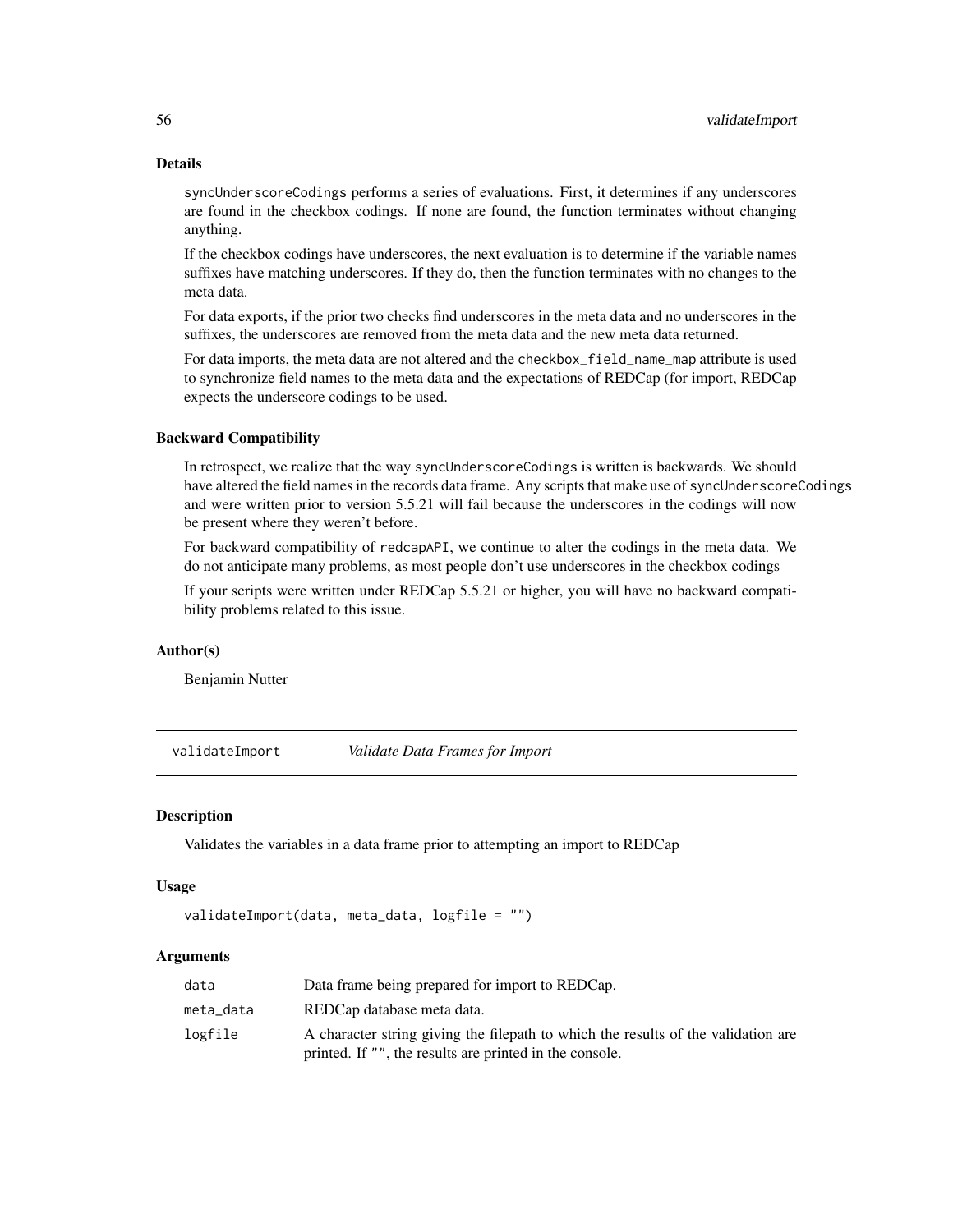#### validateImport 57

#### Details

validateImport is called internally by importRecords and is not available to the user.

Each variable is validated by matching they type of variable with the type listed in the REDCap database.

Although the log messages will indicate a preference for dates to be in mm/dd/yyyy format, the function will accept mm/dd/yy, yyyy-mm-dd, yyyy/mm/dd, and yyyymmdd formats as well. When possible, pass dates as Date objects or POSIXct objects to avoid confusion. Dates are also compared to minimum and maximum values listed in the data dictionary. Records where a date is found out of range are allowed to import and a message is printed in the log.

For continuous/numeric variables, the values are checked against the minimum and maximum allowed in the data dictionary. Records where a value is found out of range are allowed to import and a message is printed in the log.

ZIP codes are tested to see if they fit either the 5 digit or 5 digit + 4 format. When these conditions are not met, the data point is deleted and a message printed in the log.

YesNo fields permit any of the values 'yes', 'no', '0', '1' to be imported to REDCap with 0=No, and 1=Yes. The values are converted to lower case for validation, so any combination of lower and upper case values will pass (ie, the data frame is not case-sensitive).

TrueFalse fields will accept 'TRUE', 'FALSE', 0, 1, and logical values and are also not casesensitive.

Radio and dropdown fields may have either the coding in the data dictionary or the labels in the data dictionary. The validation will use the meta data to convert any matching values to the appropriate coding before importing to REDCap. Values that cannot be reconciled are deleted with a message printed in the log. These variables are not case-sensitive.

Checkbox fields require a value of "Checked", "Unchecked", "0", or "1". These are currently case sensitive. Values that do not match these are deleted with a warning printed in the log.

Phone numbers are required to be 10 digit numbers. The phone number is broken into three parts: 1) a 3 digit area code, 2) a 3 digit exchange code, and 3) a 4 digit station code. The exchange code must start with a number from 2-9, followed by 0-8, and then any third digit. The exchange code starts with a number from 2-9, followed by any two digits. The station code is 4 digits with no restrictions.

E-mail addresses are considered valid when they have three parts. The first part comes before the @ symbol, and may be number of characters from a-z, A-Z, a period, underscore, percent, plus, or minus. The second part comes after the @, but before the period, and may consist of any number of letters, numbers, periods, or dashes. Finally, the string ends with a period then anywhere from 2 to 6 letters.

#### Author(s)

Benjamin Nutter

#### References

See the REDCap Help and FAQ page's section on 'Text Validation Types'

Validating e-mail addresses <http://www.regular-expressions.info/email.html>